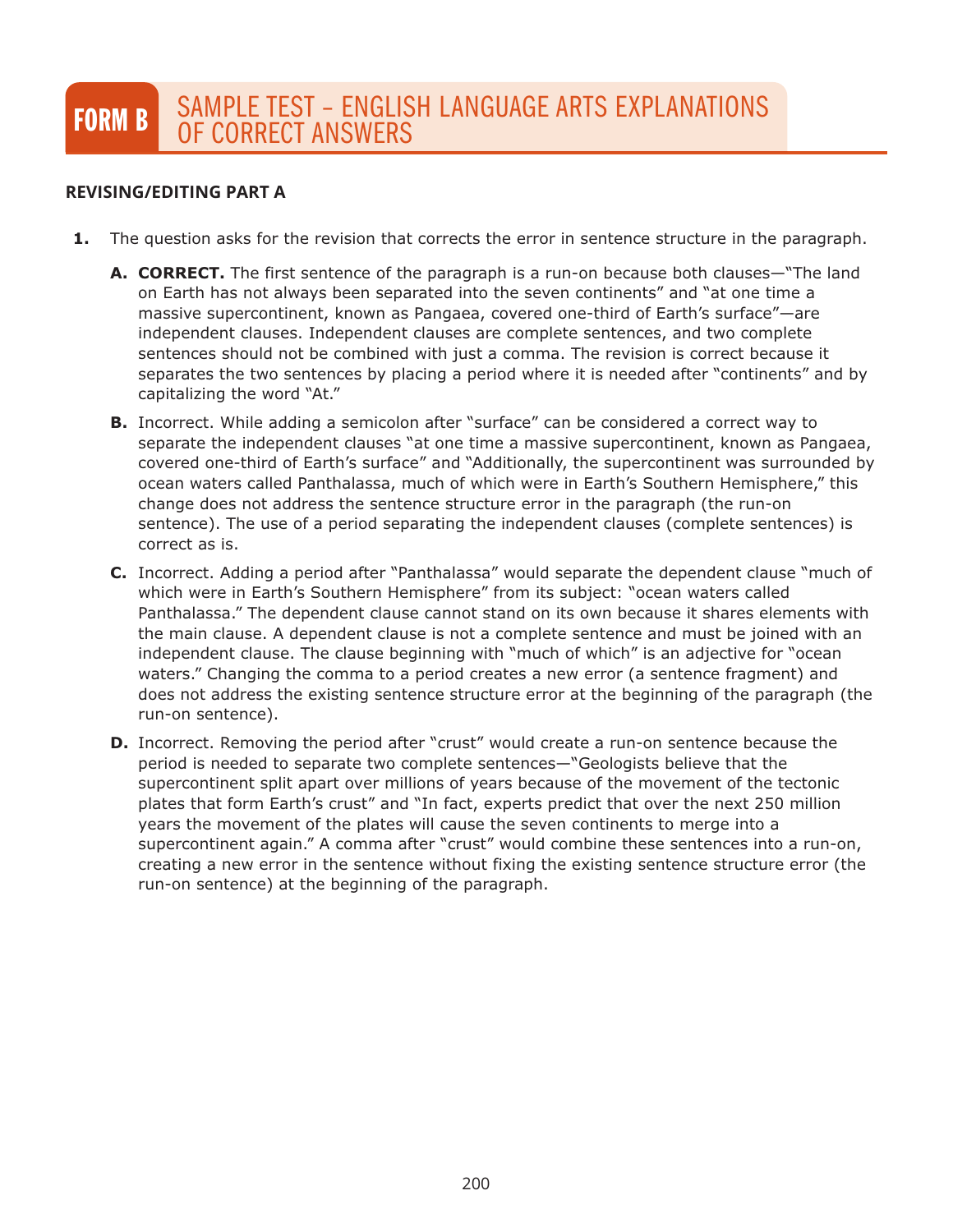- **2.** The question asks for the identification of the sentence in the paragraph that has an error in its construction and should be revised.
	- **E. CORRECT.** Sentence 1 contains a structural error. The sentence begins with a list of modifying phrases: "Walking dogs, cleaning kennels, hand-feeding newborn kittens, and supporting the pet-adoption process." As written, this list modifies the closest noun phrase, "the animal shelter," which is illogical because the list describes tasks at the animal shelter, not the shelter itself. The list should follow the word "tasks" at the end of the sentence, so that it is closer to the word that it modifies.
	- **F.** Incorrect. Sentence 2 does not contain structural errors. The phrase "especially those who aspire to care for and protect animals" in sentence 2 correctly modifies "young people."
	- **G.** Incorrect. Sentence 3 does not contain structural errors. The structure of sentence 3 allows the words "In addition to hands-on training with animal care" to correctly modify "volunteers will learn."
	- **H.** Incorrect. Sentence 4 does not contain structural errors. The phrase "which is the awareness and understanding of the feelings of others" in sentence 4 correctly modifies the word "empathy."
- **3.** The question asks for the correction needed for an error in the sentence.
	- **A.** Incorrect. When a name has more than one element, a comma is used to separate the elements for clarity.
	- **B. CORRECT.** The sentence needs a comma to set off the clause "which is considered one of the 'new' Seven Wonders of the World," because the clause is not essential to the meaning of the sentence (nonrestrictive clause). This option is correct because it places a comma where it is needed, after "Italy," to set off the nonrestrictive clause that follows.
	- **C.** Incorrect. This edit would remove the comma at the end of the nonrestrictive clause, which should be set off by commas at the beginning and the end.
	- **D.** Incorrect. A comma after "built" would separate the dependent clause "and once could hold up to 50,000 spectators" from the subject of the main clause. The dependent clause uses the subject from the main clause, so it must stay connected.
- **4.** The question asks for the correct revision of the sentence in the box.
	- **E.** Incorrect. The revisions do not fix the error that "to promote their club" modifies "a bake sale."
	- **F.** Incorrect. The revisions do not fix the error that "to promote their club" modifies "a bake sale."
	- **G. CORRECT.** The revision is correct because it includes the phrase "to promote their club" clearly modifying "members of the debate team."
	- **H.** Incorrect. While the revision clarifies that "to promote their club" relates to the "members of the debate team," the rest of the sentence is poorly written because the insertion of "on Wednesday to promote their club" in the middle of the sentence interrupts the main clause, "Members of the debate team will sponsor a bake sale."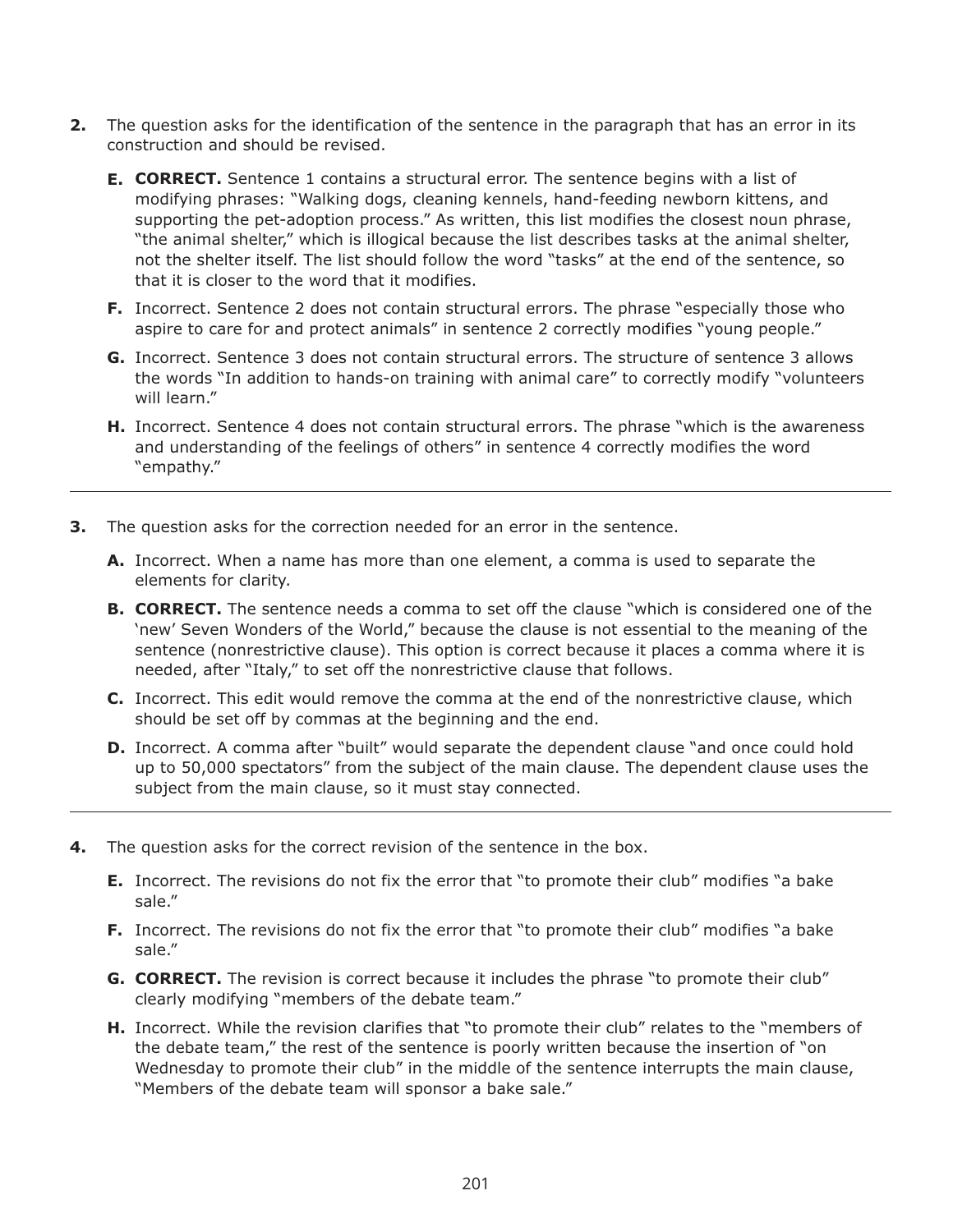# **REVISING/EDITING PART B REVISING/EDITING PART B**

#### **The Free College Debate**

- **5.** The question asks which sentence should replace sentence 3 to best state the topic of the passage.
	- **A.** Incorrect. Although this sentence mentions that "several states have implemented scholarship programs," it does not clearly introduce the topic of the passage, which is differing opinions about and approaches to solving the problem of the cost of college.
	- **B. CORRECT.** This sentence best replaces sentence 3 because it clearly states the topic of "determining the most effective way to make college affordable." It also provides an introduction to the "differing opinions" of proponents, who believe that states should provide low-cost or free tuition, and opponents, who believe that such state programs are "unsustainable" (sentence 8).
	- **C.** Incorrect. This sentence mentions the role of higher-education institutions in helping "reduce the cost of a college education" for students, which is a idea discussed in sentences 14 and 15 in the passage. Although the sentence provides details to support the topic of the passage by referring to "ways to help students avoid paying for unnecessary classes and materials," it does not state the topic, which is differing opinions about and approaches to solving the problem of the cost of college.
	- **D.** Incorrect. Even though this sentence mentions "college affordability," it is primarily focused on a problem that is related to, but different from, the issue discussed in the passage. The passage is concerned with "the price of higher education" (sentence 2), not how tuition rates "affect the quality of the education [students] receive."
- **6.** The question asks where the sentence should be added to best support the ideas in the second paragraph (sentences 4–7).
	- **E.** Incorrect. Sentence 4 introduces the main idea of the second paragraph (making college "a financially realistic option for those who aspire to obtain a degree") and should not be preceded by the added sentence, which focuses more narrowly on the specific ways that some states are implementing that idea.
	- **F. CORRECT.** The added sentence provides a proposed solution to the issue stated in sentence 4, that "a college education should be a financially realistic option." Sentence 5 is an example of the programs discussed in the added sentence.
	- **G.** Incorrect. Sentences 5 and 6 offer examples of state governments providing "low-cost or free" tuition. The added sentence introduces this idea in the second paragraph and should come before these specific examples are provided as evidence.
	- **H.** Incorrect. Sentence 6 provides an example of the state government of Tennessee providing "low-cost or free" tuition, and sentence 7 further explains the opinion of those in favor of such programs ("a step in the right direction for making college affordable"). However, the ideas in sentences 6 and 7 follow from and support the idea in the added sentence. Therefore, the added sentence should be placed in the paragraph before sentences 6 and 7, which help elaborate its idea.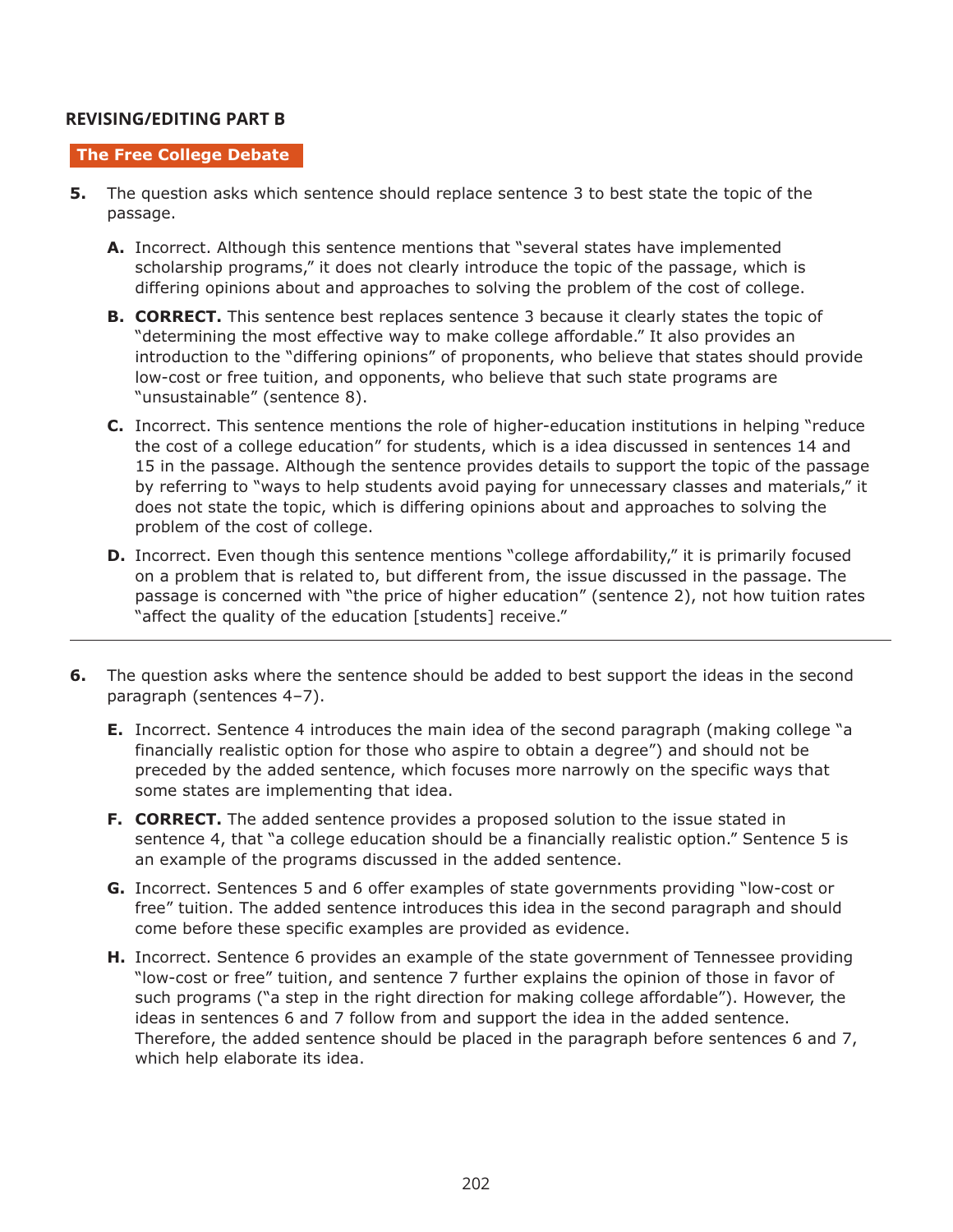- **7.** The question asks which sentence presents information that shifts away from the topic of the third paragraph (sentences 8–13) and should be deleted.
	- **A.** Incorrect. Sentence 9 explains that scholarship funding comes "from the state's budget, which primarily comes from state taxes." Sentence 10 logically follows the idea in sentence 9 by explaining that "as more students choose to attend college, more funds will be needed to cover the costs." Therefore, sentence 10 should not be deleted, because it does not shift away from the topic of the paragraph.
	- **B. CORRECT.** Sentence 10 makes the claim that "as more students choose to attend college, more funds will be needed to cover the costs." Sentence 11 shifts away from this topic by focusing on how switching majors or working affects students' ability to finish college, rather than on the additional funds that will be needed for scholarship programs. Therefore, sentence 11 should be deleted.
	- **C.** Incorrect. Sentence 9 states that scholarship program funding comes "from the state's budget, which primarily comes from state taxes." Sentence 10 points out that "as more students choose to attend college, more funds will be needed to cover the costs." Sentence 12 elaborates on the critics' opinions discussed in sentences 8–10. It reflects the belief that the "circumstances" described in sentences 9 and 10 "will inevitably lead to an increase in taxes, a decline in the quality of the education offered by the schools, or both." Thus, sentence 12 should not be deleted, because it does not shift away from the topic of the paragraph.
	- **D.** Incorrect. Sentence 13 refers back to the "critics" mentioned in sentence 12 and expands on the critics' concern about increased taxes mentioned in sentence 12 by stating that "narrower college-affordability efforts . . . may be more effective and viable solutions." Therefore, sentence 13 should not be deleted because it logically follows the ideas in sentence 12 and serves as a concluding sentence for the paragraph.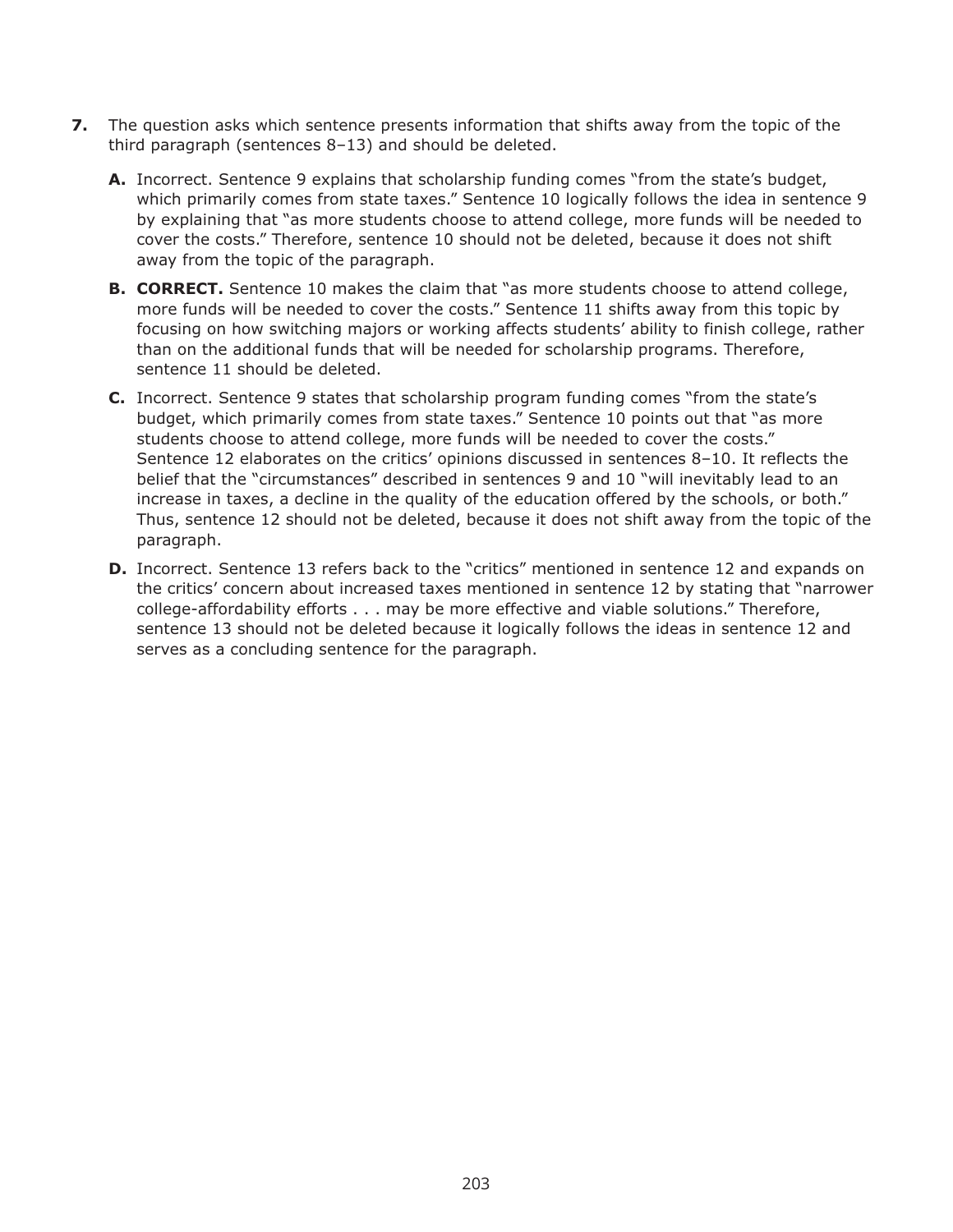- **8.** The question asks which phrase should be added before sentence 14 to best transition to the ideas in the fourth paragraph (sentences 14–17).
	- **E.** Incorrect. Sentence 13 summarizes the viewpoint of opponents, who believe that targeted approaches to funding education "may be more effective and viable solutions," and sentence 14 serves to introduce how "faculty and students at higher-education institutions can work to keep costs down." Affordability is "a complicated issue," but the use of the word "Because" suggests that the ideas that follow in sentences 14–17 will explain a cause-andeffect relationship. However, sentences 14–17 discuss ways faculty and students should work together to keep the cost of college down while waiting for a long-term solution to the problem, not a causal relationship.
	- **F.** Incorrect. Sentences 4–13 provide information about the viewpoint of proponents, who believe that "a college education should be a financially realistic option for those who aspire to obtain a degree" (sentence 4), and opponents, who believe free college programs are "unsustainable" (sentence 8). Although the phrase in this option mentions "opinions," it indicates that the fourth paragraph will discuss why the number of opinions makes affordability a debatable issue. Instead, the fourth paragraph discusses ways faculty and students can help keep costs down until a solution is reached.
	- **G. CORRECT.** Sentence 13 summarizes the viewpoint of opponents, who believe that targeted approaches to funding education "may be more effective and viable solutions," while proponents "generally believe that these [government] programs are a step in the right direction for making college affordable" (sentence 7). However, sentences 14–17 offer three possible solutions that could alleviate the problem in the meantime. Therefore, the phrase in this option should be added before sentence 14 to best transition to the ideas in the fourth paragraph because it suggests that until the issue of affordability is resolved, alternatives are available to help make a college education more affordable.
	- **H.** Incorrect. This phrase mentions "college affordability," a topic discussed in the fourth paragraph. However, the ideas introduced in the phrase do not logically lead into the ideas discussed in sentences 14–17, because the phrase mentions "programs [that] have been successful," and the paragraph states that "faculty and students at higher-education institutions can work to keep costs down" (sentence 14) and that colleges "should account for experience by allowing students to demonstrate their knowledge in order to avoid having to pay to sit through classes on subjects they have already mastered" (sentence 16). Use of the words "can" and "should" in these sentences indicates that the actions or programs mentioned in the paragraph have not been completed.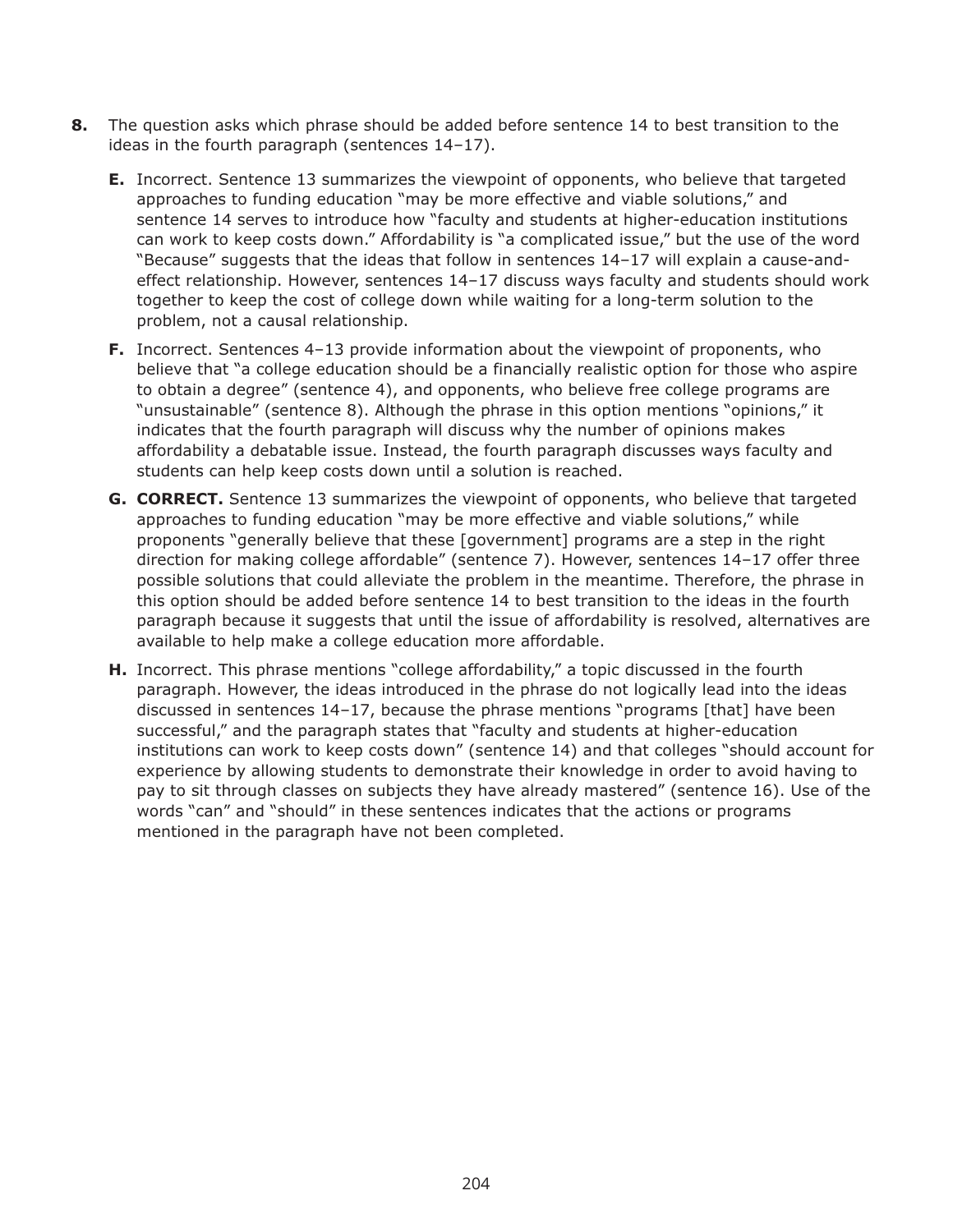- **9.** The question asks which concluding sentence should be added after sentence 19 to support the topic of the passage.
	- **A.** Incorrect. Although sentence 15 cites "increased access to computers, mobile devices, and the Internet" and states that "there are more opportunities for students to take courses online, thus reducing the need for and cost of maintaining physical classrooms," the primary topic discussed throughout the passage is that state and federal governments, not faculty and students, must resolve the issue of college affordability. Therefore, the sentence should not be added after sentence 19, because it does not support the topic.
	- **B.** Incorrect. Sentence 5 presents the example of the New York State legislature, which "passed a bill creating a program to cover the tuition costs for nearly one million students." Sentence 12 states that critics of this type of program believe that certain circumstances "will inevitably lead to an increase in taxes" or other issues such as low-quality education. However, the idea that these types of programs may lead to new problems is not thoroughly discussed in the passage. Therefore, the sentence should not be added after sentence 19, because it does not support the topic.
	- **C.** Incorrect. Although sentence 7 states that scholarship programs are helpful "for students who would have had to take out loans or who would have decided not to pursue higher education at all," the passage does not state that many students will stop pursuing higher education until the affordability issues are solved. In fact, sentence 14 states that there are ways faculty and students can "work to keep costs down." Therefore, the sentence should not be added after sentence 19, because it does not support the topic.
	- **D. CORRECT.** The sentence in this option should be added after sentence 19 to support the topic because it acknowledges that the issue of college affordability discussed throughout the passage is not "resolved" but that when it is, students will be able to make decisions about attending college without concerns about cost. Sentence 18 states that "the solutions to the problems associated with rising college costs are not simple," and sentence 19 adds that "passing legislation that boosts college affordability will take time," ideas, and planning.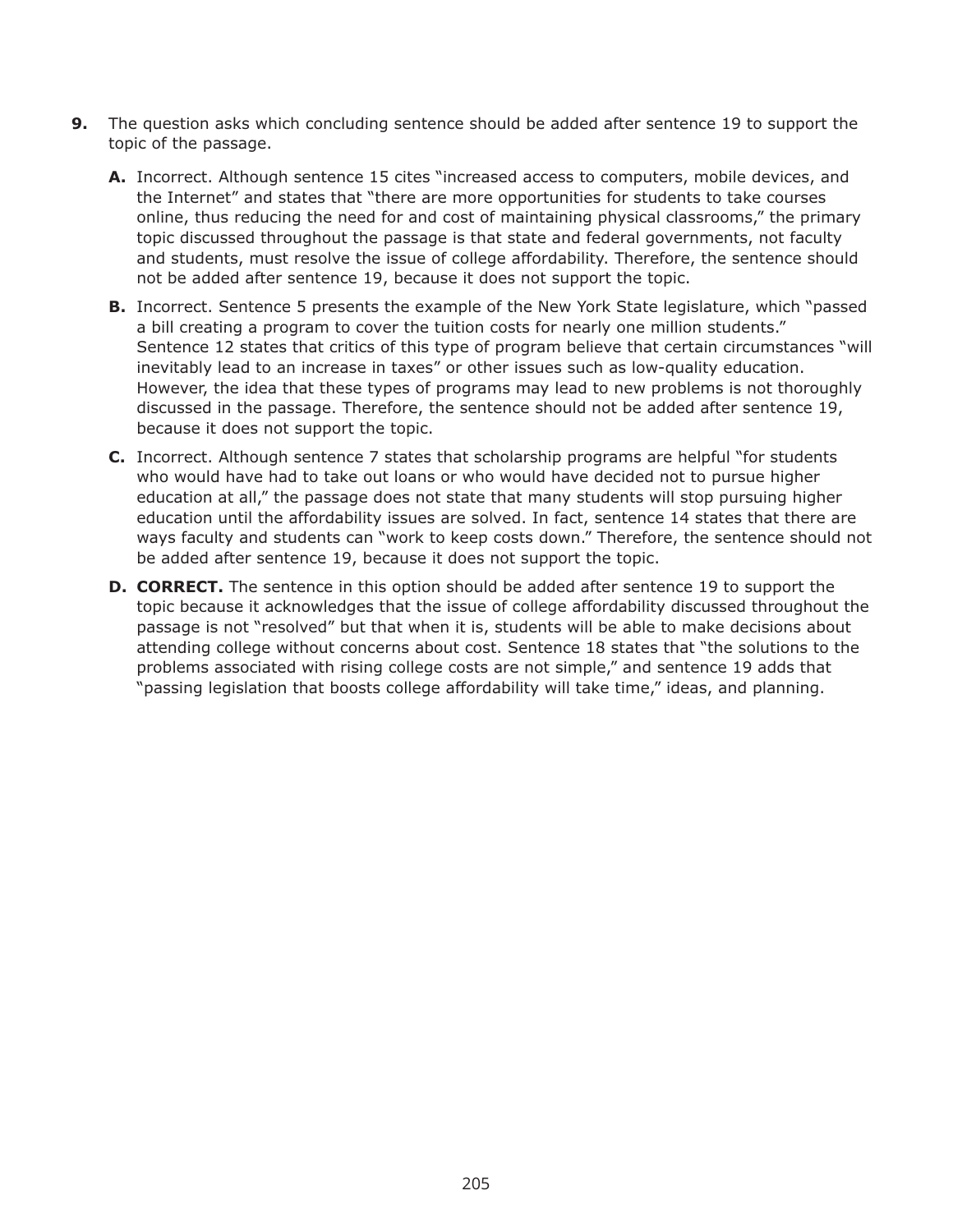# **READING COMPREHENSION READING COMPREHENSION**

#### **Massachusetts: Lowell National Historical Park**

- **10.** The question asks why the author includes the quotation from the Scottish traveler in paragraph 1 of the passage.
	- **E.** Incorrect. While it is likely that people outside the United States recognized that both the natural landscape and the bustling industry were significant, the quotation from the Scottish traveler is meant to convey the variety of the types of attractions in the U.S., not to make a general statement about their contribution.
	- **F.** Incorrect. The Scottish traveler mentions both "American scenery" and "American industry" in the quotation, but the intent is to highlight that they are each points of interest. The quotation does not provide a comparison of the two attractions.
	- **G. CORRECT.** The quotation emphasizes the idea that the United States offers different attractions. The Scottish traveler highlights the two places in the United States that he will most remember: first, the beautiful natural formation of Niagara Falls (" 'the glory of Americanscenery' ") and second, the industrial city of Lowell (" 'the glory . . . of American industry' ").
	- **H.** Incorrect. The Scottish traveler mentions both "American scenery" and "American industry" in the quotation but does not imply that the natural resources contributed to the development of industry.
- **11.** The question asks for the sentence in paragraph 2 that best supports the idea that Lowell became "a bustling industrial city" (paragraph 1).
	- **A.** Incorrect. While the sentence provides details on when the town of Lowell was founded and the natural features of the area, it does not support the idea that the city became "a bustling industrial city."
	- **B.** Incorrect. Although this sentence indicates that the mill buildings were a noticeable feature of the city and provides details on how the mills worked, it does not specifically show that Lowell had become "a bustling industrial city."
	- **C.** Incorrect. While this sentence lists some recognizable mill buildings along the river and notes when their associated businesses were established, it does not support the idea that Lowell was "a bustling industrial city."
	- **D. CORRECT.** This sentence indicates that within only a few decades of the city's founding, it experienced massive industrial growth, with "40 textile mills employing over 10,000 workers," supporting the idea that Lowell became "a bustling industrial city."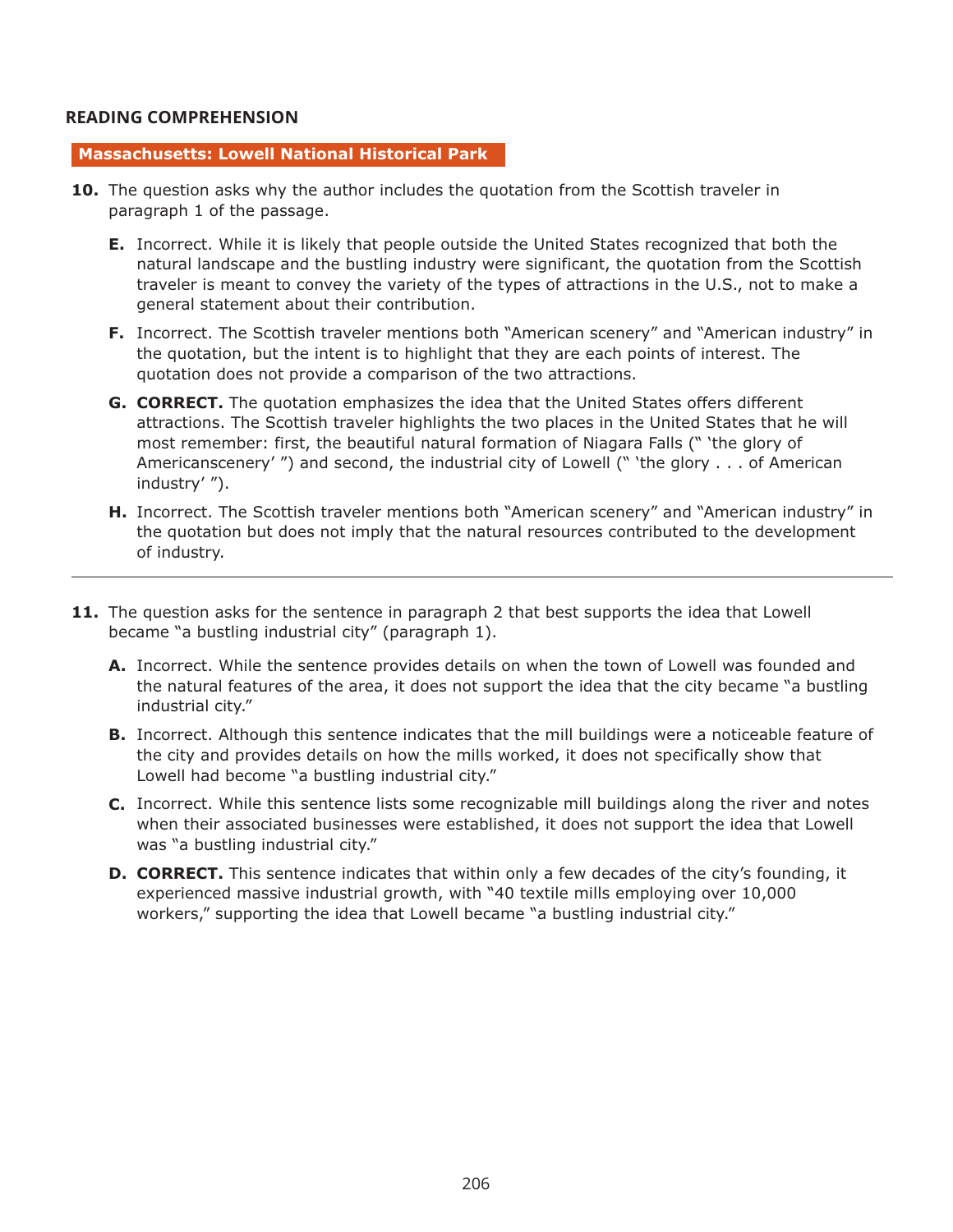- **12.** The question asks which statement best describes how the sentence in paragraph 3 fits into the overall structure of the passage.
	- **E. CORRECT.** The sentence in paragraph 3 provides a transition from the overall description of the city and the mills to a description of the women who made up the workforce in the mills. The idea that women left domestic life in favor of working in the mills is important in the passage, and the sentence serves to connect that idea to the previous discussion about the mills.
	- **F.** Incorrect. While the mill girls' dissatisfaction with their working conditions is addressed later in the passage ("These wage cuts, deteriorating working conditions, and long workdays led the 'mill girls' to protest and organize strikes" [paragraph 4]), the sentence in paragraph 3 does not indicate a shift in tone from positive to negative. The sentence provides a transition to the discussion of the women who worked in the mills.
	- **G.** Incorrect. Although the sentence in paragraph 3 mentions that women became interested in working in the mills because of the "constricted lifestyle of small rural towns," structurally the sentence does not function as a summary because, instead of expanding on the idea of the difficulties or challenges of life in small rural towns and rural areas, the paragraph goes on to describe the advantages and disadvantages of life in the city for these women.
	- **H.** Incorrect. The sentence in paragraph 3 focuses on the choices women made to leave rural towns to work in the city in the early to mid-1800s, not the mid-1800s to the late 1800s. The sentence does not create a comparison between the workforce in the mid-1800s and that in the late 1800s.
- **13.** The question asks how the sentence in paragraph 5 contributes to the development of ideas in the passage.
	- **A.** Incorrect. The sentence from paragraph 5 does not imply that Lowell was founded by early Irish immigrants. The sentence explains how Irish immigrants had been settling in Lowell since the city was established and that they contributed to the construction of the city, which allowed it to become an industrial center several decades later.
	- **B. CORRECT.** The sentence from paragraph 5 shows that early Irish immigrants were critical to the success of Lowell as an industrial city. This information supports the development of the idea that the work of Irish immigrants and immigrants from other places is an important element in the historical significance of industry in Lowell.
	- **C.** Incorrect. The sentence from paragraph 5 does not suggest that new Irish immigrants were readily accepted into the community. Paragraph 5 states that "initially, Lowell's Protestant community was slow to welcome Irish immigrants, but the hostility between Yankee Protestants and Irish Catholics eventually disappeared."
	- **D.** Incorrect. The sentence from paragraph 5 does not highlight the relationship between the mill girls and the new Irish immigrants. Paragraph 4 explains how the mill girls left Lowell, and paragraph 5 states that the mill girls were replaced by "predominantly Irish Catholics, who traveled to America during the Great Potato Famine" but does not discuss a relationship between them.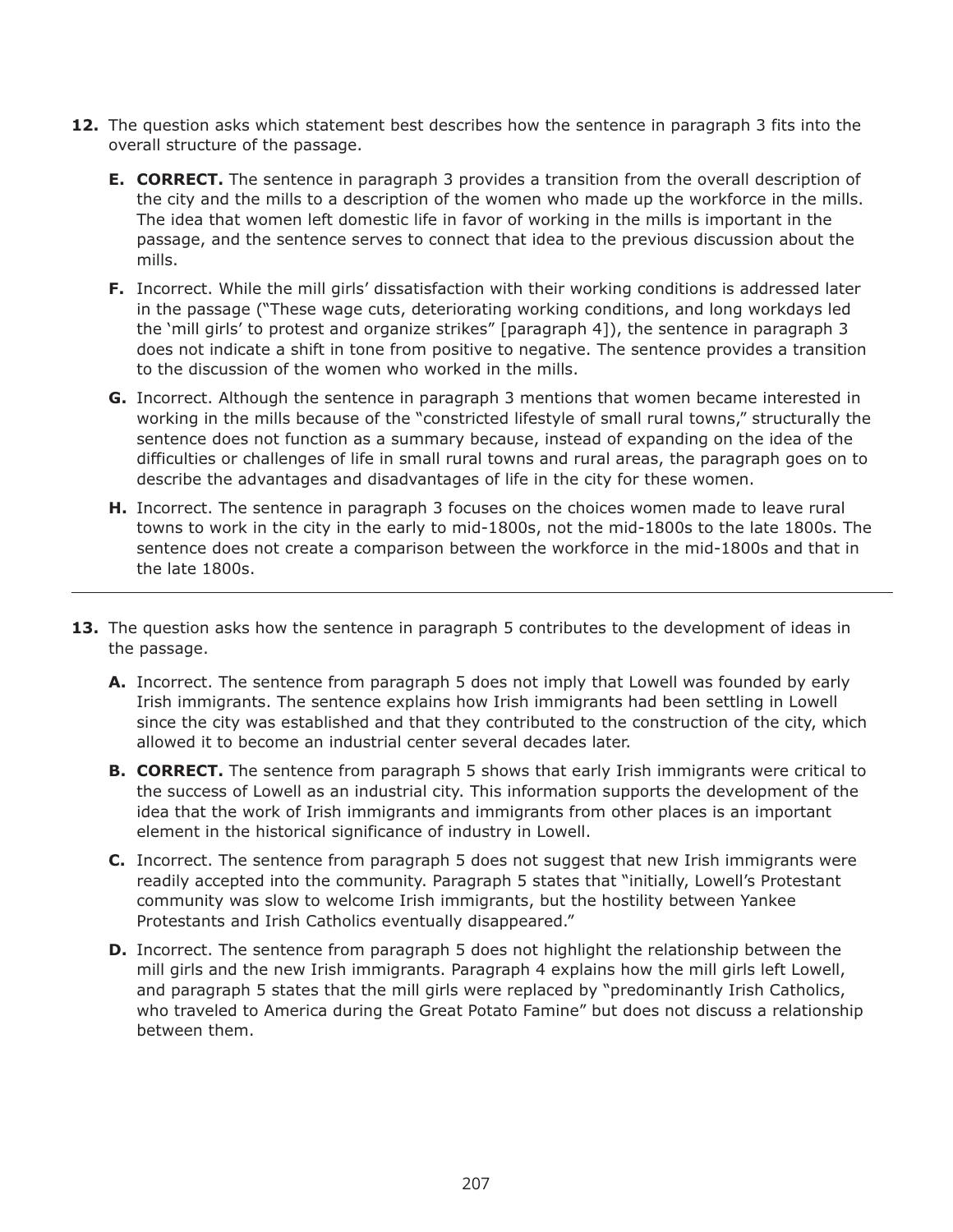- **14.** The question asks for the sentence that best summarizes the mill girls' time as the dominant workforce in Lowell.
	- **E.** Incorrect. While the passage explains that mill girls were initially eager to leave the domestic duties of life in rural areas, the summary sentence does not address the details about the mill girls' time working in the mills or the changes that led the mill girls to leave the industry.
	- **F.** Incorrect. Mill girls initially found satisfaction in the mill work and lifestyle, and when they did leave, immigrants filled the empty jobs. This summary sentence, however, does not address the details about the mill girls' time as the primary workforce in Lowell or the circumstances that led them to leave their jobs in the mid-1800s.
	- **G.** Incorrect. Mill girls did leave home to work in the Lowell mills, and they did grow dissatisfied over time, but this summary sentence does not include details about the mill girls' actions to improve the working conditions.
	- **H. CORRECT.** This sentence summary best captures the mill girls' experience as outlined in paragraphs 3 and 4. The sentence concisely summarizes both the women's initial excitement about the opportunity to live independently ("Women found that Lowell's mills offered monthly wages for their services and provided them room and board" [paragraph 3]) and their eventual inability to secure better working conditions ("When their demands went unheard, the women left Lowell, and immigrant groups replaced them in the workforce" [paragraph 4]).
- **15.** The question asks which description conveys the central idea that Lowell was "one of America's most significant industrial cities" (paragraph 1).
	- **A.** Incorrect. While the passage does state that the city's canals, mills, and boardinghouses were built by early immigrants from Ireland, these details do not contribute to the development of the overall idea that Lowell was a significant industrial city.
	- **B.** Incorrect. The details about the women and immigrants who worked in the mills is important to the passage, but these details alone do not show that Lowell was a significant industrial city.
	- **C. CORRECT.** The details throughout the passage about the development of the mills and the people who worked in them convey the significance of Lowell in early American industry. Paragraph 2 shares details about the businesses that started in the early 1800s and contributed to the development of industry in the region ("The most recognized of these buildings are the Lowell Manufacturing Company chartered in 1821, the Suffolk or Wannalancit Mill completed around the 1880s, the Boott Mill Company established in 1835, and the Boott Mill Boardinghouse that opened in 1838"). Then paragraphs 3–6 provide specific details about the people who worked in the mills at different points in time.
	- **D.** Incorrect. Although the passage references Lowell's culturally diverse community ("Young Yankee women, immigrant families, and European tourists all flocked to Lowell to find work at one of the many textile mills" [paragraph 1]), these groups alone are not what marked Lowell as a significant industrial city.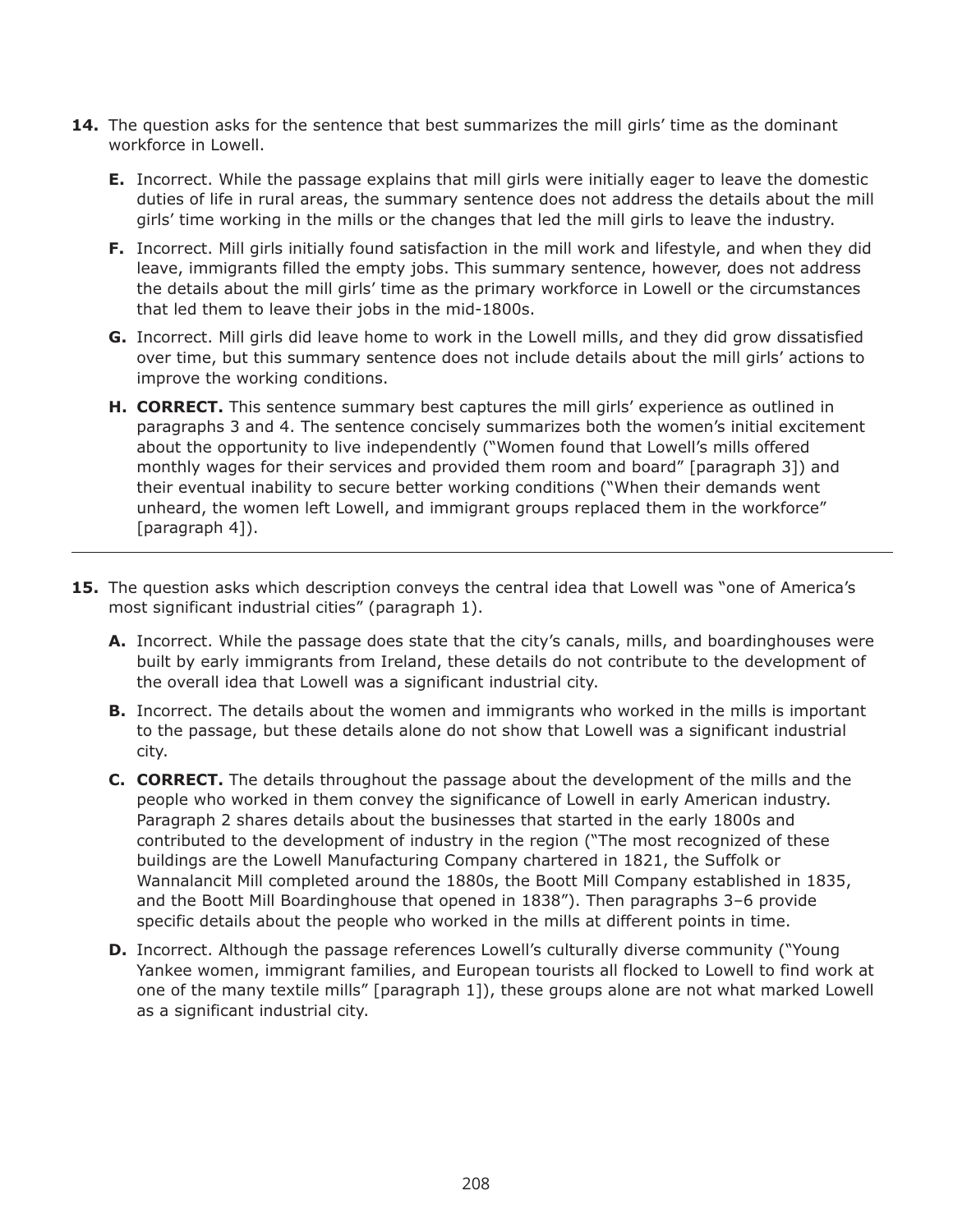- **16.** The question asks for the reason that best illustrates why Lowell lost its status as an industrial leader.
	- **E.** Incorrect. While the passage discusses the "long work hours, low wages, and poor living conditions in the city's crowded tenements" (paragraph 6) in Lowell, these details highlight the living and working conditions of immigrant groups. The author does not state that poor living and working conditions are the reason Lowell lost its status as a "model of industry."
	- **F.** Incorrect. Paragraph 5 in the passage acknowledges that there was some tension between the different ethnic and religious groups in Lowell, but this idea is not what led to Lowell's decline as a "model of industry."
	- **G. CORRECT.** When Lowell was initially established, the mills in the city thrived because of their advanced manufacturing methods ("gaining global recognition for its state-of-the-art technology, innovative canal and dam system, [and] mill architecture" [paragraph 1]). However, manufacturing technology changed and improved over time, and many mill owners chose to close the mills rather than modernize them, resulting in Lowell's loss of status as a "model of industry" ("The city officially began to close down its mills in the 1920s and '30s after Lowell's outdated mills could no longer compete against the state-of-the-art cotton mills in other communities" [paragraph 6]).
	- **H.** Incorrect. The details about the temporary revival of the mills during World War II do not show why Lowell is no longer considered a "model of industry." The mills were used briefly during wartime because of an increased need for supplies, but this use of the mills was shortlived.

#### **Excerpt from** *A Tramp Abroad*

- **17.** The question asks what the inclusion of the phrase from paragraph 1, which highlights the behavior of ants from different parts of the world, shows about the author.
	- **A.** Incorrect. In the excerpt, the author is comparing different species of ants with one another and not with other living creatures.
	- **B. CORRECT.** The phrase from paragraph 1 is meant to acknowledge that while the author believes that "the ordinary ant" is foolish, his observations in the excerpt do not apply to other types of ants.
	- **C.** Incorrect. Although the author suggests that disproving a commonly held belief about the behavior of ants from different parts of the world is challenging, the author does not directly express this opinion in the excerpt.
	- **D.** Incorrect. While the author suggests in the excerpt the idea that his conclusions drawn about the ants' behavior are flawed, the reference to Swiss and African ants is meant to show that those ants are an exception.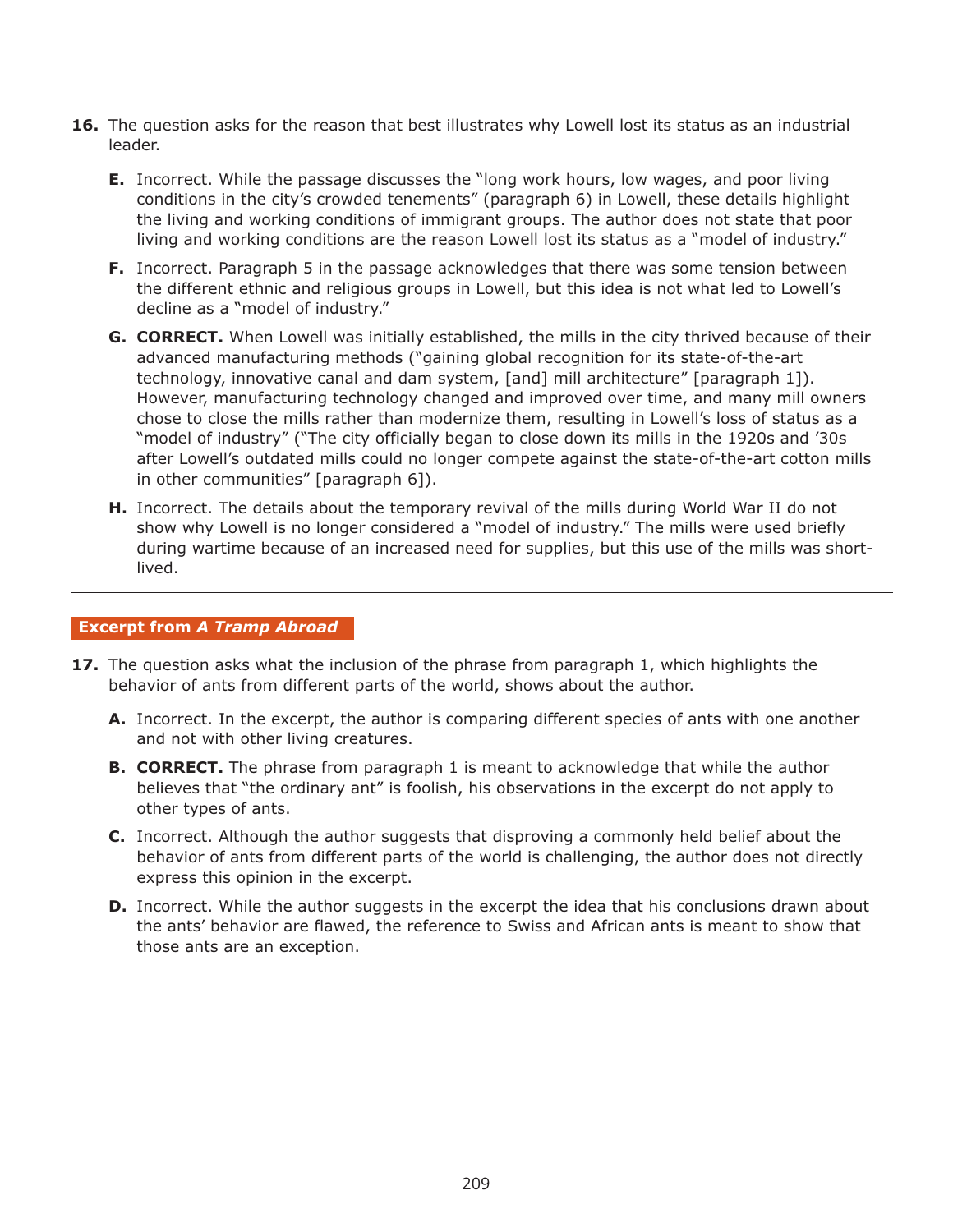- **18.** The question asks for an explanation of how the words "grabs," "yanks," and "tearing away" (paragraph 2) contribute to the meaning of the excerpt.
	- **E.** Incorrect. Although the ant's actions suggest that he believes he has an important job to complete, the words used in the paragraph focus on the ant's movements rather than on his beliefs.
	- **F.** Incorrect. The ant's inability to make progress while transporting the grasshopper leg by himself demonstrates the ant's inefficiency ("At the end of half an hour he fetches up within six inches of the place he started from" [paragraph 2]).
	- **G.** Incorrect. The ant does not complete his tasks, despite moving in a hurried and determined way ("not calmly and wisely, but with a frantic haste which is wasteful of his strength" [paragraph 2]).
	- **H. CORRECT**. These words convey sudden movements as the ant becomes more upset in his efforts to transport the grasshopper leg.
- **19.** The question asks how the sentence, which states that the ant ends up only six inches from his original starting point, contributes to the central idea of the excerpt.
	- **A.** Incorrect. While the author recognizes the pointlessness of the efforts, the ant never becomes aware that his efforts are purposeless.
	- **B. CORRECT.** The sentence explains how the idea in the sentence supports the central idea that "the average ant is a sham" (paragraph 1) by emphasizing his lack of progress and wasted effort.
	- **C.** Incorrect. The ant ending up only six inches from his starting point suggests pointless effort, not an industrious or productive attitude.
	- **D.** Incorrect. The emphasis of the sentence is on the ant's wasted effort, not the difficulty and time involved, which the ant never realizes or evaluates.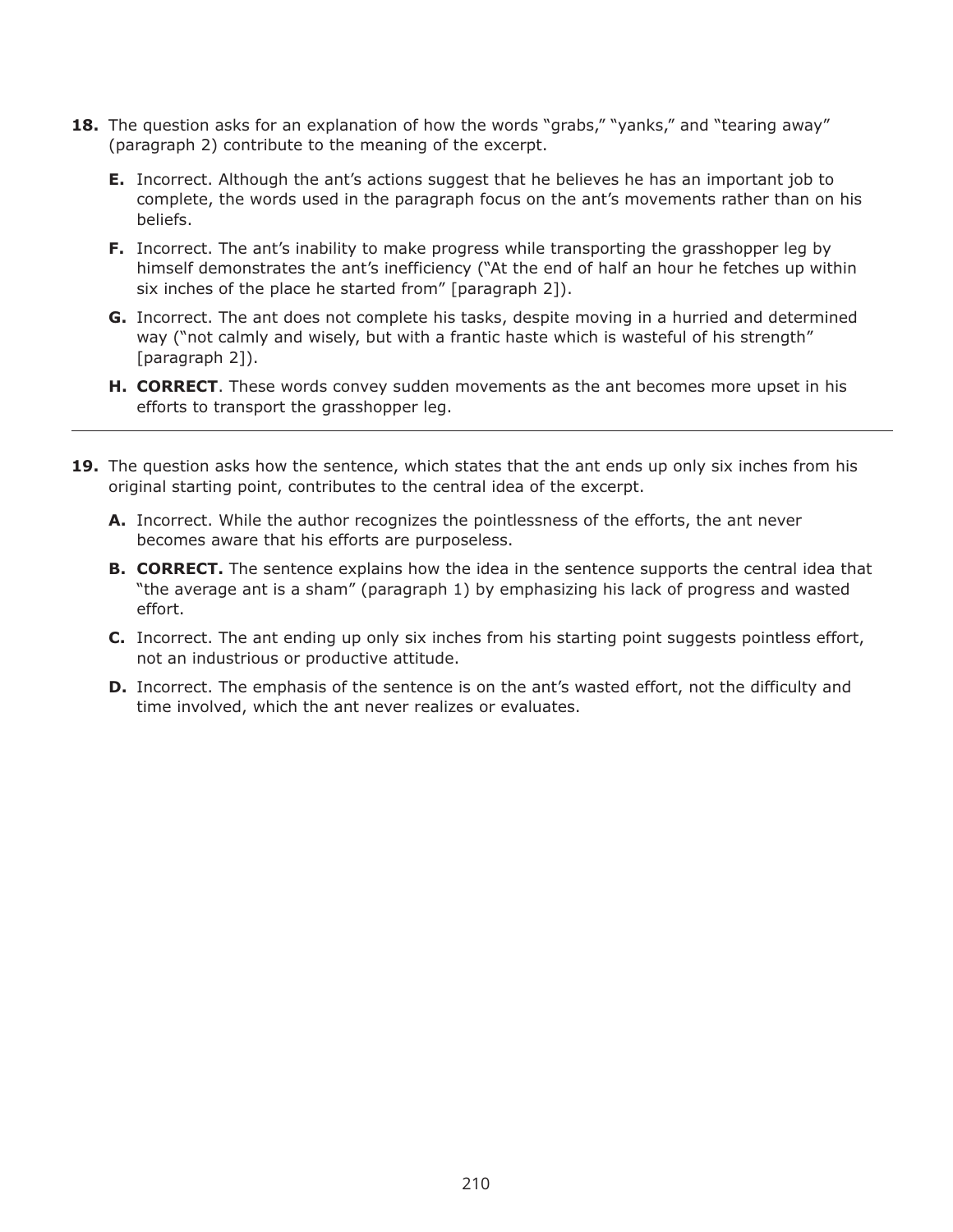- **20.** The question asks which idea the description at the end of paragraph 2 conveys about the repetition of the ant's actions.
	- **E.** Incorrect. The description at the end of paragraph 2, in which the ant "goes through the same adventures" to no avail, does not convey the idea that mistakes are necessary in order to make progress.
	- **F.** Incorrect. The description at the end of paragraph 2, in which the ant runs away in a "violent" hurry and "traverses a good deal of zig-zag country, and by and by stumbles on his same booty again . . . not remember[ing] to have ever seen it before," does not convey the idea that rushing to meet a goal may lead to an undesirable outcome, because the last line in paragraph 2 refers to the ant's repetitive actions as an adventure ("He goes through the same adventures he had before").
	- **G.** Incorrect. The description at the end of paragraph 2, in which the ant repeatedly "stumbles on his same booty again," does not convey the idea that breaking out of a familiar pattern of events is difficult, because the industrious ant "does not remember" (paragraph 2) and is thus unaware that he is repeating his actions.
	- **H. CORRECT.** The description at the end of paragraph 2 says that the ant "traverses a good deal of zig-zag country, and by and by stumbles on his same booty again. He does not remember to have ever seen it before; he looks around to see which is not the way home, grabs his bundle, and starts. He goes through the same adventures he had before," thus indicating that the ant is both industrious and foolish in his actions.
- **21.** The question asks for a sentence from the excerpt that best supports the idea that the ant's "leather-headedness" (paragraph 2), or the ant's stubborn determination to engage in foolish and worthless actions, amounts to "ignorance" and "idiocy" (paragraph 4).
	- **A.** Incorrect. Although this sentence asks about what the ant does after "he makes a capture" (paragraph 2), this rhetorical question remains unanswered and the sentence does not best demonstrate how the ant's stubborn determination in engaging in foolish and worthless actions amounts to "ignorance" and "idiocy."
	- **B.** Incorrect. While this sentence indicates what the ant does after "he makes a capture" (paragraph 2), the sentence does not best demonstrate how the ant's stubborn determination in engaging in foolish and worthless actions amounts to "ignorance" and "idiocy," because it describes typical ant behavior, in which there is nothing inherently foolish until it is applied stubbornly in the wrong direction ("he lifts it bodily up . . . and starts—not toward home, but in the opposite direction; not calmly and wisely, but with a frantic haste which is wasteful of his strength" [paragraph 2]).
	- **C. CORRECT.** In the sentence, the ant realizes he is in the wrong place only after wasting effort and strength. "He cannot stroll around a stump and find his way home again. This amounts to idiocy" (paragraph 4). Thus, this sentence best demonstrates how the ant's stubborn determination in engaging in foolish and worthless actions amounts to "ignorance" and "idiocy."
	- **D.** Incorrect. Even though this sentence uses the word "aimlessly" to suggest an element of foolishness, the sentence describes the physical aftermath of the ant's exertions, but without the context of those exertions, it cannot be said to show "leather-headedness" or "ignorance" and "idiocy."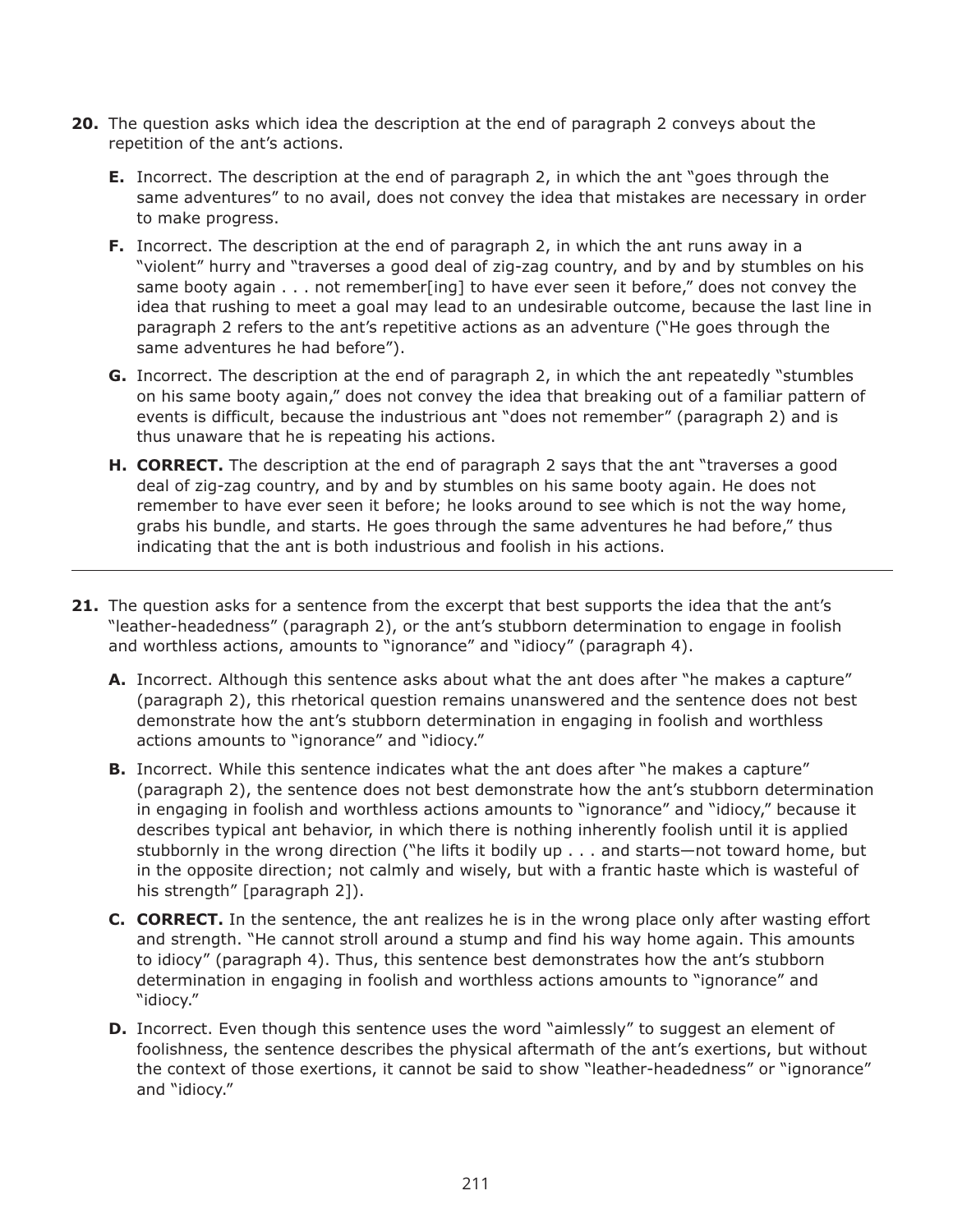- **22.** The question asks how the second ant, a friend, influences the first ant.
	- **E.** Incorrect. The first ant does not know where his home is (paragraph 2: "He doesn't know where home is. His home may be only three feet away; no matter, he can't find it").
	- **F.** Incorrect. While the friend offers to help the first ant (paragraph 3: "Evidently the friend contracts to help him freight [the grasshopper leg] home"), he does not inspire a new approach to resolving the situation.
	- **G. CORRECT**. The friend's complimentary remark about the grasshopper leg serves to encourage the first ant to continue his efforts to drag the useless object home (paragraph 3: "Evidently the friend remarks that a last year's grasshopper leg is a very noble acquisition").
	- **H.** Incorrect. While the friend does make it difficult for the first ant to transport the grasshopper leg, the friend is not intentionally trying to prevent the first ant from reaching home (paragraph 3: "Then, with a judgment peculiarly antic [pun not intentional], they take hold of opposite ends of that grasshopper leg and begin to tug with all their might in opposite directions").
- **23.** The question asks for the text from the excerpt that best explains why the author finds the behavior of the ants fascinating.
	- **A.** Incorrect. The quoted text provides details that reflect the author's basic interest, but this observation does not extend to the level of fascination.
	- **B.** Incorrect. Although the author states "I admit his industry" and acknowledges that ants are hardworking, the author does not explain in the quoted text why he finds the behavior of the ants fascinating.
	- **C.** Incorrect. The quoted text provides details that would reflect a basic interest and observation but that do not extend to fascination.
	- **D. CORRECT.** The author's purpose in describing the excessively foolish actions of the ants is to prove his argument that in spite of what people have long believed, ants are completely lacking in intelligence. The author's use of the phrase "beyond comprehension" in the quoted text shows the author's fascination with the difference between public opinion and observed truth.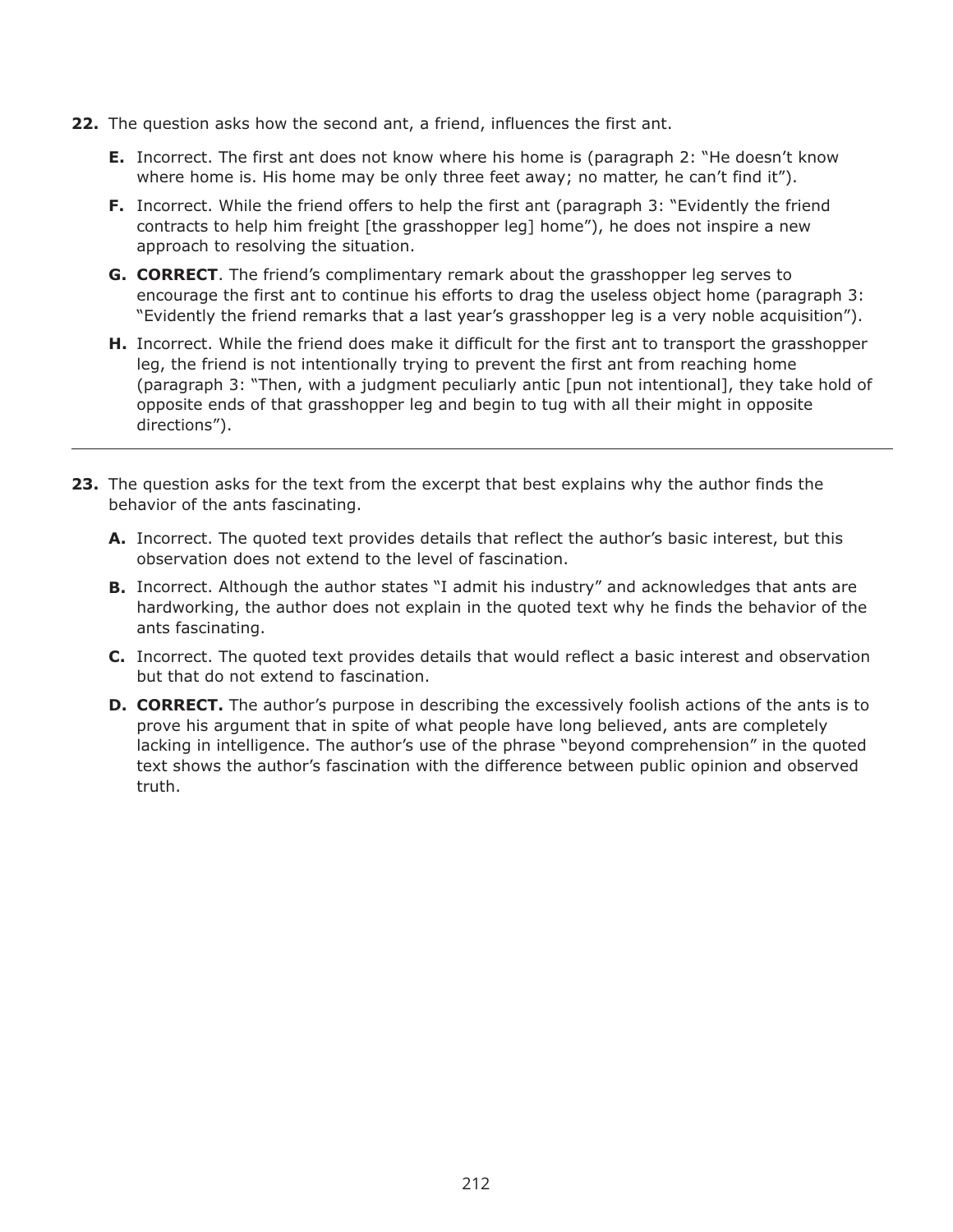- **24.** The question asks for an explanation of how the sentence from paragraph 3, which highlights the second ant's interest in the grasshopper leg, fits into the structure of the excerpt.
	- **E.** Incorrect. The idea that the ant seeks out worthless items is established in paragraph 2 ("it is generally something which can be of no sort of use to himself or anybody else") and in paragraph 3 ("valueless enough to make an ant want to own it"), but the sentence does not indicate a shift to a realization that the ants place great importance on an item that has little value.
	- **F. CORRECT.** This statement best describes how the sentence from paragraph 3 fits into the overall structure of the excerpt because the sentence emphasizes a shift from paragraph 2, which analyzes the actions of the first ant alone, to paragraph 3, which comments on the interaction between the two ants and the ensuing efforts of the two ants together as they "take hold of opposite ends of that grasshopper leg and begin to tug with all their might in opposite directions" (paragraph 3).
	- **G.** Incorrect. While the author states in paragraph 3 that the ants "take hold of opposite ends of that grasshopper leg and begin to tug with all their might in opposite directions" and they "go to work again in the same old insane way," this statement does not best describe how the sentence from paragraph 3 fits into the overall structure of the excerpt, because the sentence does not create a transition to the idea that specific observations allow for a generalization about all ants.
	- **H.** Incorrect. Although the author states in paragraph 3 that "the friend contracts to help him freight [the grasshopper leg] home," the author does not suggest that the ants' actions are purposeful. Rather, the author describes their actions and their "judgment [as] peculiarly antic" (paragraph 3). Thus, the statement does not best describe how the sentence from paragraph 3 fits into the overall structure of the excerpt, because the sentence does not provide a transition to the observation that the ant's friend is just as purposeful in his efforts toward a futile ending as the first ant is.
- **25.** The question asks how the central idea that "the average ant is a sham" (paragraph 1) is mainly conveyed in the excerpt.
	- **A. CORRECT**. The excerpt focuses on the author's humorous explanation of the ineffective struggles of two ants to accomplish a task, and the excerpt concludes with the statement that ants are not as smart as people think: "the ant has been able to fool so many nations" (paragraph 4).
	- **B.** Incorrect. The reference to ants in other locations is a detail mentioned only in paragraph 1 and is not directly related to the central idea mentioned in the question.
	- **C.** Incorrect. While the narrator does observe the ants, the observations made are highly opinionated and not characterized as especially insightful or perceptive.
	- **D.** Incorrect. Although paragraph 2 states that the ant seeks out objects that are "generally something which can be of no sort of use to himself or anybody else," this reference is not the main way that the author conveys the premise that ants are a sham or false.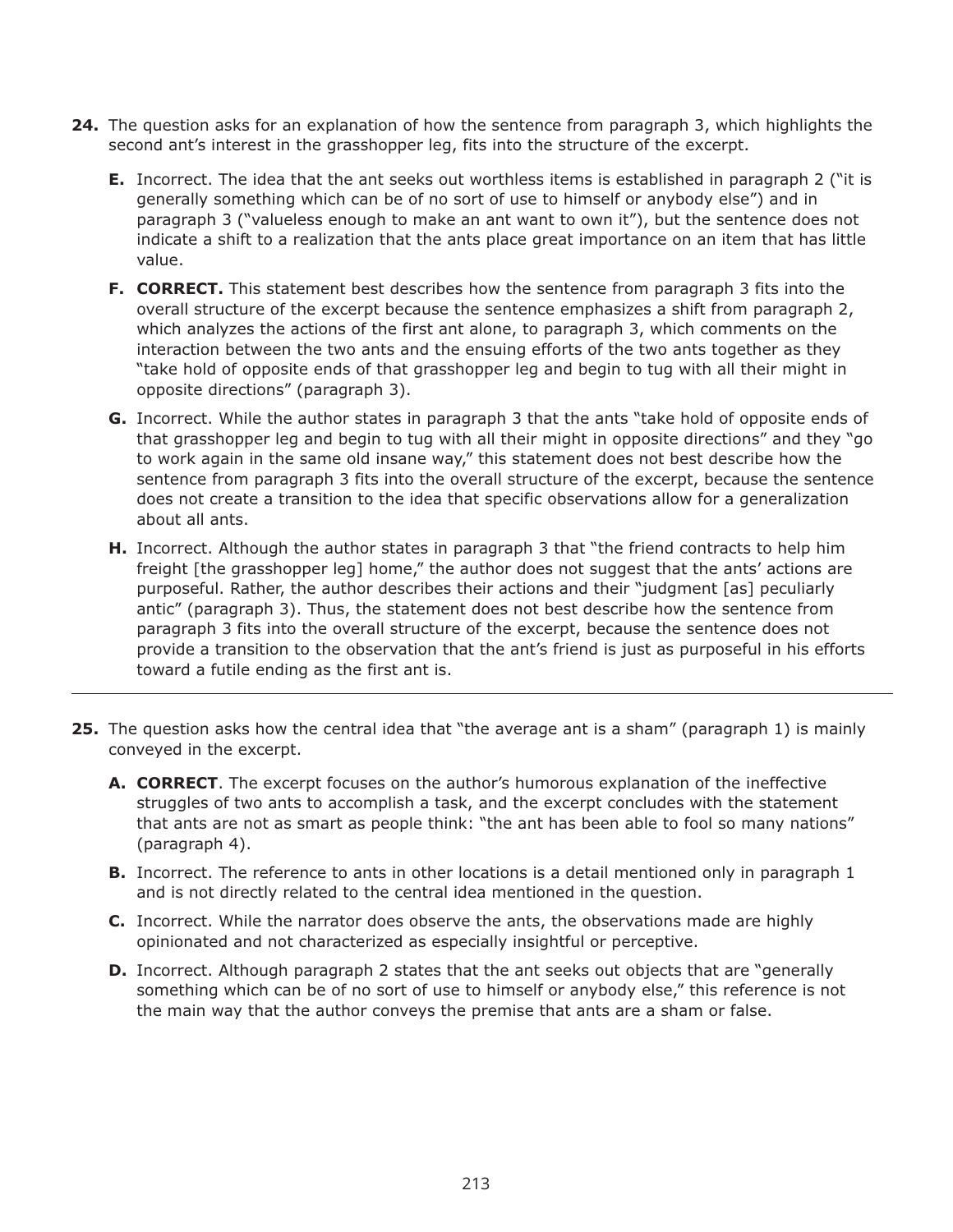#### **Using Fire to Keep a Prairie Healthy**

- **26.** The question asks how observing the effects of the fires started by natural causes prompted American Indians to begin practicing controlled burns.
	- **E. CORRECT.** In paragraph 2, the author states that American Indians observed bison "grazing on tender new grass on the recently burned land rather than on grass in the unburned areas." These observations prompted the practice of controlled burns as a means of enticing "the herds away from the people's crops."
	- **F.** Incorrect. Although the author mentions in paragraph 4 that the primary targets of a controlled burn are red cedar trees and that "these tall trees also cast shade that prevents sunlight from reaching the plants beneath them," this detail supports why conservationists use controlled burns today, not what initially prompted the use of controlled burns.
	- **G.** Incorrect. While the author states in paragraph 3 that "the process of burning excess plant matter adds nitrogen, an essential element for plant growth, to the soil" and that "intentionally burning a portion of land can dramatically improve the quality of the vegetation that regrows there," these details do not explain the initial observations that prompted American Indians to practice controlled burning.
	- **H.** Incorrect. The author mentions in paragraph 2 that the bison "seemed to prefer grazing on tender new grass on the recently burned land rather than on grass in the unburned areas" and that the availability of this new grass "enticed the herds away from the people's crops." While these details show that the use of controlled burns influenced the behavior of the bison, the author does not suggest that the bison changed their migration habits in order to flee wildfires.
- **27.** The question asks how targeting red cedar trees in controlled burns affects the animals that live on the prairie.
	- **A. CORRECT.** According to information in paragraph 4, targeting invasive red cedar trees with controlled burns affects animals that live on the prairie by ensuring that these trees do not "crowd out prairie grasses, the primary food source for wild and domestic animals that make the prairie their home." The paragraph also states that each red cedar tree consumes "up to 40 gallons of water per day, taking this vital resource away from other plant life." Removing red cedars thus increases the amount of water available to the prairie grasses and helps maintain favorable conditions for the animals' main source of food.
	- **B.** Incorrect. Although the author mentions the potential danger to wildlife from an uncontrolled burn in paragraph 5, the author emphasizes that patch burning "allows animals in the burn area to safely relocate." Therefore, the animals that live near trees scheduled for removal are not endangered by the controlled burns.
	- **C.** Incorrect. In paragraph 4, the author states that "a single red cedar tree can consume up to 40 gallons of water per day, taking this vital resource away from other plant life." However, the author does not suggest that reducing the number of red cedar trees through controlled burns ensures a sufficient water supply for animals that live on the prairie.
	- **D.** Incorrect. In paragraph 4, the author states that "these tall trees also cast shade that prevents sunlight from reaching the plants beneath them." However, the author does not suggest that using controlled burns to eliminate red cedar trees reduces a natural source of shade for prairie animals. The red cedar trees are invasive; therefore, the author does not consider them a "natural" part of the prairie ecosystem.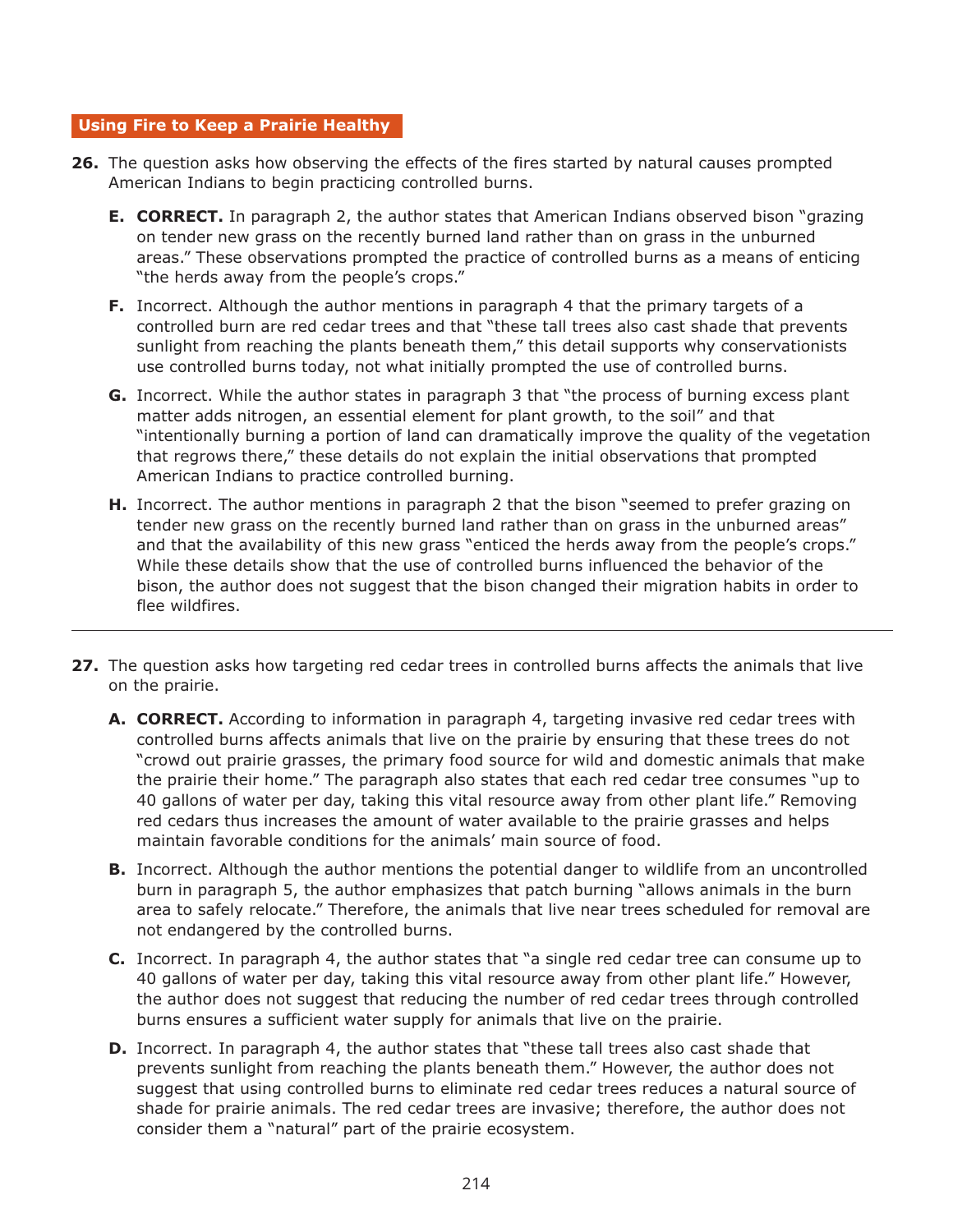- **28.** The question asks what the author intends to show by using the second sentence in paragraph 6 in the passage.
	- **E.** Incorrect. Although the author refers to the conservationists as "experts" in paragraph 5 and states that conservationists "provide training to prairie farmers" (paragraph 6), the second sentence in paragraph 6 does not imply that the conservationists are better qualified to lead preservation efforts than farmers are. Instead, the sentence shows that conservationists believe that prairie farmers are capable of performing the controlled burns that contribute to overall conservation efforts.
	- **F. CORRECT.** The conservationists are eager to involve others in the preservation of the prairie, because "studies show that the patch-burn approach has restored biodiversity to the area by promoting the growth of species that were at risk of being crowded out" and that the process has "helped the prairie sustain life for hundreds of years" (paragraph 6). The second sentence in paragraph 6 describes how conservationists are sharing their knowledge about preservation techniques with people who live on the prairie.
	- **G.** Incorrect. Although the author points out in paragraph 6 that "studies show that the patchburn approach has restored biodiversity to the area by promoting the growth of species that were at risk of being crowded out," the idea that controlled burns may help restore the original biodiversity of the prairie is not the focus of the second sentence in paragraph 6, which notes only that conservationists are providing training to farmers about controlled burns.
	- **H.** Incorrect. The author mentions in paragraph 6 that the patch-burn system has been "successful" and suggests in the last sentence of the paragraph that the use of controlled burns will continue to benefit the prairie ecosystem. These details imply that this system will continue to be used and may even become more widespread. However, the second sentence in paragraph 6 merely describes a patch-burn training program that already exists and does not suggest that this program should serve as a model for other organizations.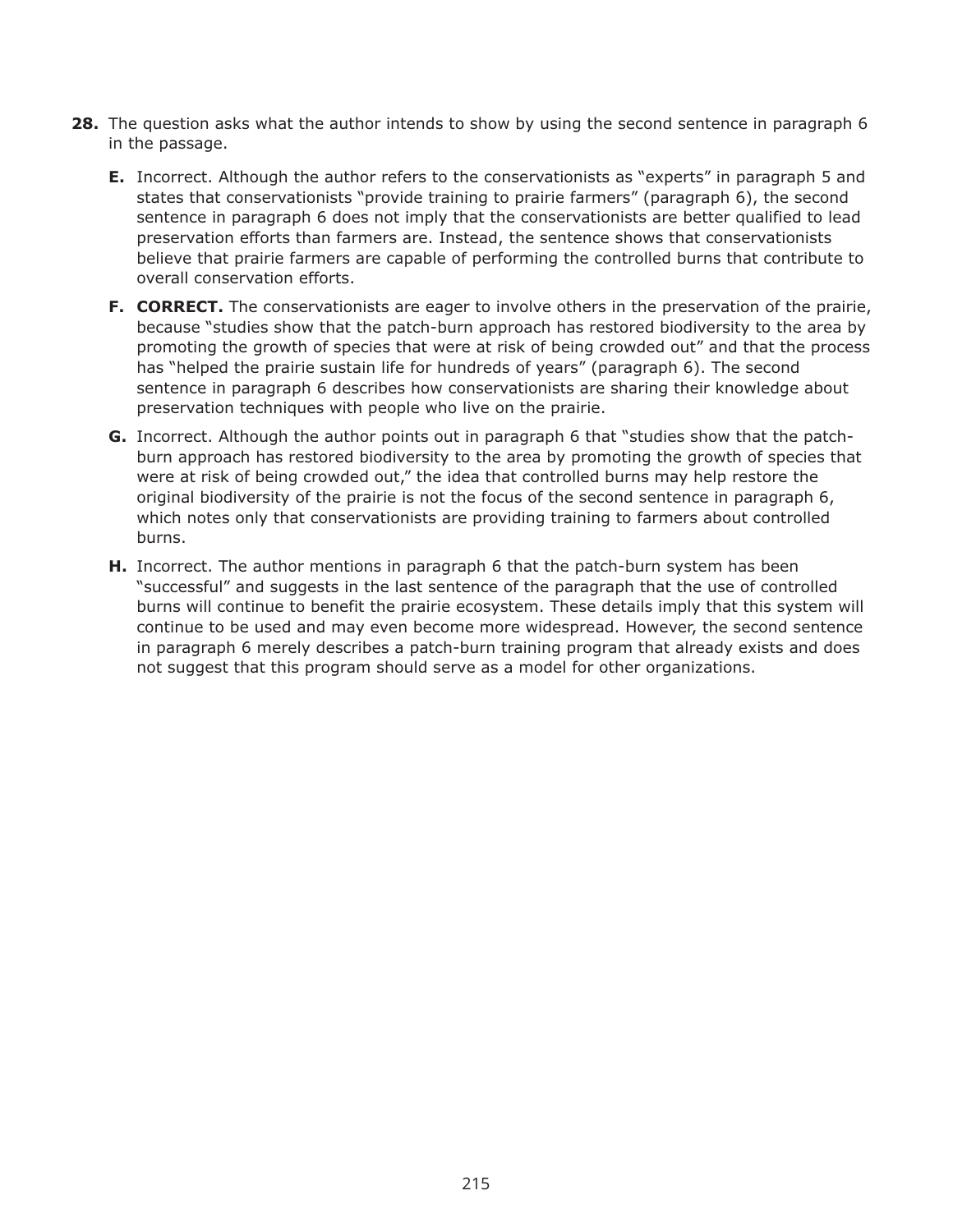- **29.** The question asks which details from the passage best convey the central idea that using the patch-burn method is an effective way to protect and manage prairie land.
	- **A.** Incorrect. The author explains in paragraph 5 that "patch burning contains the fire within a specific area and allows animals in the burn area to safely relocate." This explanation conveys two supporting ideas: the patch-burn method is controllable, and patch-burn fires do not pose a threat to animals. However, this explanation does not address the broader central idea that the patch-burn method is an effective way to protect and manage prairie land.
	- **B.** Incorrect. In paragraph 5, the author states that "the key to using controlled fires is knowing which areas of land to burn and when." The author then provides information about how conservation experts "study the land to find out which areas would most benefit from being burned." However, these details convey supporting ideas rather than the central idea that using the patch-burn method is an effective way to protect and manage prairie land.
	- **C. CORRECT.** In paragraph 3, the author states that "fires burn away weedy undergrowth and help limit the overcrowding of shrubs and trees in the burn area, creating less competition for water and nutrients." Also, in paragraph 6, the author states that patch burning "has restored biodiversity to the area by promoting the growth of species that were at risk of being crowded out." These details directly convey the central idea that using the patch-burn method is an effective way to protect and manage prairie land.
	- **D.** Incorrect. The author explains in paragraph 5 how conservationists "arrange about a dozen burns over one-third of the land," which helps show how the patch-burn method is applied by conservationists. However, this is a supporting detail that conveys the idea that the burns are deliberately set and carefully controlled. This detail does not convey the central idea that using the patch-burn method is an effective way to manage and protect prairie land.
- **30.** The question asks which sentence supports the idea that farmers and people who manage land may be concerned about using fire as a way to benefit the land.
	- **E. CORRECT.** The sentence from paragraph 1 supports the idea that farmers and people who manage land may be concerned about using fire as a way to benefit the land because it acknowledges that "one of the greatest threats to the prairie is wildfire."
	- **F.** Incorrect. Although the sentence from paragraph 2 relates how American Indians "began to deliberately burn areas of land for bison to graze on" and to protect people's crops, the sentence does not support the idea that farmers and people who manage land may be concerned about using fire as a way to benefit the land. Instead, it focuses on the cause-andeffect relationship between bison and newly burned areas.
	- **G.** Incorrect. The sentence from paragraph 5 provides details about how "patch burning contains the fire" and "allows animals in the burn area to safely relocate," but it does not adequately support the idea that farmers and people who manage land may be concerned about using fire as a way to benefit the land, because it does not mention that wildfires can be a threat to the prairie.
	- **H.** Incorrect. While the sentence from paragraph 5 does explain how "conservationists will burn a different section of the preserve" in order to rotate the process year after year so that the burned land has time to regrow, the sentence does not support the idea that farmers and people who manage land may be concerned about using fire as a way to benefit the land because it does not mention the potential for total burns.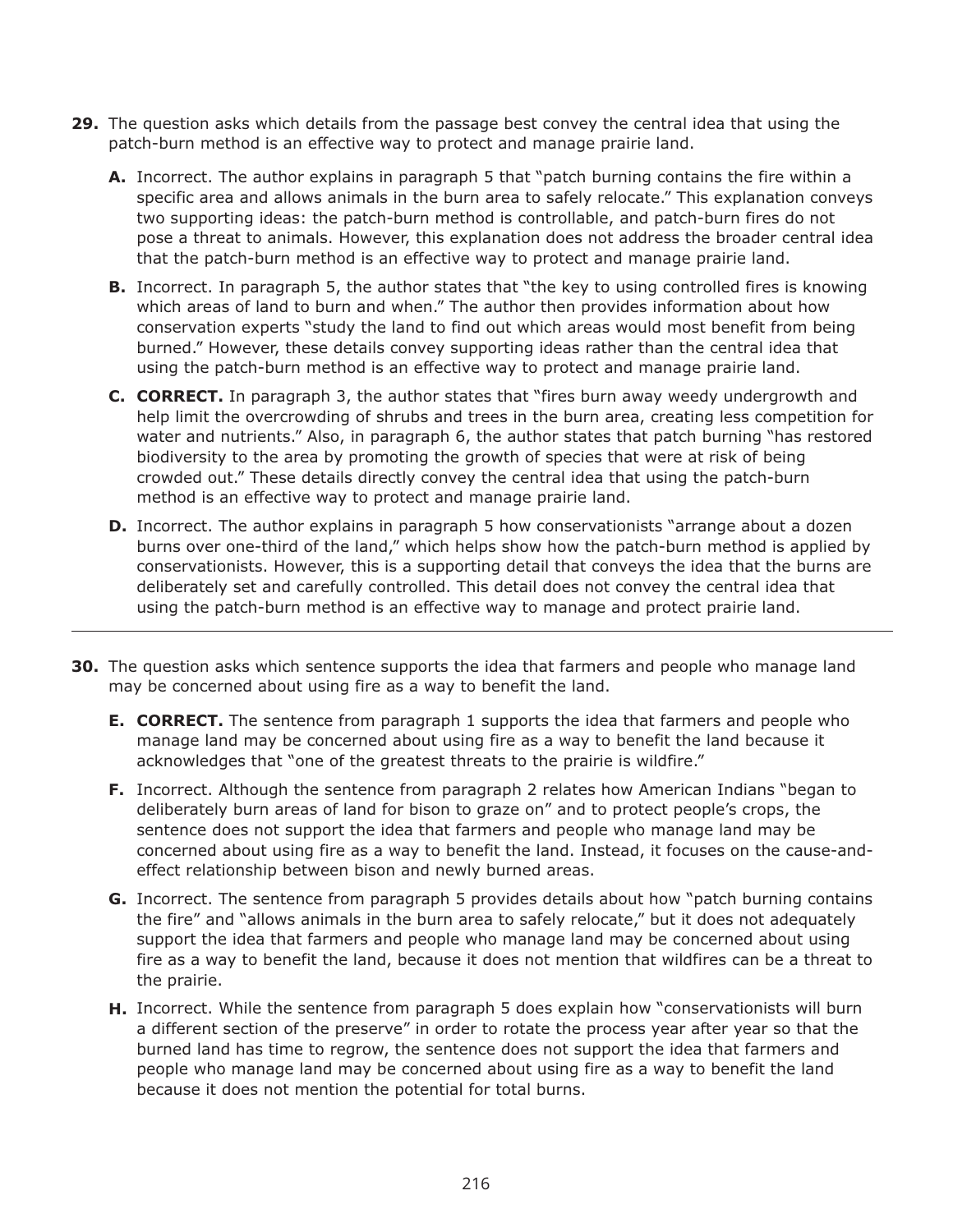- **31.** The question asks which idea the words "counterintuitive" and "strategic" convey in the last sentence in paragraph 6 in the passage.
	- **A.** Incorrect. Though the author states in paragraph 6 that conservationists have used safe and "strategic" methods, those methods have not been ineffective, since "the patch-burn system is so successful that the conservationists at the preserve provide training to prairie farmers about conducting controlled burns on their own land" (paragraph 6). Therefore, the words "counterintuitive" and "strategic" in the last sentence of paragraph 6 do not convey the idea that the safest methods are sometimes the least effective at solving complex challenges.
	- **B.** Incorrect. Although the author points out in paragraph 6 that researchers' studies have shown "that the patch-burn approach has restored biodiversity to the area by promoting the growth of species that were at risk of being crowded out," the author does not suggest that the methodologies conservationists used to conduct the patch burns are uncommon, since the methods were used by "the American Indian people [who] began to deliberately burn areas of land for bison to graze on" (paragraph 2). Therefore, the words "counterintuitive" and "strategic" in the last sentence of paragraph 6 do not convey the idea that thorough investigation of uncommon methodologies can lead to beneficial results.
	- **C. CORRECT.** In paragraph 1, the author states that "one of the greatest threats to the prairie is wildfire," so the idea of conducting controlled burns suggests risk and runs "counter," or contrary, to people's common expectations, or "intuition," about the dangers of fires. Thus, the words "counterintuitive" and "strategic" in the last sentence of paragraph 6 convey the idea that detailed planning can ensure that a potentially destructive action has a positive impact.
	- **D.** Incorrect. The author states in paragraph 6 that "the patch-burn system is so successful that the conservationists at the preserve provide training to prairie farmers." This statement supports the idea of the action being "strategic" in order to achieve success. However, the statement does not suggest that because the process is "counterintuitive," or unexpected, it involves a certain amount of risk to achieve that success. Therefore, the words "counterintuitive" and "strategic" in the last sentence of paragraph 6 do not convey the idea that plans that entail a certain amount of risk almost always result in success.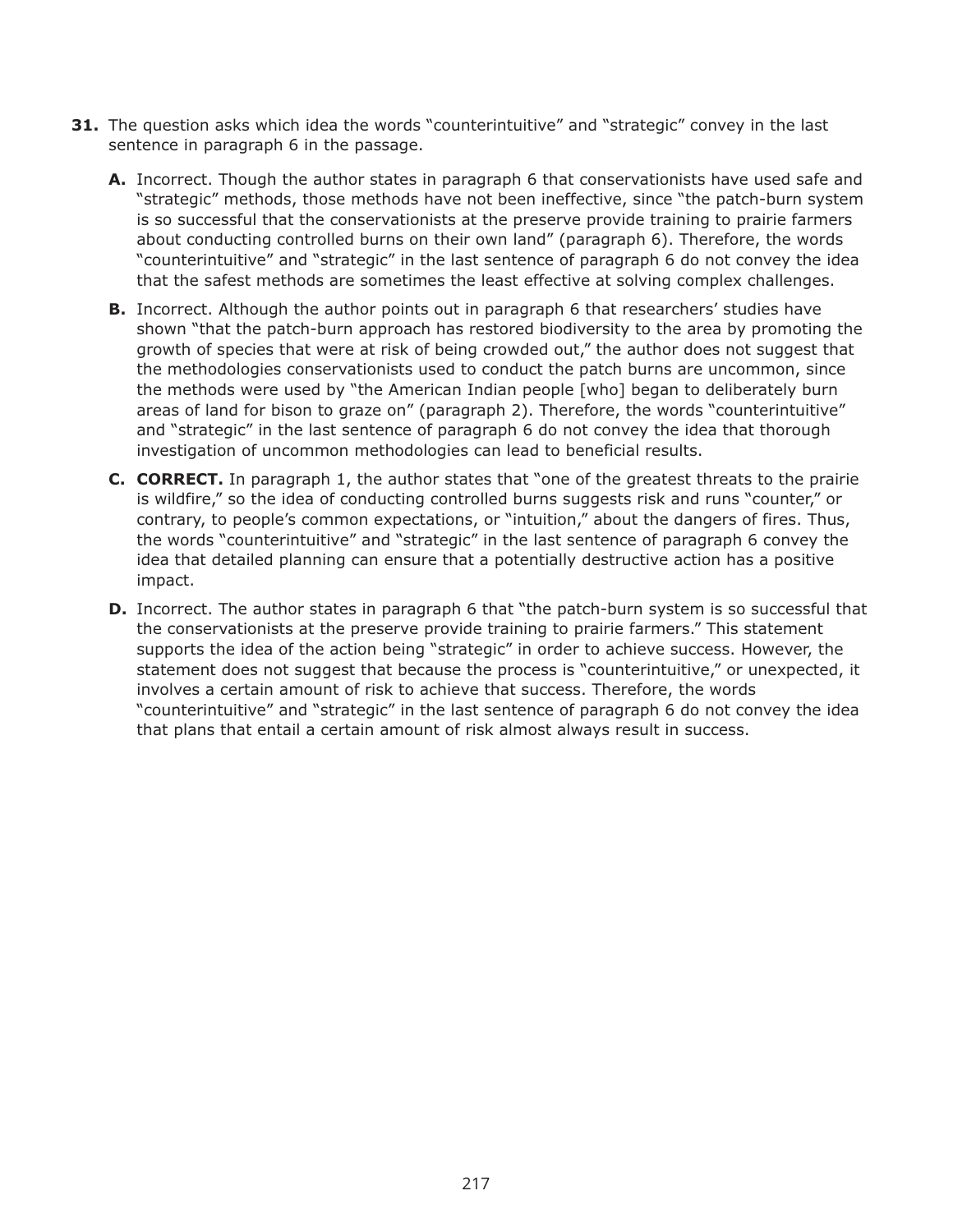- **32.** The question asks with which statement the author of the passage would most likely agree.
	- **E.** Incorrect. In paragraph 5, the author states that "patch burning contains the fire within a specific area and allows animals in the burn area to safely relocate," and paragraph 6 states that conservationists "provide [important] training to prairie farmers about conducting controlled burns on their own land." However, the author does not explicitly take a position about the importance of explaining the purposes and the risks of controlled burns to the people living near a proposed burn area. Therefore, the evidence in the passage does not strongly suggest that the author would agree with this statement.
	- **F. CORRECT.** In paragraph 5, the author points out that conservationists "study the land to find out which areas would most benefit from being burned, and then they arrange about a dozen burns over one-third of the land" and "rotate which portion of land is burned each year" so that animals, such as bison, can "safely relocate." Therefore, the author would most likely agree that it is necessary to thoroughly examine a particular region in order to plan and execute a successful controlled burn.
	- **G.** Incorrect. The author of the passage would be unlikely to agree that monitoring animals' reactions after a controlled burn on the prairie is a minor part of scientists' research. In paragraph 5, the author explains that patch burning "allows animals in the burn area to safely relocate" and that conservationists "burn a different section of the preserve" each year to ensure that animals have an abundant area to graze while other areas are being burned.
	- **H.** Incorrect. According to the information in paragraph 4, conservationists commonly target invasive red cedar trees because they are tall trees that "crowd out prairie grasses, the primary food source for wild and domestic animals that make the prairie their home." Since the focus is on the harm that the invasive red cedar can cause, the author would be unlikely to agree that conservationists should consider the helpful aspects of invasive species before executing a controlled burn.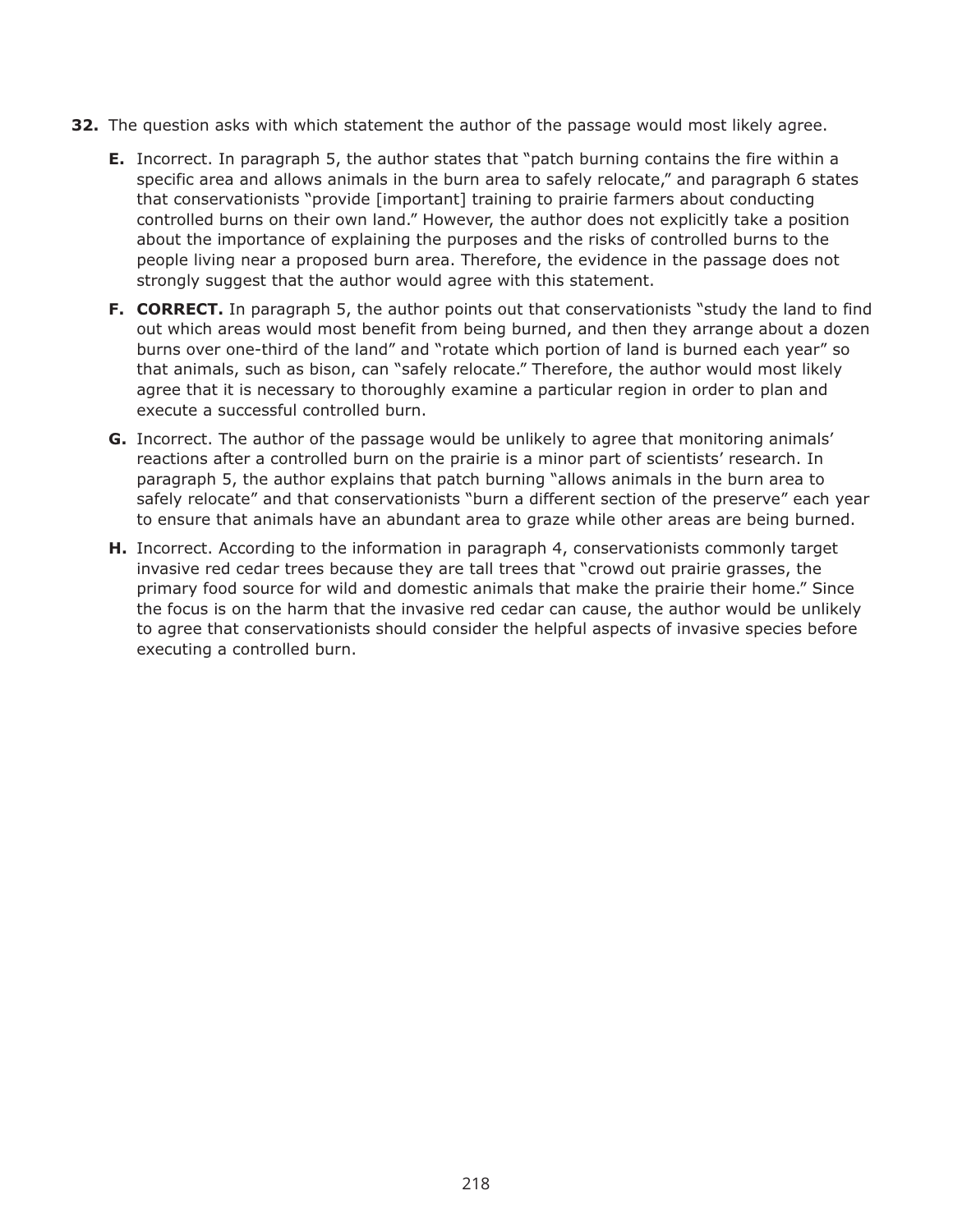- **33.** The question asks how the diagram and its text provide additional support for the topic presented in the passage.
	- **A. CORRECT.** The text of the diagram states that "by using a patch-burn method, conservationists and farmers can reduce the risk of unintentional fires and control where grazing animals, such as bison, roam." By showing the pattern of controlled burns and the resulting bison migration in a given area, the diagram depicts how the landscape changes as the patch-burn method is applied.
	- **B.** Incorrect. Although the text mentions areas "where grazing animals, such as bison, roam," the diagram does not depict distinctive features of the land such as trees or brush and therefore does not indicate that patch-burn fires are best suited for use in areas with certain features.
	- **C.** Incorrect. While the text mentions "grazing animals, such as bison" and the diagram shows the bison grazing in only one area, the diagram and its text do not indicate that the patchburn method is used on uninhabited land.
	- **D.** Incorrect. While the areas of land depicted in the diagram do indicate that the sizes of the areas differ, the text provided does not compare the sizes of the areas burned by the patchburn method with those of unburned areas or indicate that this factor is important in reducing the risk of uncontrolled fires or controlling "where grazing animals, such as bison, roam."

#### **Cross-Purposes**

- **34.** The question asks how the similarity in the construction of lines 1 and 8 contributes to the meaning of the poem.
	- **E. CORRECT.** In line 1, the first speaker asserts, "What I am is *built*: concrete and steel," and in line 8 the second speaker states, "*What I am is* motion. *I am water, and I am older*." The similarities in the construction of these lines contribute to the meaning of the poem by establishing each speaker's defining feature.
	- **F.** Incorrect. The focus of the lines is defining the speakers' individuality, not how one speaker resolves a problem created by the other.
	- **G.** Incorrect. The structure is not stating in line 1 that it is limited because it was built to stand in place; on the contrary, the structure is stating that this sense of purpose and permanence is its strength.
	- **H.** Incorrect. Although in these lines the first speaker asserts "I am . . . *built*: concrete and steel" (line 1) and the second speaker asserts "*I am* . . . motion" (line 8), the construction of these lines does not contrast the stability and instability of the speakers. Rather, each speaker highlights its own features.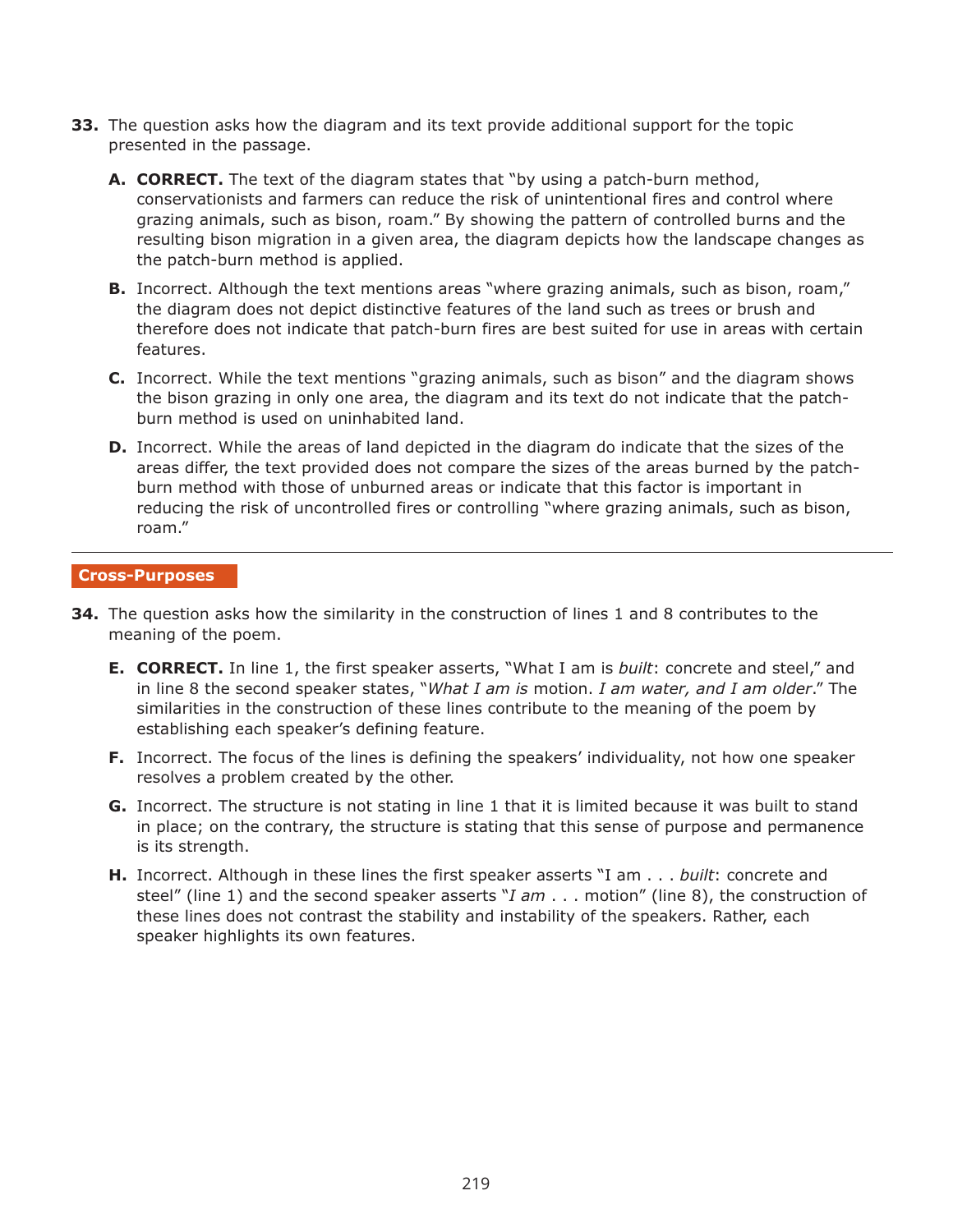- **35.** The question asks how lines 2–4 and 12–14 contribute to the development of a central idea in the poem.
	- **A.** Incorrect. Although the phrases "remain[ing] at the apex of the leap" in line 3 and "*I catch everything*" in line 13 suggest the idea of endurance and control, the lines do not establish that both the structure and the water have endurance and control, because the water also states, "*I pool* / *and flow wherever gravity takes me*" (lines 10–11).
	- **B. CORRECT.** The lines "I am what every athlete / wants" (lines 2–3) and "*I am the blood flowing in the runner's chest*" (line 12) communicate that each speaker is an object of admiration and a powerful force.
	- **C.** Incorrect. The lines describe opposing characteristics: the structure's description conveys stillness—remaining "up in the air" (line 4)—while the water's description conveys movement—"*flowing in the runner's chest*" (line 12).
	- **D.** Incorrect. The first speaker states, "I am what every athlete / wants" in lines 2–3, and the second speaker states, "*I am the blood flowing in the runner's chest*" in line 12. The similarity of these metaphors may seem to suggest interrelationship, but the structures do not reveal surprise that they are interrelated.
- **36.** The question asks which idea the use of the words "siblings" and "my sisters and brothers" in lines 31–32 conveys in the poem.
	- **E.** Incorrect. Although in line 29 the structure refers to itself as "being rebuilt" or taking on new forms, this idea is expressed to reinforce the idea that the structure's presence is eternal ("a friend of time," line 30). The use of the words "siblings" and "my sisters and brothers" in lines 31–32 does suggest that a variety of structures exist, but no comparison is drawn to suggest that the varieties of structures are more diverse than the forms of water.
	- **F.** Incorrect. While the use of the words "siblings" and "my sisters and brothers" in lines 31–32 conveys the idea that structures can be replicated by being built, it does not convey the idea that the number of human-made structures is rapidly increasing.
	- **G.** Incorrect. Although in line 33 the structure states, "We stitch across the rip you make," suggesting that water passes under structures, the use of the words "siblings" and "my sisters and brothers" in lines 31–32 does not convey the idea that the structures that the water passes under are similar-looking.
	- **H. CORRECT.** The use of the words "siblings" and "my sisters and brothers" in lines 31–32 conveys the idea that the structure is powerful because it is one of many and because these structures "stitch across the rip" (line 33) that water makes.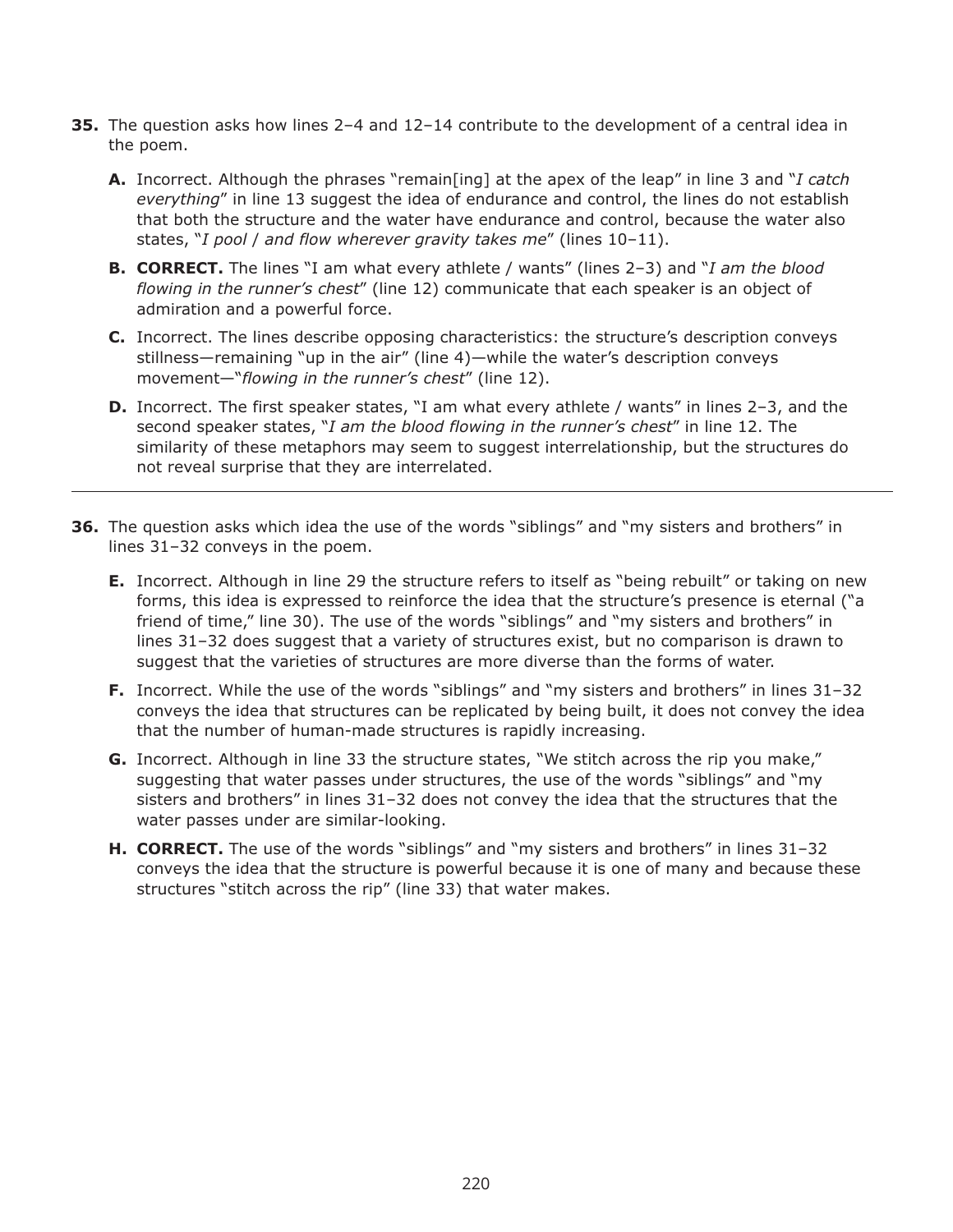- **37.** The question asks what the comparison in lines 33–35 shows about the structure.
	- **A.** Incorrect. Although the structure states in line 33 that structures like itself "stitch across the rip" water makes, which may seem to suggest that the structures restore beauty to a ruined landscape, the language in the lines is used only to suggest that the structure is a tool used to unify the physical landscapes that humans inhabit.
	- **B.** Incorrect. While the water states that it enables "*empires to rise*" (line 25), implying that it is needed for society to thrive, the structure never expresses the idea that it serves the purpose of bringing people together through its existence.
	- **C.** Incorrect. Although the phrases "We stitch across" (line 33) and "We bind you up" (line 35) suggest the existence of boundaries, the comparisons made in lines 33–35 do not help show that the structure provides clear boundaries for natural environments.
	- **D. CORRECT.** The speaker states, "We are steel thread to the human needle" (line 34), which illustrates that the structure and others like it are tools used by humans to "bind  $\ldots$  up" (line 35) or overcome "the rip" (line 33) that the water creates in the earth.
- **38.** The question asks how the last stanza conveys a central idea in the poem.
	- **E.** Incorrect. Although in the last stanza the water states, "*my vapors cling.* / *They bring out your softness, your rust*," the water does not depend on the structure; instead, the water destroys it over time. The structure depends on the power of water for its ability to fulfill its function.
	- **F.** Incorrect. The last stanza refers to the opposing speaker (the structure) and not to any other structure.
	- **G.** Incorrect. While in the last two lines of the poem the water states, "*Because I am,* / *above all else, patient. I will wait for you*," implying that the water can withstand the ravages of time, the phrase "*your softness, your rust*" (line 38) indicates that the structure cannot. Therefore, the last stanza does not reveal that the passage of time will render both the structure and the water obsolete.
	- **H. CORRECT.** In lines 36–38, the water describes how its "*vapors cling*" to the structure, bringing out the structure's "*softness*" and "*rust*," destroying the structure over time. Also, in line 42, the water says it is "*patient*" and "*will wait for*" the structure, suggesting that the speaker will be around long after the structure is gone.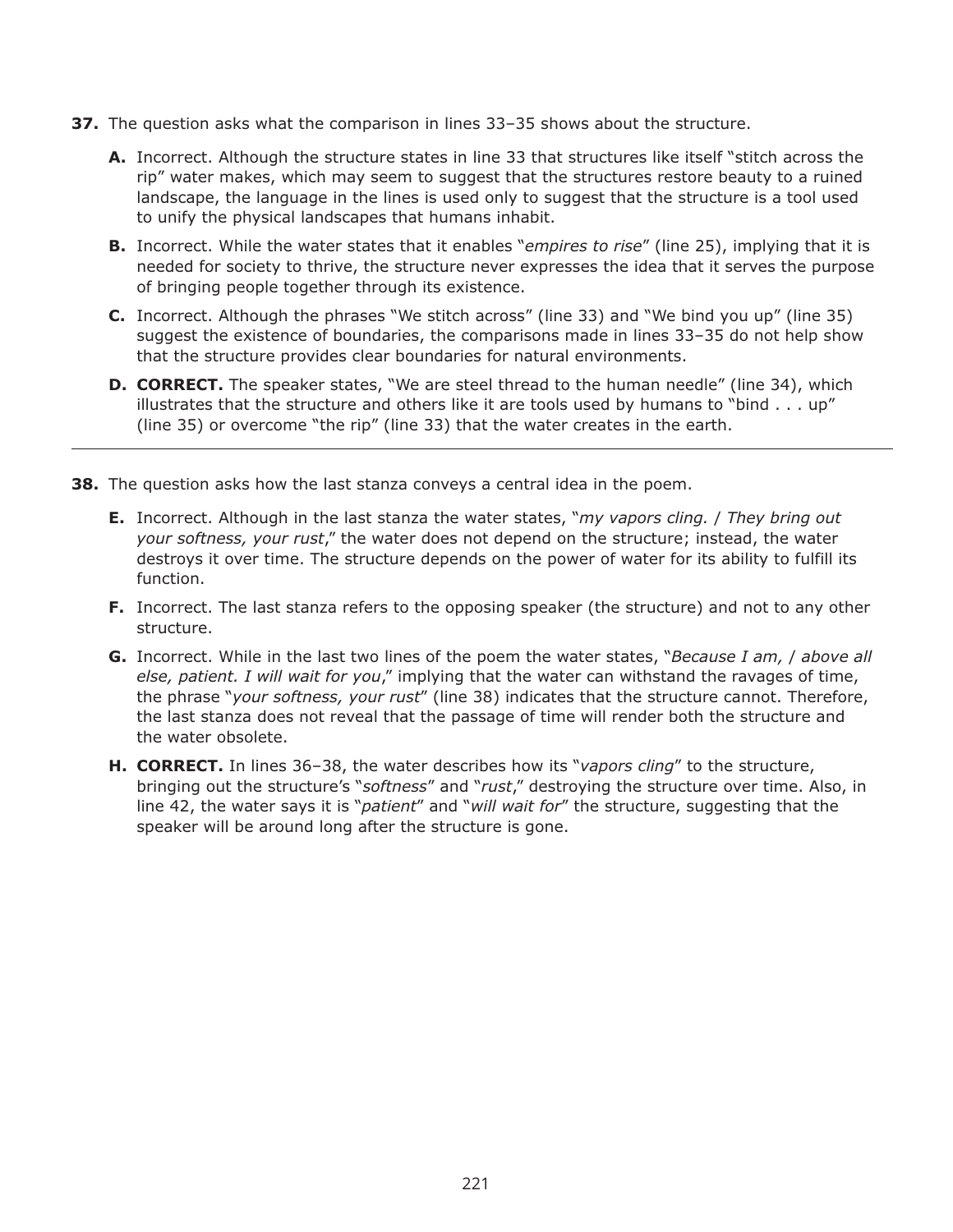- **39.** The question asks how the implication in lines 41–42 is supported by other lines in the poem.
	- **A. CORRECT.** The words "*patient*" and "*wait*" in line 42 suggest that the water has the ability to outlast the structure, because the water doesn't weaken as it ages.
	- **B.** Incorrect. Although the statement "*No human* / *built me*" in lines 9–10 suggests that the speaker existed prior to humans, which may seem to support the idea of endurance in line 42, this answer is incorrect because in lines 41–42 the speaker is referring to outlasting the structure, not humans.
	- **C.** Incorrect. While the statement "*It all washes down through me*" in line 14 suggests that everything in the natural world is interrelated, the water sets itself apart from the humanmade structure because it asserts that it will outlast the other structure and is "*above all else, patient*" (line 42).
	- **D.** Incorrect. In line 26, the water's knowledge does not make its ability to wait any stronger rather, its seemingly unending lifespan does.
- **40.** The question asks how the poet develops the two points of view.
	- **E.** Incorrect. While the poem relates how the water views the structure as "*an artifact* / *slowly decaying*" in lines 23–24 and the structure refers to itself as "a friend of time" in line 30, the poet does not give an account of a discussion about the future of human civilization between the structure and the water in the poem.
	- **F.** Incorrect. While the speakers do discuss their impact on the environment, there is no narrator speaking for them.
	- **G.** Incorrect. Although the structure states it is made of "concrete and steel" (line 1) and is a "steel thread to the human needle" (line 34), only the water claims to possess power over nature, stating that "*all washes down through me*" (line 14) and "*what I am is* power" in line 22.
	- **H. CORRECT.** The poet develops the speakers' points of view by personifying (giving human characteristics to something nonhuman such as an object or animal) the structure and the water, allowing them to debate by criticizing each other and declaring their own importance.
- **41.** The question asks how the form of the poem contributes to its meaning.
	- **A.** Incorrect. The number of lines in each stanza does not emphasize the importance of the two speakers.
	- **B.** Incorrect. Italics are used mainly to designate the voice of the second speaker (the water).
	- **C. CORRECT.** The alternating positions of the stanzas create the appearance of a conversation in which the speakers share their opposing points of view.
	- **D.** Incorrect. The lack of rhyme scheme or meter is intended to create a conversational tone rather than reflect the changes the water causes or experiences.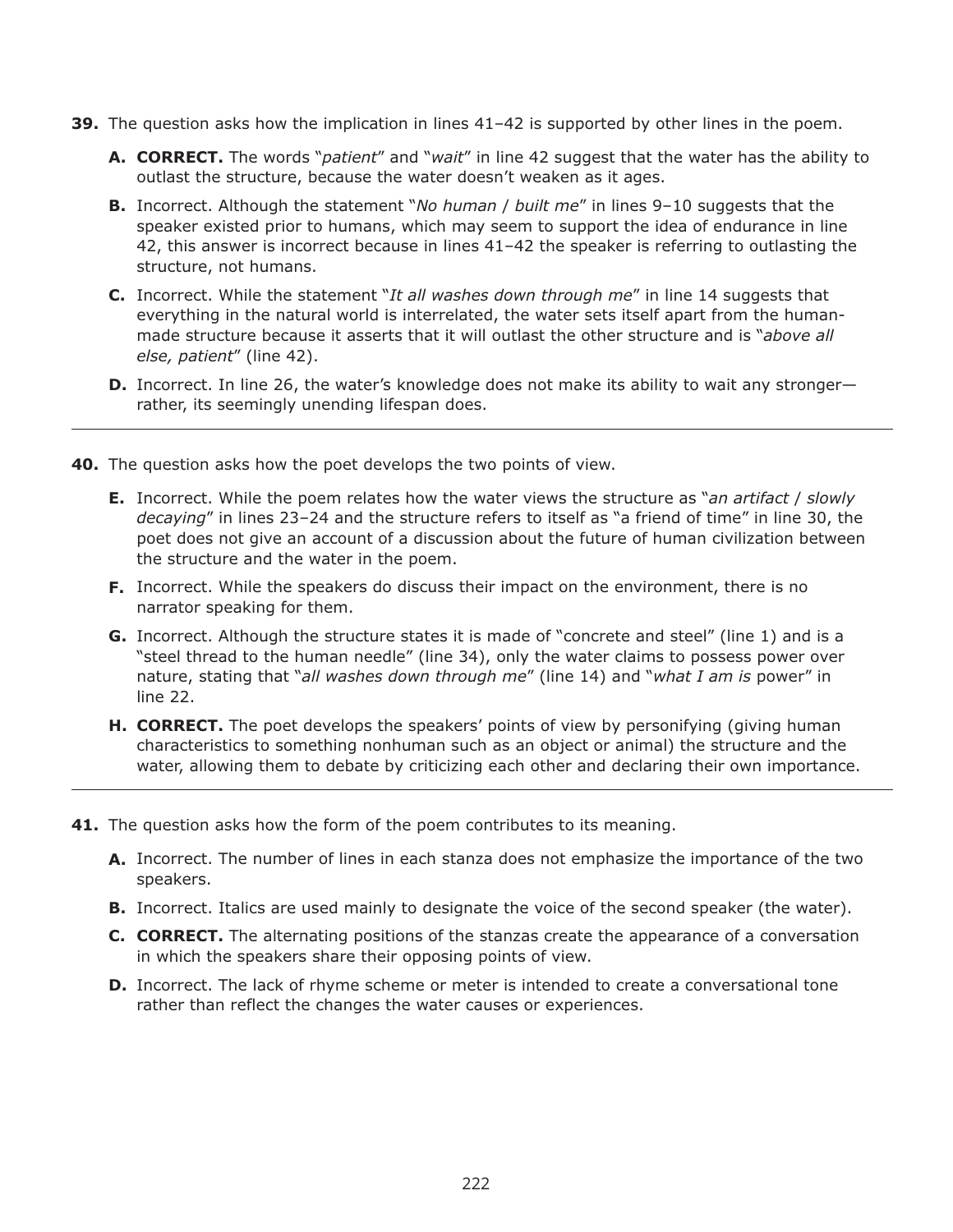#### **Excerpt from "Impressions of an Indian Childhood"**

- **42.** The question asks how the phrases "cool morning breezes swept freely" and "wafting the perfume of sweet grasses" affect the tone of paragraph 1 in the excerpt.
	- **E.** Incorrect. Although the author describes in paragraph 1 the setting of her childhood experiences, the positive wording of the phrases the author uses in the paragraph ("swept freely" and "perfume of sweet grasses") does not suggest a tone of sadness the author feels when she reflects on her former way of life.
	- **F.** Incorrect. Although the phrases "cool morning breezes swept freely" and "wafting the perfume of sweet grasses" used in paragraph 1 create a positive tone, the phrases do not suggest an enthusiasm for the author's work but rather an appreciation of the peaceful beauty of her childhood.
	- **G. CORRECT.** In paragraph 1, the phrases "cool morning breezes swept freely" and "wafting the perfume of sweet grasses" are used to describe where the author's childhood experiences took place. The phrases create a tone of fondness and evoke a feeling of happiness through their lyrical sensory detail: "swept freely" suggests a sense of joyful possibility, while "perfume," "sweet," and "cool" convey delight.
	- **H.** Incorrect. Although the author describes her mother's beadwork lessons as "confining" in paragraph 7, the phrases in paragraph 1 do not suggest that the author feels conflicting or mixed emotions toward her work and her mother. Instead, the phrases convey a positive tone by affectionately describing the author's childhood home.
- **43.** The question asks what the phrase "just as an artist arranges the paints upon his palette" in paragraph 2 suggests in the excerpt.
	- **A. CORRECT.** In paragraph 2, by comparing the way her mother arranges the beads to the way a painter "arranges the paints upon his palette," the author emphasizes that her mother approaches her craft just as a painter does, thus suggesting that beadwork is a true form of art.
	- **B.** Incorrect. Although the author mentions "bunches of colored beads" in paragraph 2, this detail does not provide enough evidence for the idea that color inspires beadworkers. The phrase "just as an artist arranges the paints upon his palette" indicates the connection of beadwork to other forms of art in general, not necessarily to the specifics of color as a source of inspiration.
	- **C.** Incorrect. In paragraph 2, the author describes her mother "untying the long tasseled strings" and then spreading "upon a mat beside her bunches of colored beads." However, the phrase "just as an artist arranges the paints upon his palette" does not suggest that all artistic activities begin with a series of steps. There is no mention in the passage of any other artistic activities involving multiple initial steps.
	- **D.** Incorrect. In paragraph 2, the author describes how her mother "spread upon a mat beside her bunches of colored beads" as the first step in the artistic process described in the passage. Therefore, the comparison between the mother's process and a painter arranging paints on a palette suggests that the mother is creating art, not imitating it. There is no indication that the mother is copying a technique she has seen in other art forms.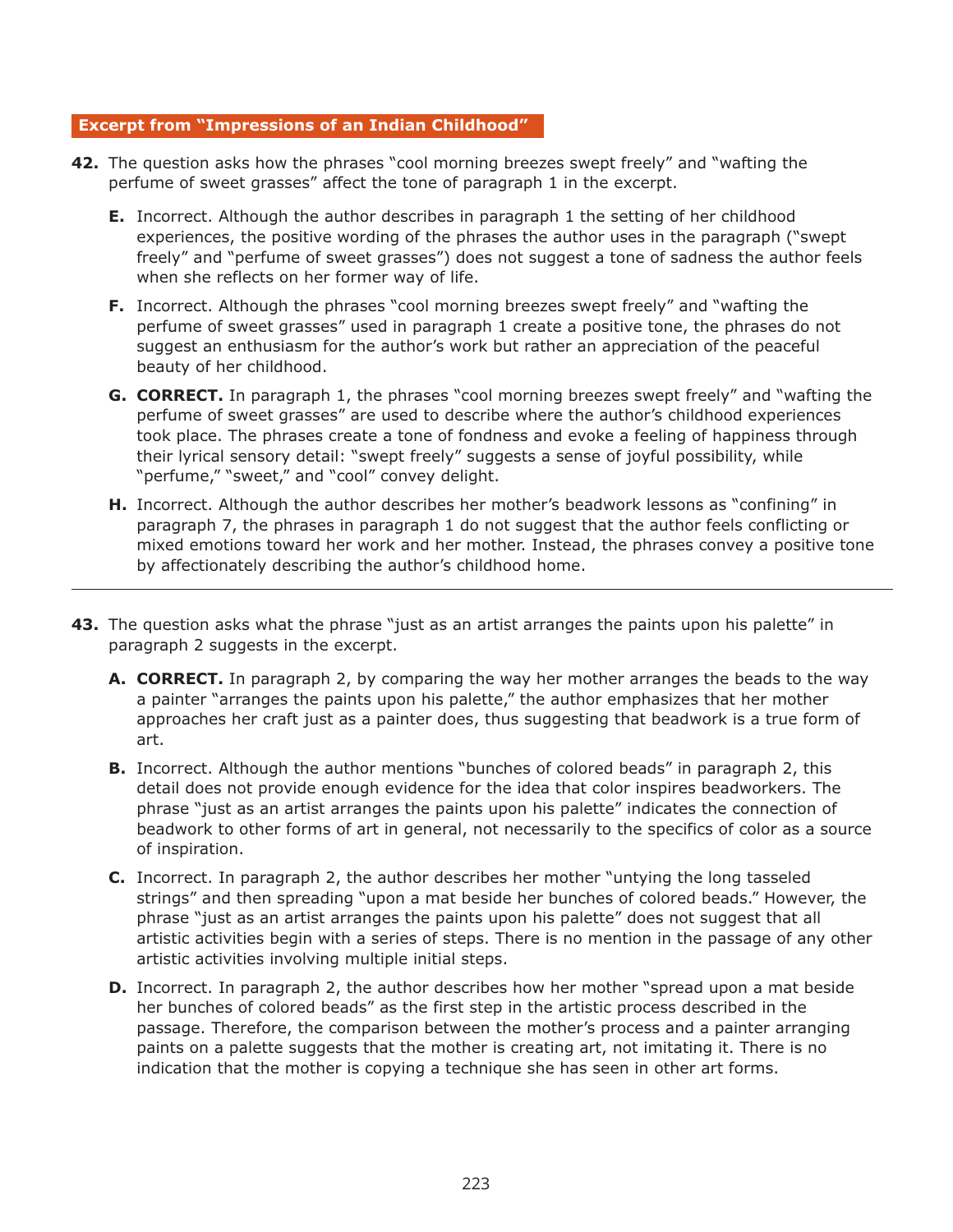- **44.** The question asks how the author's use of sequence in paragraphs 1 and 2 contributes to the development of ideas in the excerpt.
	- **E.** Incorrect. In paragraph 2, the author does list the steps her mother takes in preparation to do beadwork, such as "untying the long tasseled strings" of the bag of beads, spreading the beads beside her on a mat, and using "a long, narrow blade" to trim the buckskin into shape. However, the language used to describe this sequence does not indicate that preparing to work with beads is difficult or complex.
	- **F.** Incorrect. Although the author's description of untying the bag of beads, spreading the beads upon a mat, smoothing out a sheet of buckskin, and trimming the buckskin into shape in paragraph 2 indicates that the mother follows a certain routine, it does not place any emphasis on working most efficiently by following the steps of the beading process in a precise order.
	- **G.** Incorrect. In paragraph 2, the author describes her mother "untying the long tasseled strings that bound a small brown buckskin bag," "spread[ing them] upon a mat beside her bunches of colored beads," "smooth[ing] out a double sheet of soft white buckskin; and drawing from a beaded case that hung on the left of her wide belt a long, narrow blade" to trim the buckskin. Although these descriptions do outline the steps in her process for creating beadwork, they do not emphasize the time required to do so, since the author does not mention in the excerpt how long it took her mother to fully prepare for and complete the large and small tasks in the activity of beading.
	- **H. CORRECT**. In paragraph 1, the author describes how the morning begins with her mother rolling up the canvas of the wigwam and allowing the breeze to come in. In paragraph 2, the author uses sensory language and precise sequencing to describe the way her mother prepares the beading materials by untying "the long tasseled strings that bound a small brown buckskin bag," spreading the "bunches of colored beads" beside her, and smoothing out "a double sheet of soft white buckskin." This combination of sequence and sensory language highlights the author's enthusiasm for beadwork by emphasizing that the author pays close attention to her mother's preparations.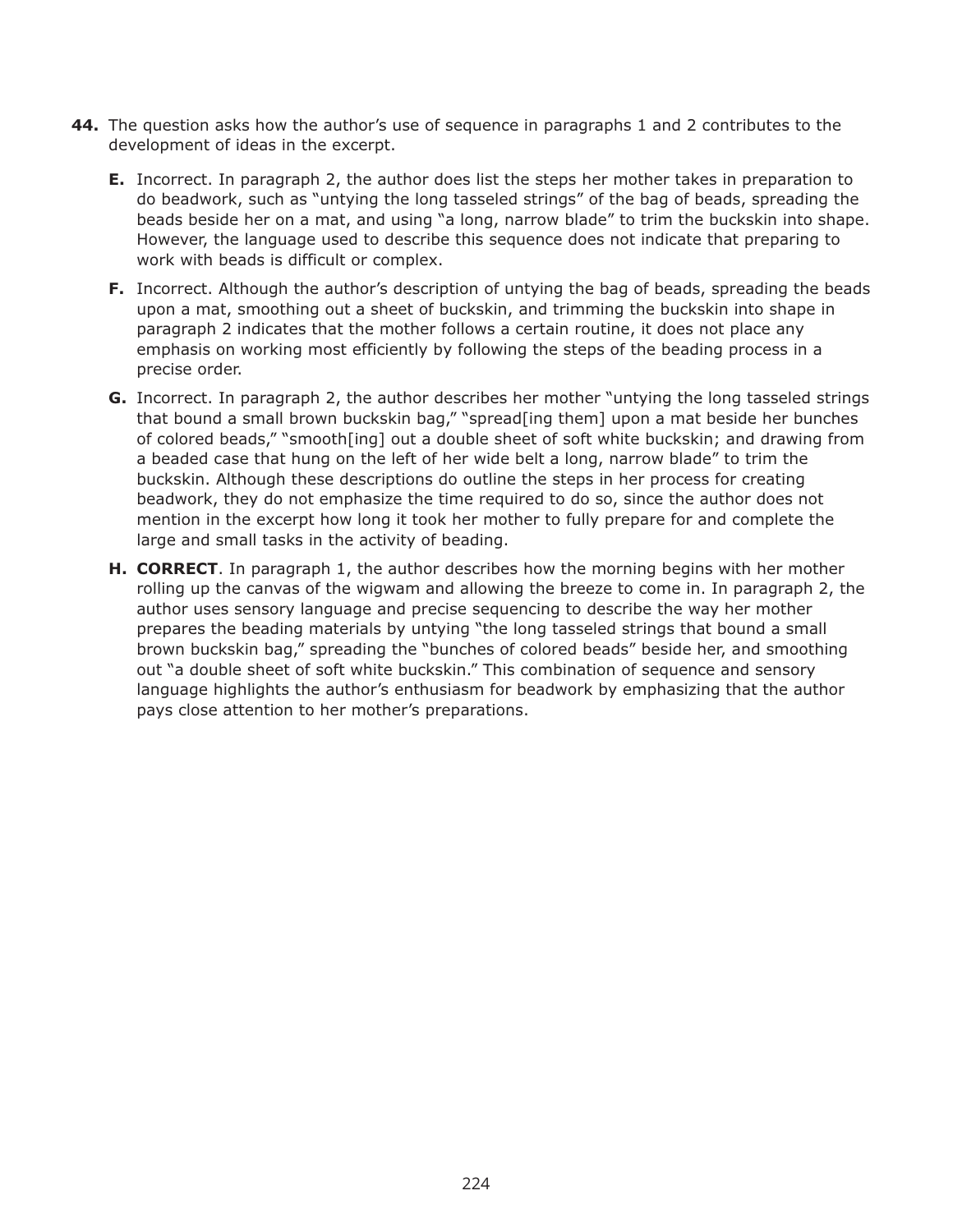- **45.** The question asks how the details in paragraph 3 convey a central idea of the excerpt.
	- **A.** Incorrect. In paragraph 2, the author mentions how her mother "worked upon small moccasins for her small daughter" and when she did, the author "became intensely interested in her [mother's] designing." However, in paragraph 3, the author is interested in her mother's work mainly as part of her "lessons in the art of beadwork," not because she knew her mother was making something for her.
	- **B.** Incorrect. In paragraph 3, the author receives "practical observation lessons in the art of beadwork" and describes how "from a skein of finely twisted threads of silvery sinews my mother pulled out a single one" and "pierced the buckskin, and skillfully threaded it with the white sinew." The author describes the process in such detail that she provides no indication that she had difficulty learning through observation. The author also does not give any indication in the paragraph that she wanted to help her mother; she was there merely to observe and learn.
	- **C.** Incorrect. Although the author refers to her beading lessons with her mother as "practical observation lessons in the art of beadwork" and indicates that she sat "close beside" her mother while observing her beadwork, the author provides no indication in the paragraph that she was determined to behave according to her mother's standards or that she sought her mother's approval.
	- **D. CORRECT.** In paragraph 3, the author describes her mother's artistry and craftsmanship by using language such as "skillfully threaded," "picking up the tiny beads one by one," and "twisting it carefully after every stitch." These close observations indicate that the author greatly admired her mother's mastery of her craft and the precision that went into every detail of her work.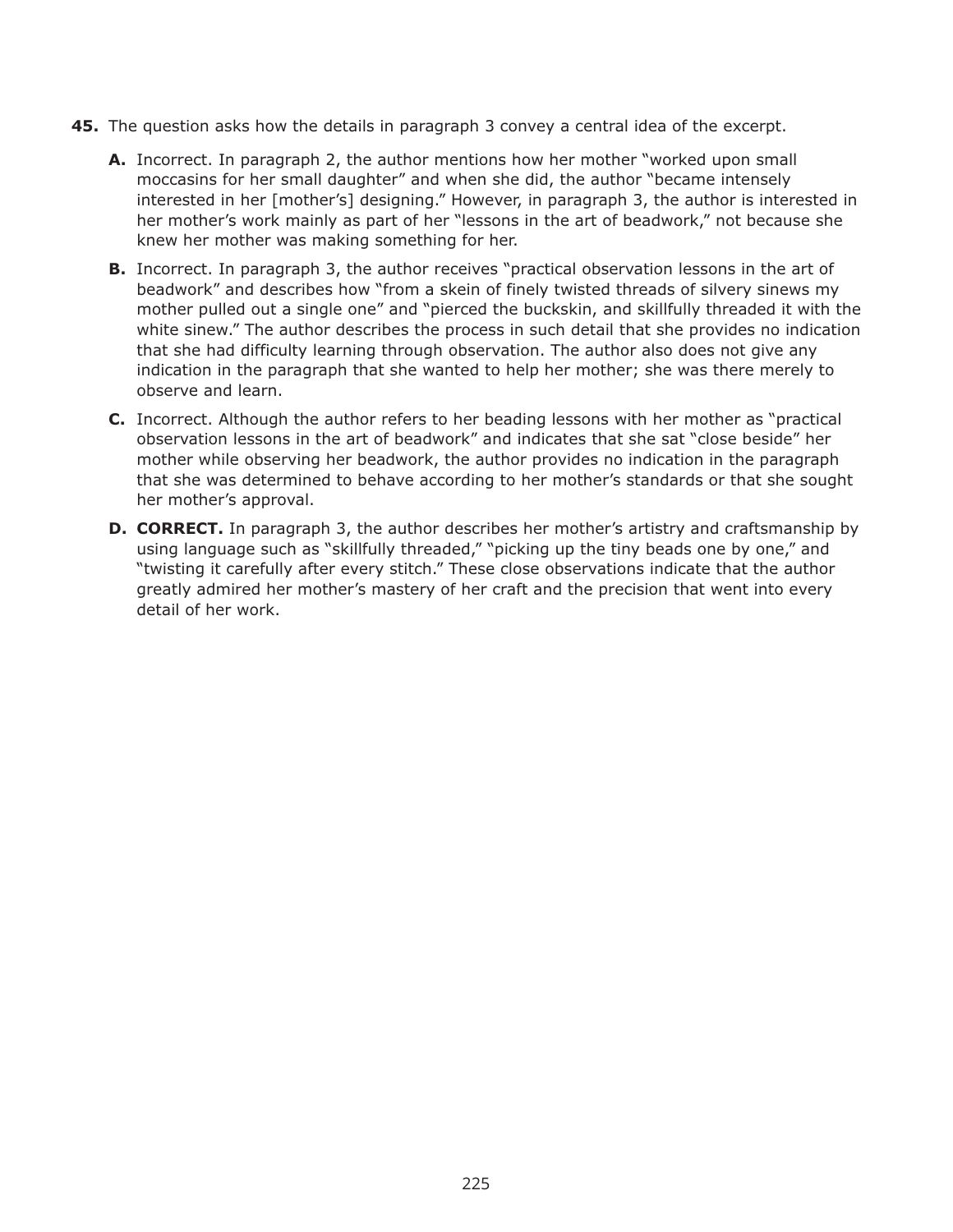- **46.** The question asks which sentence best summarizes the process of beading that is described in the excerpt.
	- **E.** Incorrect. In paragraphs 2 and 3, the author describes how at the beginning of the process her mother "smoothed out a double sheet of soft white buckskin" on a lapboard (paragraph 2) and how she strings the beads into a pattern. However, this sentence does not describe the steps that take place between the preparation and the stringing of the beads. Thus, this sentence does not best summarize the beading process.
	- **F.** Incorrect. In paragraphs 2 and 3, the author describes the process her mother uses to string the beads with "the point of her thread, always twisting it carefully after every stitch" (paragraph 3). While this sentence includes some of the steps in the beading process, it does not describe the preparation that must take place before beginning the task, namely spreading the beads and the buckskin out on a table. Thus, this sentence does not best summarize the beading process.
	- **G. CORRECT.** This sentence best summarizes the process of beading that is described in the excerpt because it includes details about each step in the process. In paragraph 2, the author explains how her mother "spread upon a mat beside her bunches of colored beads" and how "on a lapboard she smoothed out a double sheet of soft white buckskin; and drawing from a beaded case that hung on the left of her wide belt a long, narrow blade, she trimmed the buckskin into shape." The author continues her description in paragraph 3, stating, "From a skein of finely twisted threads of silvery sinews my mother pulled out a single one. With an awl she pierced the buckskin, and skillfully threaded it with the white sinew. Picking up the tiny beads one by one, she strung them with the point of her thread, always twisting it carefully after every stitch."
	- **H.** Incorrect. In paragraphs 2 and 3, the author describes the process her mother uses as she "smoothed out a double sheet of soft white buckskin" (paragraph 2) on a lapboard before stringing the beads. While this sentence includes most of the steps in the beading process, it excludes the step of piercing the buckskin. This sentence also provides few details about the process of beading and uses vague wording to describe each step. Therefore, the sentence does not best summarize the beading process.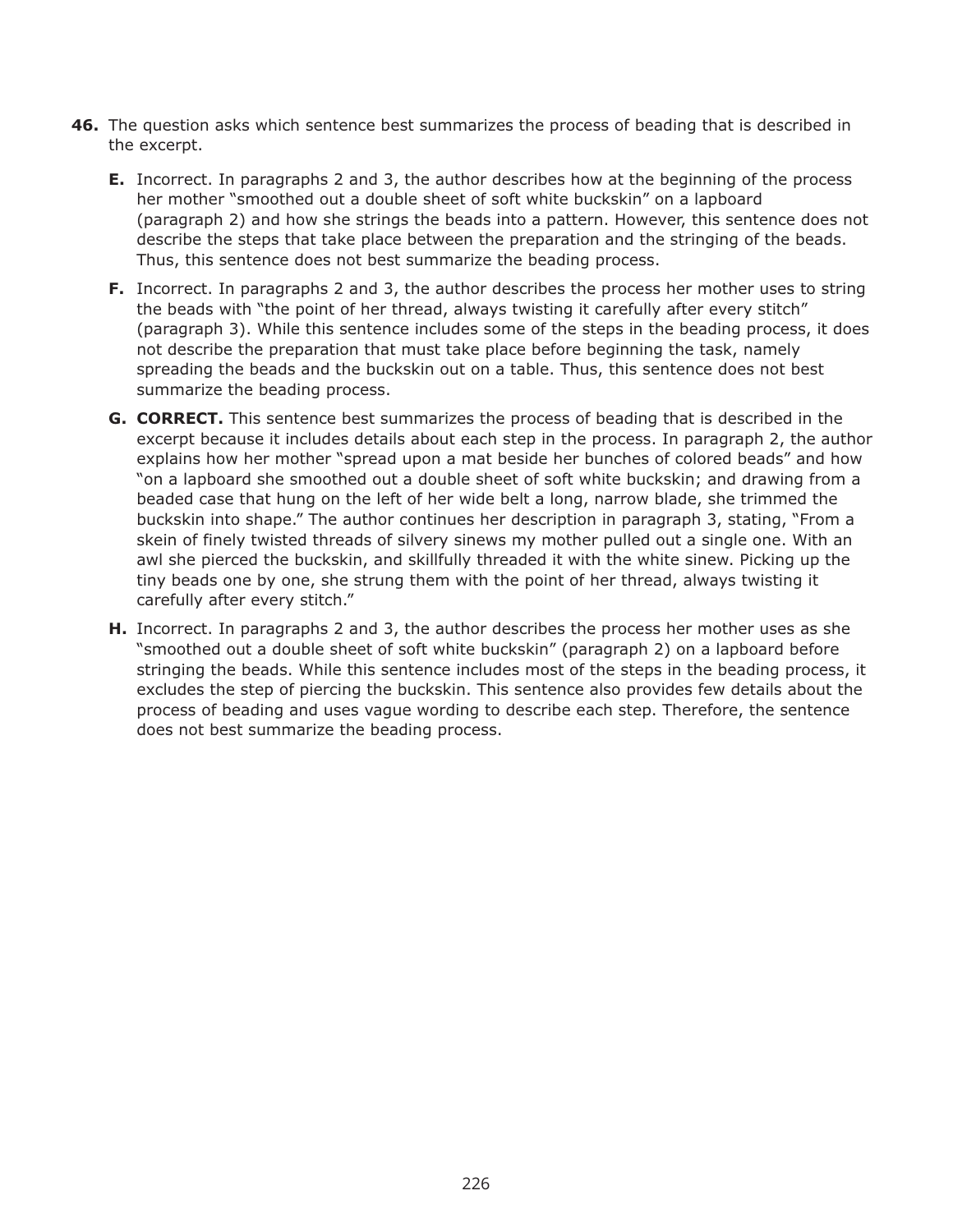- **47.** The question asks how the idea that mastering moccasin design and creation requires experience is best illustrated in the excerpt.
	- **A. CORRECT.** In paragraph 6, the author states that when she became more familiar with elements of design, "a harder lesson was given me." According to the author, sewing on porcupine quills is a much more difficult task to master because it requires experience in handling the poisonous porcupine quills, which is why her mother told her not to "do much alone in quills" until she was older (paragraph 6). This information best illustrates the idea that mastering moccasin design and creation requires experience.
	- **B.** Incorrect. Although the author provides detailed descriptions of the materials used to make decorated moccasins ("colored beads" [paragraph 2]; "a skein of finely twisted threads of silvery sinews" [paragraph 3]; "tinted porcupine quills, moistened and flattened between the nails of the thumb and forefinger" [paragraph 6]), these descriptions do not illustrate the experience that is needed to gain mastery of moccasin design and creation.
	- **C.** Incorrect. Although the author describes the color combinations she used in making moccasins ("I was pleased with an outline of yellow upon a background of dark blue, or a combination of red and myrtle-green. There was another of red with a bluish-gray that was more conventionally used" [paragraph 6]), this information mainly illustrates the author's satisfaction with her moccasin design, not the importance of experience in mastering the creation and design of moccasins.
	- **D.** Incorrect. In paragraph 7, the author tells of using a sharpened rod to spear gum from trees. She explains that she and her playmates used the rods to "[pry] up certain sweet roots" to find the gum. The detail of the sharpened rod is from a recollection about the playtime that followed the "confining lessons" of moccasin making. However, the sharpened rod was not used to create moccasins.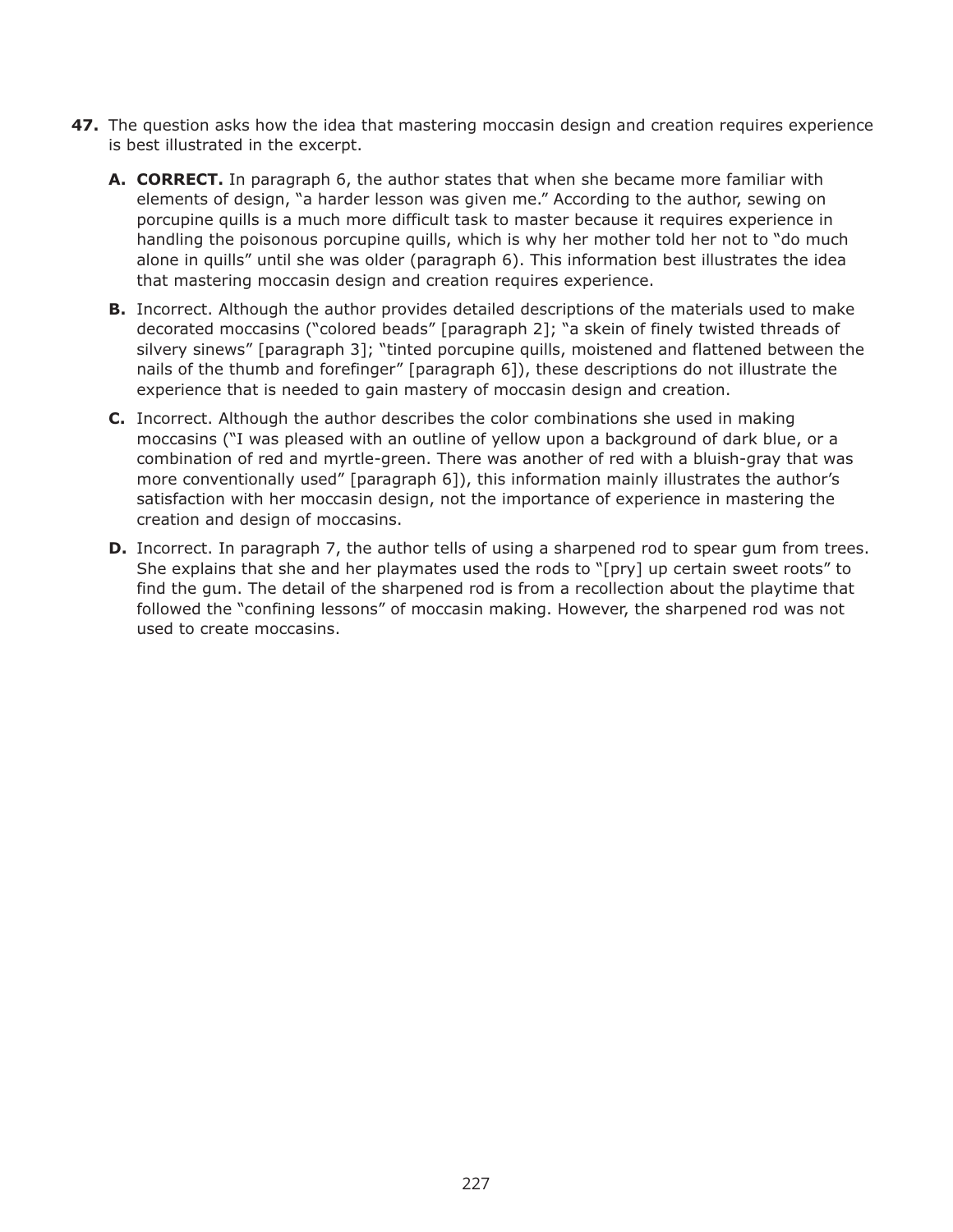- **48.** The question asks how the author distinguishes her point of view from that of her mother.
	- **E.** Incorrect. In paragraph 4, the author explains that "it took many trials before I learned how to knot my sinew thread on the point of my finger, as I saw her do" and that the "difficulty was in keeping my thread stiffly twisted, so that I could easily string my beads upon it." Although this explanation describes the author's difficulty in performing the same task as her mother, it does not distinguish her point of view from that of her mother. In fact, they seem to share the same point of view regarding the importance of the technique the author is attempting to learn.
	- **F. CORRECT.** In paragraph 5, the author distinguishes her point of view from that of her mother by describing their approaches to beadwork design. In the paragraph, the author states, "I usually drew easy and simple crosses and squares" and that "my original designs were not always symmetrical nor sufficiently characteristic, two faults with which my mother had little patience." The author also distinguishes her point of view from that her of mother by stating that "the quietness of [my mother's] oversight made me feel strongly responsible and dependent upon my own judgment."
	- **G.** Incorrect. In paragraph 6, the author states, "My mother cut off the prickly ends and burned them at once in the centre fire. These sharp points were poisonous, and worked into the flesh wherever they lodged. For this reason, my mother said, I should not do much alone in quills until I was as tall as my cousin Warca-Ziwin." Although these instructions explain the importance of having experience and skill when working with quills, they do not distinguish the author's point of view from that of her mother.
	- **H.** Incorrect. In paragraph 7, the author describes her beadwork lessons as "confining" and states that she liked to roam "over the hills" with her playmates after the lessons. However, she makes no mention of her mother in paragraph 7; the activities and ideas stated there belong to the author, not the mother.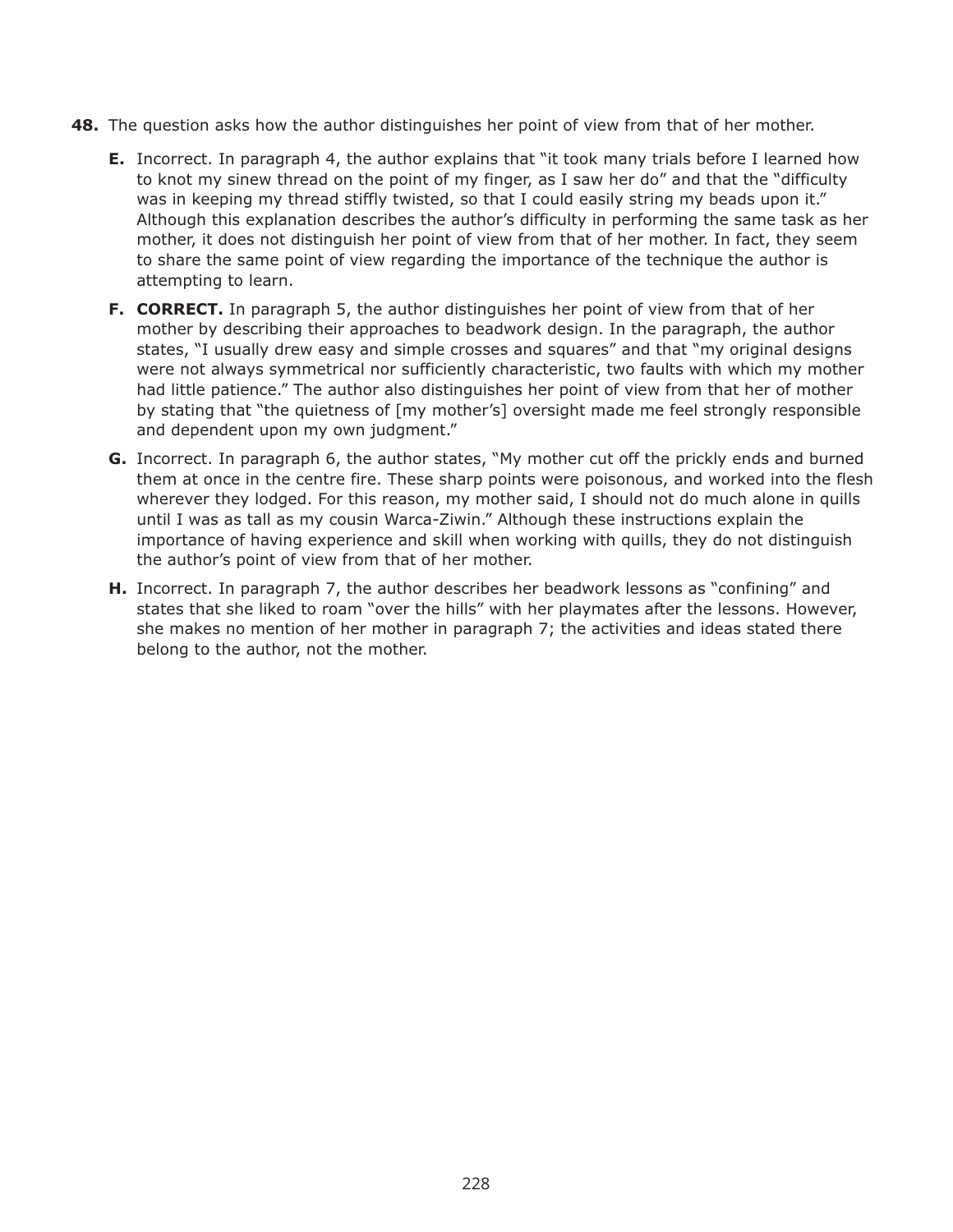- **49.** The question asks which sentence best describes how the sentence from paragraph 7 fits into the overall structure of the excerpt.
	- **A.** Incorrect. Though the author feels humiliated "when some boldness of mine drew forth a rebuke from" her mother (paragraph 5) and characterizes her lessons with her mother as "confining" (paragraph 7), the overall passage does not portray a demanding relationship between the author and the mother. The shift introduced in the sentence from paragraph 7 is not from one of the author's relationships to another; it is from work to play.
	- **B.** Incorrect. In paragraph 6, the author explains how working with porcupine quills is difficult because the "sharp points were poisonous, and worked into the flesh wherever they lodged." Although this sentence suggests that working with porcupine quills was challenging, the sentence from paragraph 7 does not signal a change from the challenging aspects of life on the reservation to the advantages of living on the prairie. Most of paragraph 6 describes the author's pleasure in creating designs in different colors.
	- **C. CORRECT.** In the sentence from paragraph 7, the author refers to her beadwork lessons as "confining" and states that after the lessons, she "was wild with surplus spirits" and "found joyous relief" in being outside and running around. The phrases "surplus spirits" and "joyous relief" highlight a sense of freedom that stands in strong contrast to the "confining" nature of the author's beadwork lessons, which required intense focus and control.
	- **D.** Incorrect. In paragraph 7, the author describes how "many a summer afternoon" after her beadwork lessons, she and her friends used "a light sharpened rod" to gather "sweet roots" and "little crystal drops of gum." She then explains that they later "tossed away our gum, to return again to the sweet roots." However, the sentence from paragraph 7 does not conclude the progression of events in the narrative by describing the sequence of events at the end of the author's day; the sentence appears at the beginning of paragraph 7 and provides a contrast with events from the previous paragraph.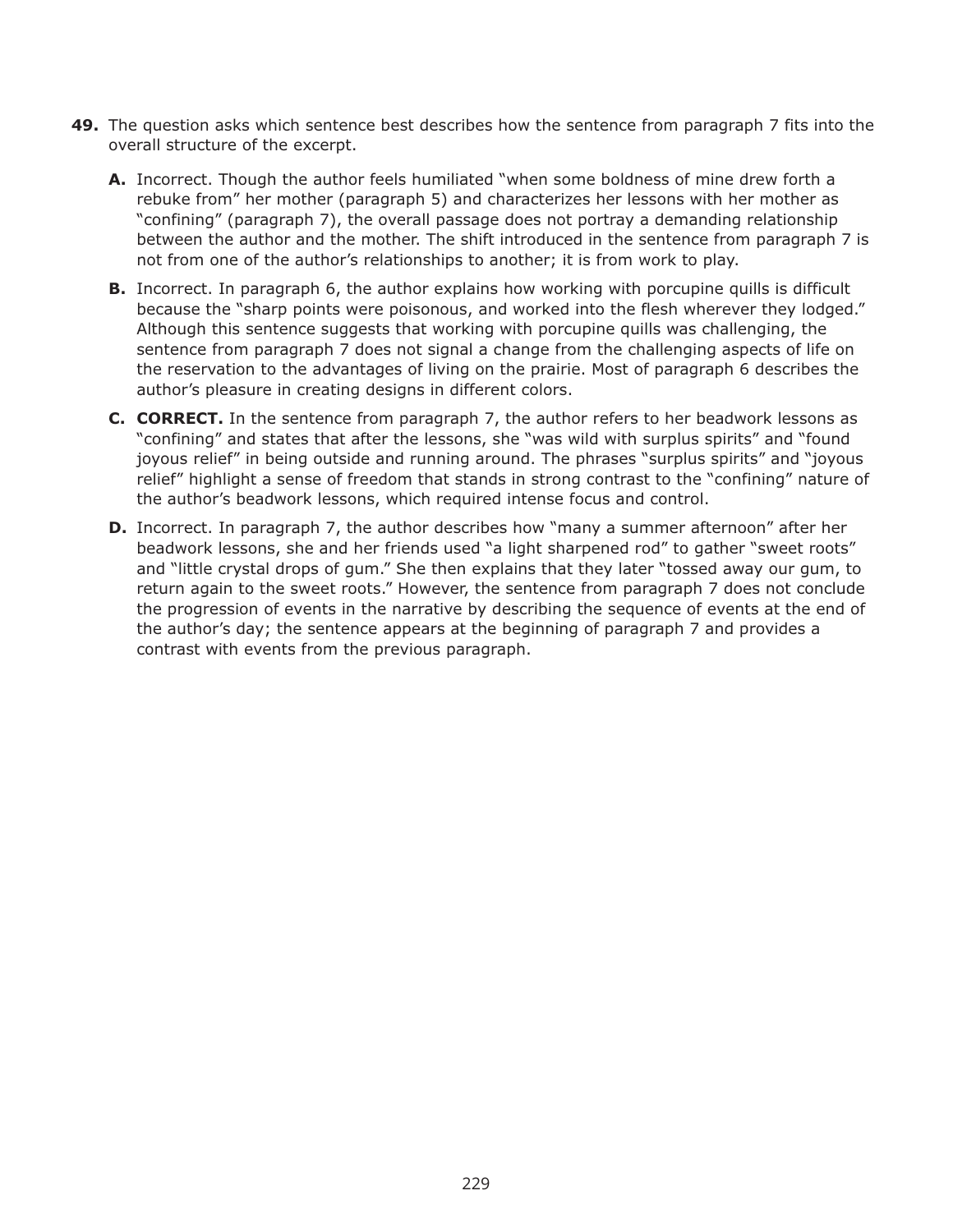- **50.** The question asks how the table after paragraph 7 expands upon a central idea in the excerpt.
	- **E. CORRECT.** The table provides the chronology from the 1500s, when the Dakota created beadwork using "beads made from bones, shells, stones, and animal teeth," to the 1830s, when the Dakota began "using glass beads," and the 1900s, when they created items to "sell outside their community." Thus, the table helps expand on a central idea by showing that the craft the author was learning is a tradition that has endured through many generations.
	- **F.** Incorrect. Although the table shows that the Dakota used "beads made from bones, shells, stones, and animal teeth" in the 1500s and that by the 1830s began "using glass beads in clothing, artwork, and decorations in place of Native-made beads," it does not provide any information about the type of materials used by the author's family.
	- **G.** Incorrect. While the information included in the table states that "European traders [brought] glass beads to North America" in the 1500s and that by the 1920s the Dakota created "items to sell outside their community," there is no mention of whether the uniqueness of Dakota beadwork was recognized in Europe.
	- **H.** Incorrect. The table indicates that by the late 1600s the Dakota began trading with French traders from Europe who brought glass beads to the Americas and that by 1830 the Dakota were "using glass beads in clothing, artwork, and decorations in place of Native-made beads." However, the table provides no information about whether this work incorporated color. Therefore, the table does not show that the author was able to incorporate color into her craftwork as a result of trade with other peoples.

#### **Excerpt from "Niagara Falls"**

- **51.** The question asks for a specific detail from paragraph 2 that conveys the central idea that the Falls communicate a feeling of "unintelligible disaster" (paragraph 1).
	- **A.** Incorrect. Although the author describes the water as "richly diaphanous as a precious stone" and states that it "glow[s] from within with a deep, inexplicable light" in paragraph 2, the comparison does not convey the central idea that the Falls communicate a feeling of "unintelligible disaster" (paragraph 1); rather, the description communicates a feeling of awe.
	- **B.** Incorrect. The details in paragraph 2 about the flow of colors in the water are described as an "ever-altering wonder," which conveys a sense of beauty, not a sense of disaster.
	- **C.** Incorrect. The rainbows in paragraph 2 are described as "vivid" and accompanying someone "courteously" while he or she walks, which contributes to the idea that the appearance and disappearance of the rainbows are a pleasant experience and not disastrous.
	- **D. CORRECT.** The sound of falling is described in paragraph 2 as "a noise of unspecified ruin," so this option is correct because it best connects with the idea of "unintelligible disaster" mentioned in paragraph 1.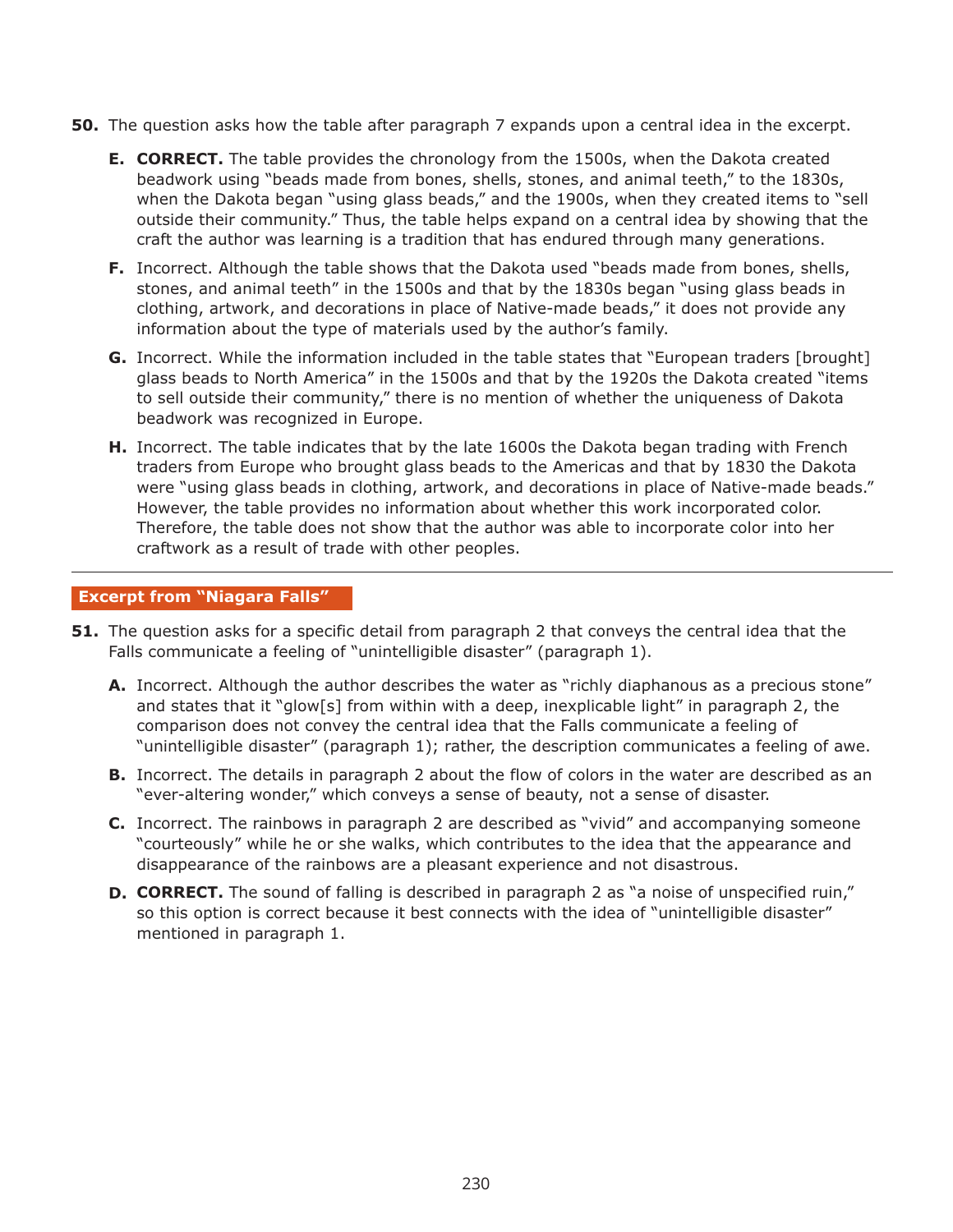- **52.** The question asks for the effect of the comparison being made in the sentence in paragraph 2.
	- **E.** Incorrect. Neither "lacework and woven foam" (paragraph 2) nor the quality of being extremely level are related to timelessness.
	- **F.** Incorrect. Although the author states in paragraph 1 that "the real secret of the beauty and terror of the Falls is not their height or width, but the feeling of colossal power," the purpose of comparing the American Falls to a "long curtain of lacework and woven foam" in paragraph 2 is not to explain the secretive nature of the Falls but rather to describe their beauty and uniformity.
	- **G. CORRECT.** The word "lacework" in the sentence from paragraph 2 suggests an elegant piece of craftsmanship, and the "one long curtain" and "extraordinarily level" aspects of the Falls mean that the Falls are uniform or consistent.
	- **H.** Incorrect. Although the author states in paragraph 1 that the Falls inspire a "feeling of colossal power," in paragraph 2 the author describes the American Falls as "delicate and fragile." Therefore, the purpose of the comparison in paragraph 2 is not to communicate the intense strength of the Falls.
- **53.** The question asks for the statement that best describes how the sentence from paragraph 3 fits into the overall structure of the excerpt.
	- **A.** Incorrect. Although in paragraph 2 the author describes the beauty of the Falls as both an "ever-altering wonder" and an "assault of wind and spray," in paragraph 3 the author does not signal a change from the positive aspects of the Falls to the negative aspects. Instead, the author provides a description of the river and the rapids below the Falls.
	- **B.** Incorrect. While the author compares the water of the river to "a slipping floor of marble, green with veins of dirty white, made by the scum that was foam" in paragraph 3, the statement that the lower rapids are "more terrifying than the Falls, because less intelligible" does not indicate a progression from the literal description of the water to a discussion of timeless truths. Instead, the author is merely describing all aspects of the rapids, both literally and figuratively.
	- **C. CORRECT.** The first sentence of paragraph 3 moves the description "beyond the foot of the Falls" to "the river" and then the paragraph begins to describe this location in further detail ("a dull sage green," "hurries more swiftly," "smooth and ominous," "waters boil and eddy") before reinforcing this shift by confirming it again with the words "These are the lower rapids, a sight more terrifying than the Falls."
	- **D.** Incorrect. Although the author states that the waters of the rapids "boil and eddy" and suggests that the rapids are "less intelligible," these statements do not introduce a contrast between the obvious and the hidden features of the rapids. They merely describe a feature and the sight of the lower rapids.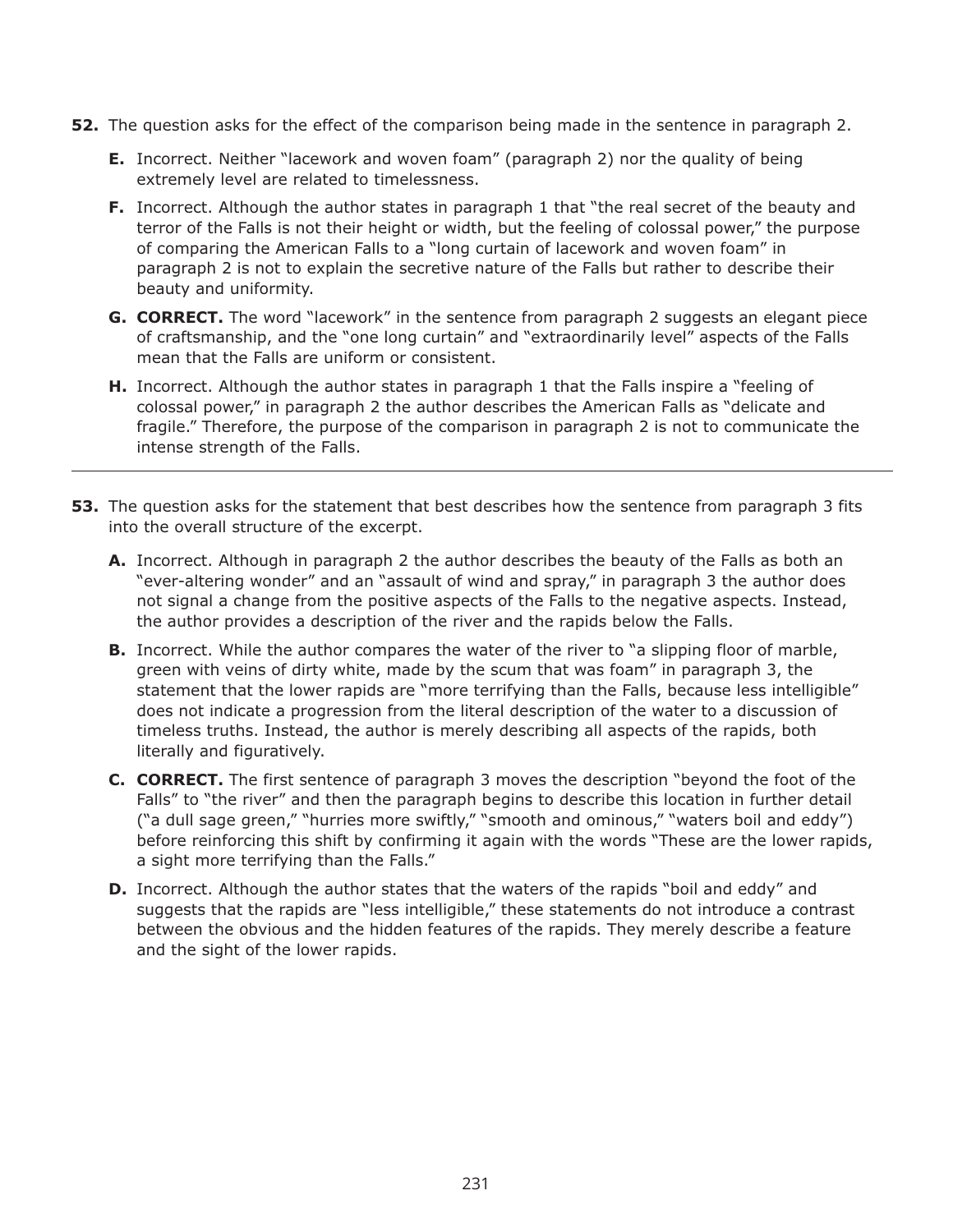- **54.** The question asks for the sentence from the excerpt that best supports the idea that the essence of the Falls lies in their emotional impact.
	- **E. CORRECT.** The first sentence in the excerpt establishes that "the real secret of the beauty and terror of the Falls" lies in "the feeling of colossal power and of unintelligible disaster." This option states that "if that [feeling] were taken away,  $\ldots$  the heart would be gone," meaning that the emotional impact of the Falls is essential.
	- **F.** Incorrect. While "delicate" and "fragile" are words that can be connected with certain kinds of emotions, in the sentence in the option they are connected with physical beauty.
	- **G.** Incorrect. While the sentence in the option describes the power of the Falls to engage one in thought, it does not best support the idea that the essence of the Falls lies in their emotional impact.
	- **H.** Incorrect. The sentence in the option describes thoughts one may have while watching the Falls and is not focused on the Falls' emotional impact.
- **55.** The question asks how the sentence from paragraph 4 contributes to the development of ideas in the excerpt.
	- **A.** Incorrect. The sentence focuses on the idea that the Falls are a great place for contemplation but does not clarify that these thoughts are life-changing.
	- **B.** Incorrect. The sentence does not describe focused thoughts of a personal nature; the grand, sweeping nature of the Falls inspires thoughts of the same caliber as "the passage of empires."
	- **C.** Incorrect. The sentence is about how the Falls inspire great thoughts but is not about how difficult it is to grasp the grandeur of the Falls.
	- **D. CORRECT.** The description of "cloudy thoughts of destiny and the passage of empires" in the sentence refers to the types of thoughts a person might have while observing the Falls.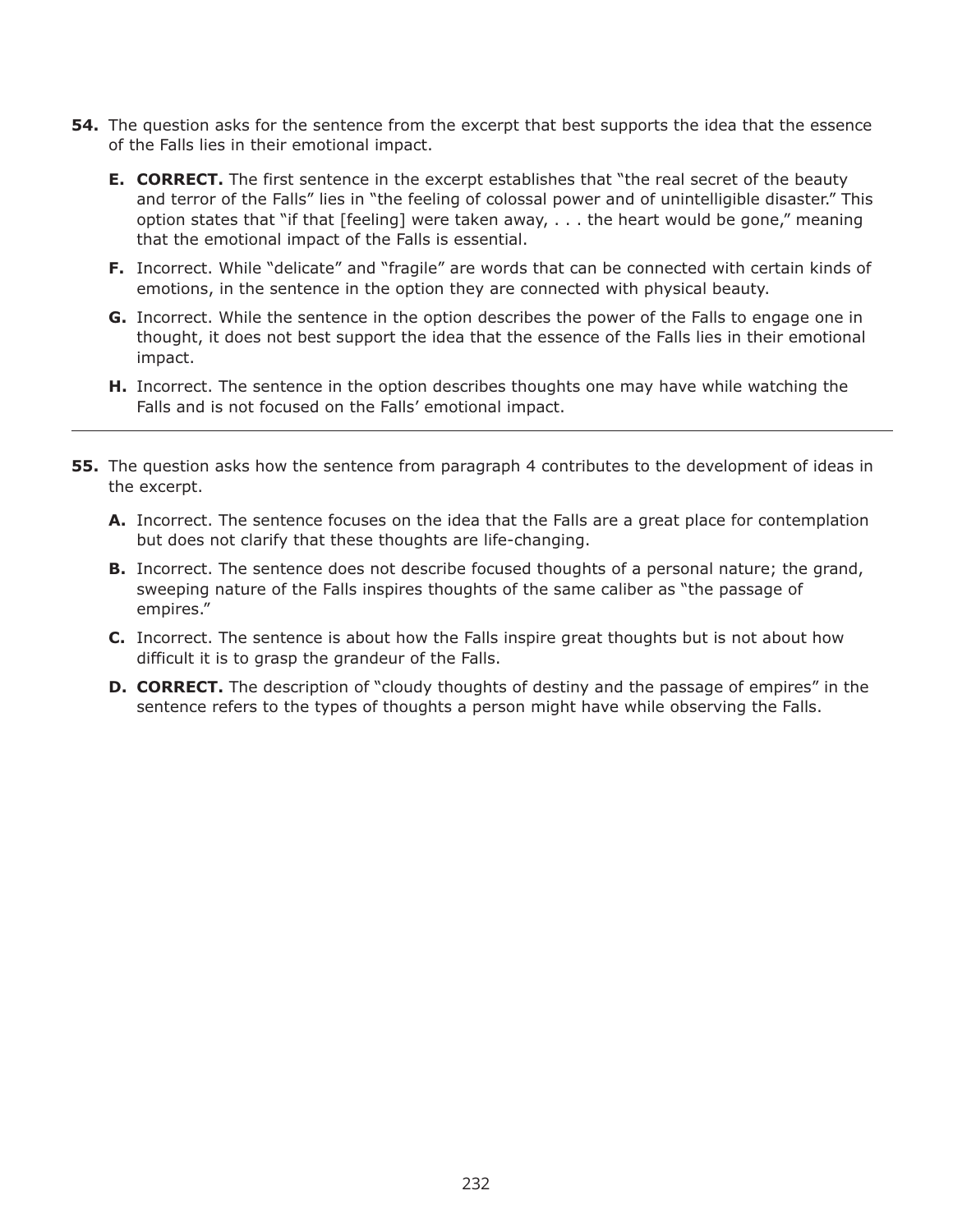- **56.** The question asks how the discussion of human life and history is illustrated in paragraph 4 of the excerpt.
	- **E.** Incorrect. In paragraph 4, the author compares the rainbows visible in the Falls to "the arts and beauty," which share the rainbows' dependence on "the stream of life" that is "caused by it, thrown upon its spray, but unable to stay or direct or affect it, and ceasing when it ceased." This comparison does not illustrate the idea that human life and history travel toward the same ending but rather that art and beauty, like human beings, are unable to "stay or direct or affect" their ultimate fate.
	- **F. CORRECT.** The author concludes in paragraph 4 that the Falls can be compared to people and history by writing, "both men and nations are hurried onwards to their ruin or ending as inevitably as this dark flood."
	- **G.** Incorrect. Although in paragraph 4 the author states, "One is drawn back, strangely, to a contemplation of the Falls" and provides an account of "a friend, who said that the rainbows over the Falls were like the arts and beauty and goodness, with regard to the stream of life," the author does not provide details to show that every observer's experience with the Falls is different. Rather, the author explains that "the Victorian lies very close below the surface in every man" (paragraph 4).
	- **H.** Incorrect. While the setting at night does provide a place of contemplation, the author notes the "dark flood" as the overall illustration of the human experience.
- **57.** The question asks for the statement the author would agree with most.
	- **A. CORRECT.** In paragraph 4, the author states that the Falls make a person feel "with an almost insupportable and yet comforting certitude, that both men and nations are hurried onwards to their ruin or ending." Later, the final sentence says, "With some such thoughts does the platitudinous heart win from the confusion and thunder of a Niagara peace."
	- **B.** Incorrect. Although in paragraph 4 the author states that "one can sit and let great cloudy thoughts of destiny and the passage of empires drift through the mind; for such dreams are at home by Niagara" and that "a man's life is of many flashing moments," the author does not suggest that one will always have regrets no matter where one's path goes in life.
	- **C.** Incorrect. While the excerpt discusses fear when experiencing the power of the Falls, the excerpt does not support the idea that one should defy fear.
	- **D.** Incorrect. The excerpt states in paragraph 4 that art is "unable to stay."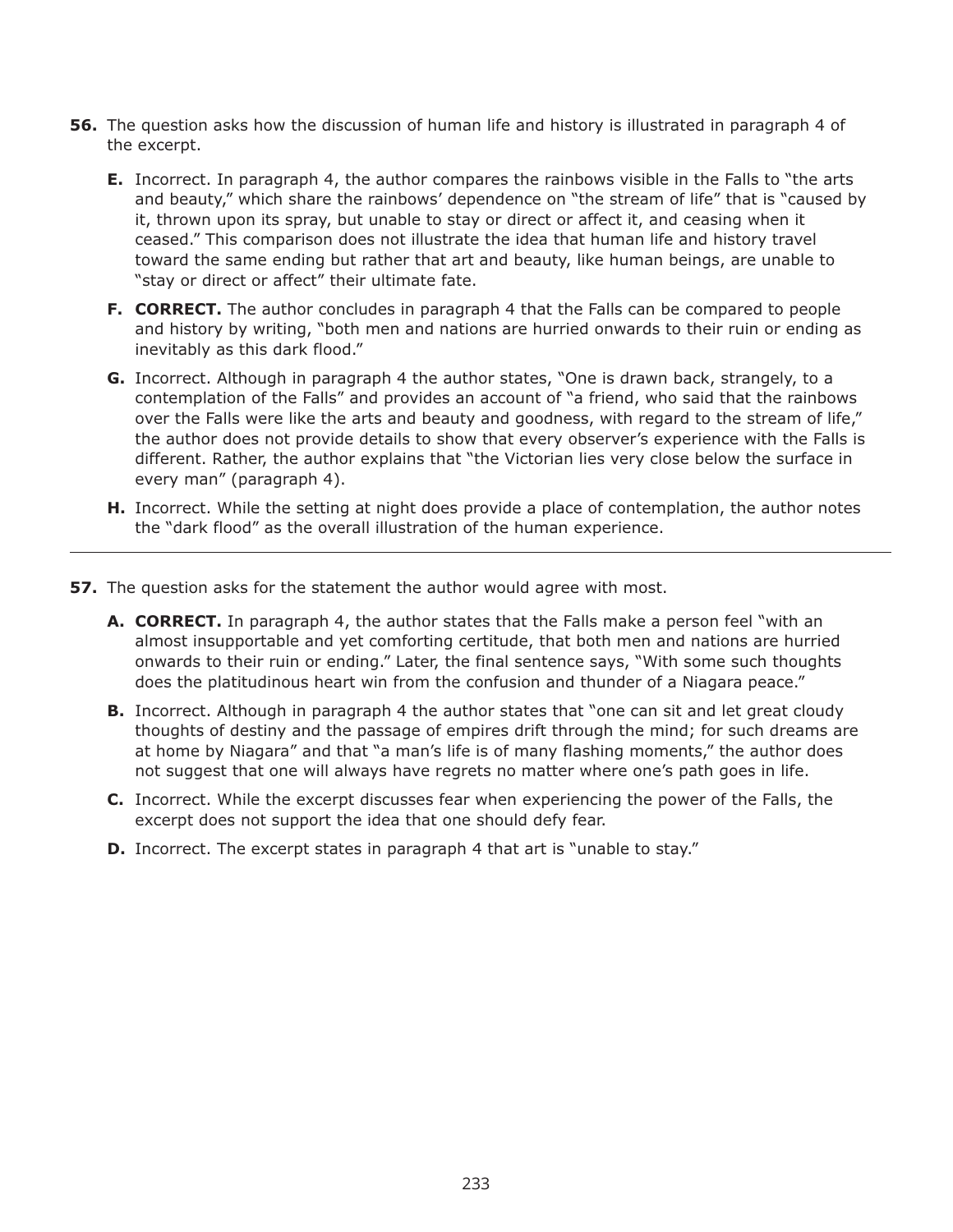# FORM B SAMPLE TEST - MATHEMATICS EXPLANATIONS OF CORRECT ANSWERS

**58.** (-0.8) First distribute  $\frac{3}{5}$  over (2x + 5) to get the expression  $\frac{6}{5}x + 3 - 2x$ . 5  $2x + 5$ 5  $3 - 2$ 

> In order to combine the like terms, first express  $-2x$  as  $-\frac{10}{x}x$  and then add the like terms. 5

$$
\frac{6}{5}x + 3 + \left(-\frac{10}{5}x\right) = -\frac{4}{5}x + 3.
$$

The coefficient of *x* is  $-\frac{4}{7}$ . 5

When expressed as a decimal,  $-\frac{4}{7}$  = -0.8. 5 0.8

- **59.** (**5**) There will be 5 different outcomes with a sum of 6.
	- $1 + 5 = 6$
	- $2 + 4 = 6$
	- $3 + 3 = 6$
	- $4 + 2 = 6$
	- $5 + 1 = 6$

**60.** (**95**) First, find the perimeter of the figure.

> Two sides do not have labels. Because the top of the figure measures 13 cm and the bottom shows a length measuring 8 cm, the horizontal side without a label measures 5 cm  $(13 - 8)$ .

> Because the left side of the figure measures 6 cm and the right side shows a length measuring 3 cm, the vertical side without a label measures  $3$  cm (6 – 3).

So the total perimeter of the scale drawing is

 $13 + 3 + 5 + 3 + 8 + 6 = 38$  cm

Use the scale to find the perimeter of the actual garden.

$$
\frac{1 \text{ cm}}{2.5 \text{ m}} = \frac{38 \text{ cm}}{p \text{ m}}
$$

 $p = 2.5 \times 38 = 95$ 

**61.** (**21**) The 11:00 a.m. temperature is 3.5 times greater than the 9:00 a.m. temperature. The 9:00 a.m. temperature was 4° F.

 $4 \times 3.5 = 14$ 

The temperature increased from  $\neg$ <sup>o</sup> F at 5:00 a.m. to 14° F at 11:00 a.m., which is an increase of 21° F.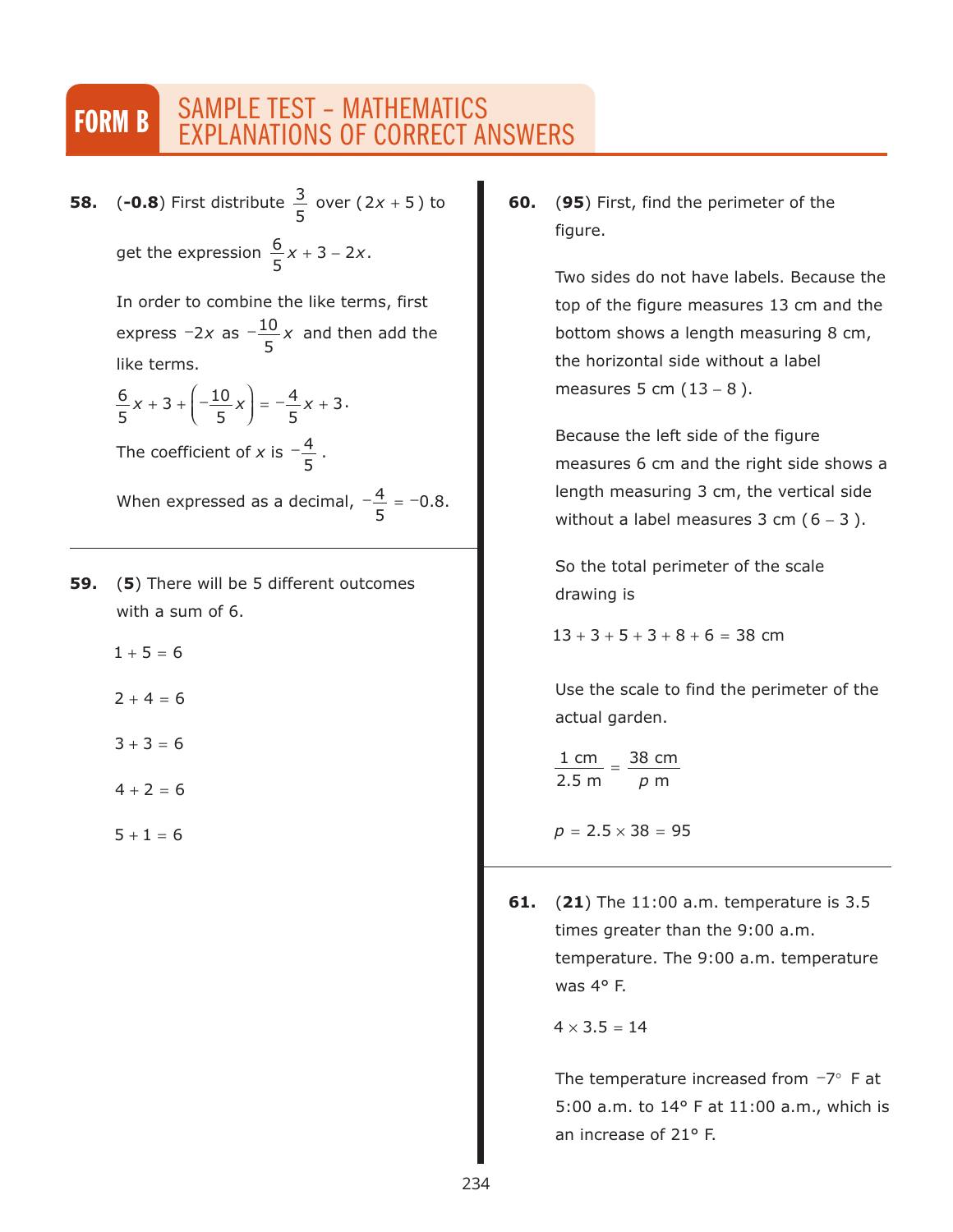**62.** (**32**) The volume of a triangular prism is found by multiplying the area of the triangular base by the height of the prism.

> The area of the triangular base of the prism is  $\frac{1}{2}bh = \frac{1}{2}(4)(8) = 16$ . 2 1 2 *bh* =  $\frac{1}{2}(4)(8) = 16$

The height of the triangular prism is 2 inches.

So the volume of the triangular prism, in cubic inches, is  $16 \cdot 2 = 32$ .

**63.** (**A**) The *x-*axis represents the length of the pole, in feet, and the *y*-axis represents the weight of the pole, in ounces.

> The point (1, 4) means that a 1-foot pole would weigh 4 ounces.

Since the graph is linear, this shows that for every 1 foot of length, the pole weighs 4 additional ounces.

So the unit rate is 4 ounces per foot.

**64.** (F) Find the sum of  $2.5 + (-4.5)$ .

 $2.5 + (-4.5) = 2.5 - 4.5 = -2$ 

Point  $B<sub>i</sub>$  is located at  $-2$ .

**65.** (C) 
$$
\frac{9}{2x} = \frac{3y}{8}
$$
  
\n $9 \times 8 = 72$   
\n $2x \times 3y = 6xy$   
\n $72 = 6xy$   
\n $12 = xy$ 

Since 72 divided by 6 is 12, the product of  $x$  and  $y$  equals 12.

**66.** (**E**)  $15,600 \times 12\% = 15,600 \times 0.12 = 1,872$ 

 $15,600 - 1,872 = 13,728$ 

**67.** (**B**) 
$$
4\frac{2}{3} \div 2\frac{1}{2} = \frac{14}{3} \div \frac{5}{2} =
$$
  

$$
\frac{14}{3} \times \frac{2}{5} = \frac{28}{15} = 1\frac{13}{15}
$$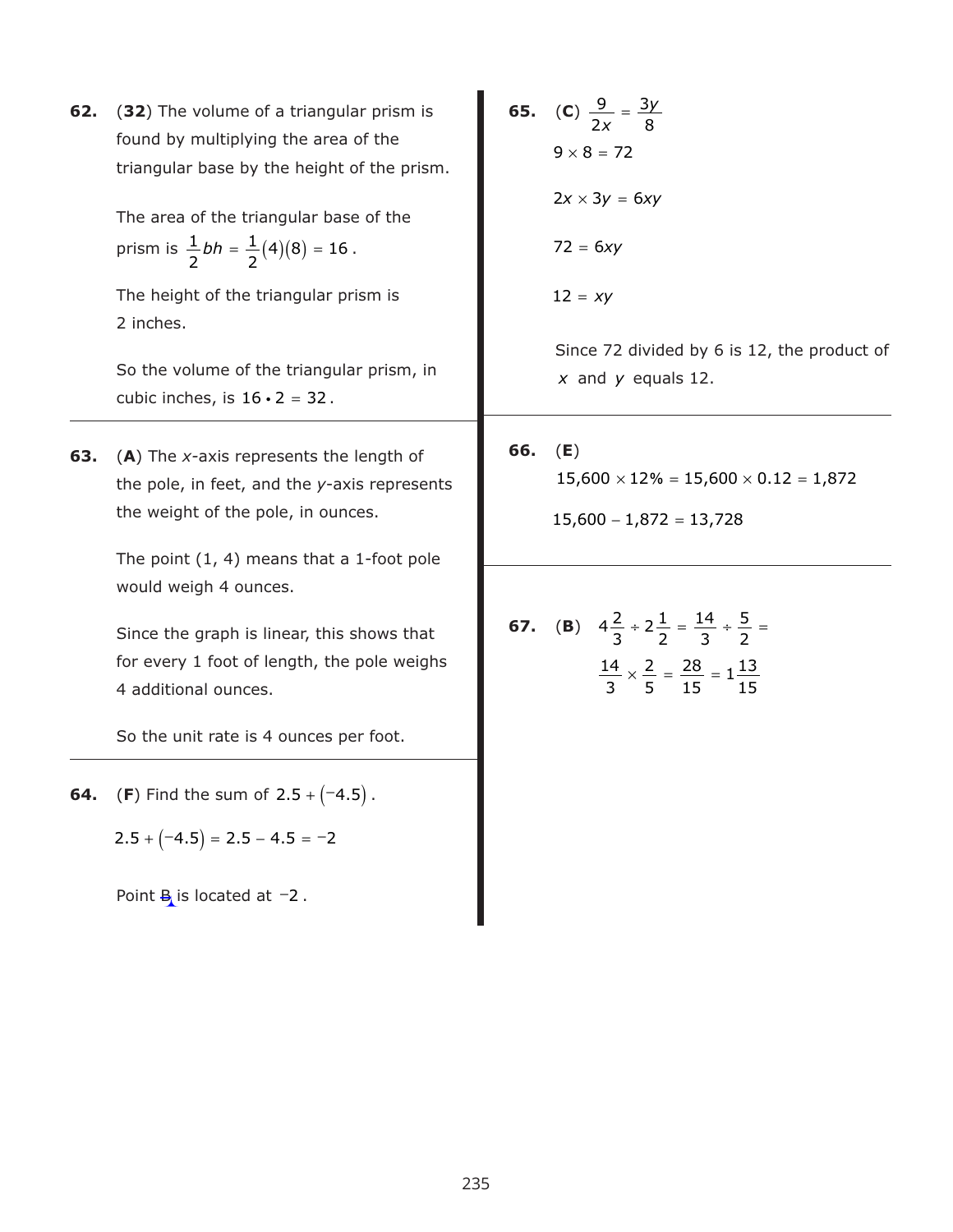**68.** (**F**) Since the ratio of assistants to players

means

is 
$$
\frac{1}{6}
$$
, that  
 $\frac{1}{6} = \frac{x}{36}$ 

 $\frac{36}{7}$  = *x* 6

 $6 = x$ 

There are a total of 6 assistants.

The ratio of coaches to assistants is then  $\frac{3}{2} = \frac{1}{2}$ . 6 1 2

- **69.** (A) If each post is 10 feet long and  $3\frac{1}{2}$ feet of the post is below ground, then the difference between the two amounts is the height of the post that is above ground. 3
	- $10 3\frac{1}{2}$ 3

 $\frac{10}{4}$  – 1 10 3

 $\frac{30}{2} - \frac{10}{2} = \frac{20}{2} =$ 3 10 3 20 3  $6\frac{2}{5}$ 3 feet **70.** (**F**) First substitute 2 for *r* in the equation. Then solve for *p*. The value of *p* is 1.  $p + 2r = r(p + 1) + 1$  $p + 2(2) = 2(p + 1) + 1$  $p + 2(2) = 2(p + 1) + 1$  $p + 4 = 2p + 2 + 1$  $p + 4 = 2p + 3$  $p + (4-3) = 2p + (3-3)$  $p + 1 = 2p$  $(p-p) + 1 = 2p - p$  $1 = p$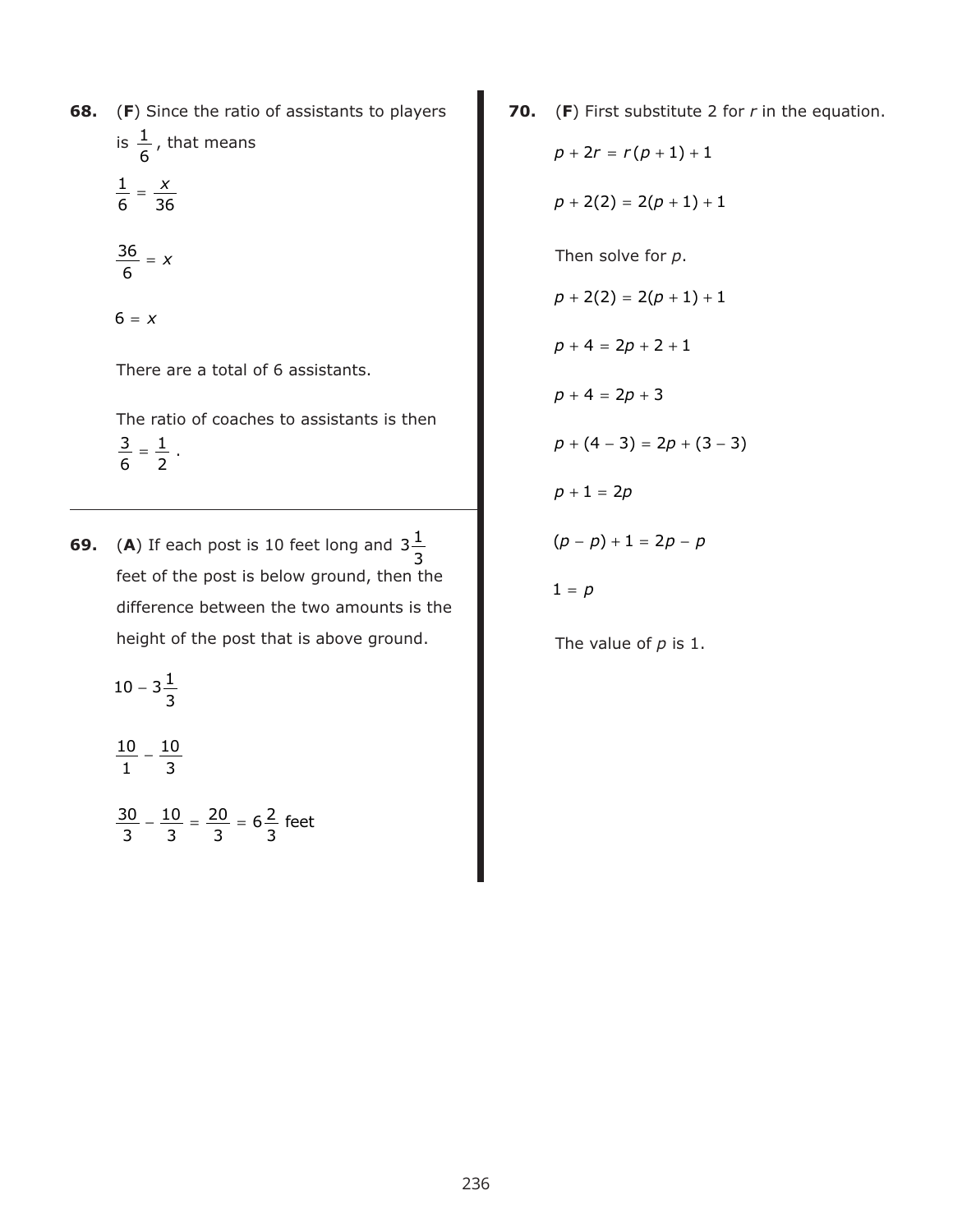**71.** (**B**) First, determine the rate at which Martina reads, in pages per day, using the rate at which Karen reads, 60 pages per day.

$$
60 + 60 \cdot \frac{25}{100} = 60 + 60 \cdot 0.25 =
$$
  

$$
60 + 15 = 75
$$

Next, determine the number of days it will take each person to complete the 1,500 page reading assignment.

Karen:  $\frac{1,500 \text{ pages}}{k \text{ days}} =$  days 60 pages 1 day  $60k = 1,500$ 

 $(60 \div 60)k = 1,500 \div 60$ 

 $k = 25$  days

Martina:  $\frac{1,500 \text{ pages}}{m \text{ days}} =$  days 75 pages 1 day  $75m = 1,500$ 

 $(75 \div 75)$  m = 1,500  $\div 75$ 

*m* = 20 days

Finally, determine the difference between the two numbers of days.

 $25 - 20 = 5$ 

The answer is 5 days.

**72.** (**H**) Claire's goal is to run at least 2,500 meters, and she has already run 650 meters.

 $2,500 - 650 = 1,850$ 

Claire has at least 1,850 meters left to run. Divide by the distance around the track to find the number of laps she needs to complete.

 $1,850 \div 120 \approx 15.417$ 

Since she wants to run at least 2,500 meters, round 15.417 up to 16. Claire needs to run 16 laps to meet her goal.

**73.** (**D**) 2005 to 2010:

 $25% = 0.25$ 

 $200 \times 0.25 = 50$ 

The 50 employees are added to 200. The new total number is 250.

2010 to 2015:

 $10\% = 0.10$ 

 $250 \times 0.10 = 25$ 

The 25 employees are added to 250. The total number of employees in 2015 is 275.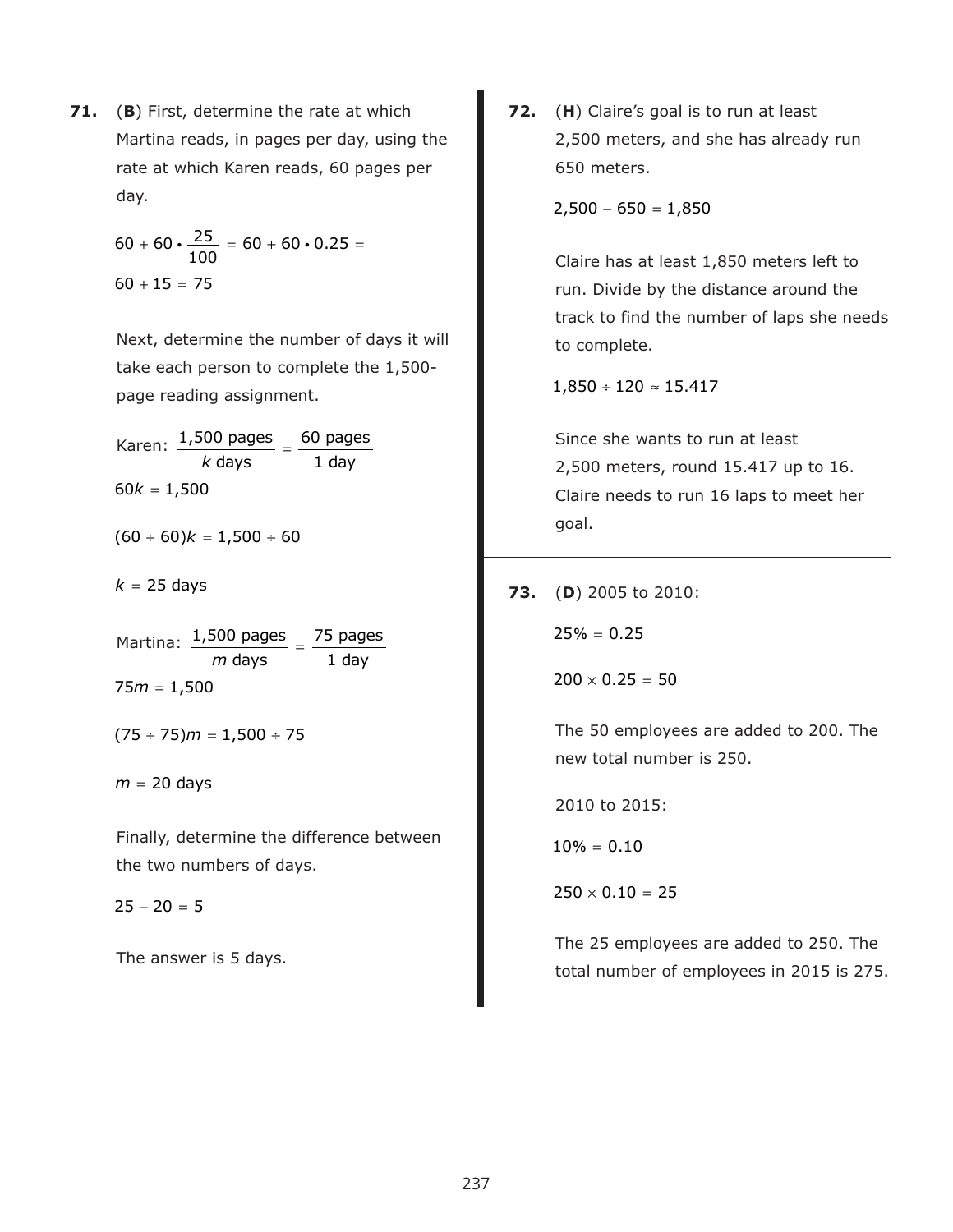**74.** (**E**) The probability of choosing a green candy is twice as great as the probability of choosing a red candy. There are 12 green candies.

 $12 = 2r$ 

 $r = 6$ 

So there are 6 red candies. 12 green candies  $+4$  yellow candies  $+6$  red candies = 22 total candies.

There are 4 yellow candies out of a total of 22 candies. The probability of choosing a yellow candy is

$$
\frac{4}{22}=\frac{2}{11}
$$

**75.** (**B**) Since 100% means all customers,

 $100\% - 99.7\% = 0.3\%$ 

.

Rewrite the percent as a decimal.

 $0.3\% = 0.003$ 

Now rewrite the decimal as a fraction.

$$
0.003 = \frac{3}{1,000}
$$

**76.** (**E**) There is a proportional relationship between the length of the race, *x* miles, and the number of water stations, *y*. The constant of proportionality is

$$
\frac{y}{x} = \frac{2}{3}
$$

$$
y=\frac{2}{3}x
$$

Therefore, the equation  $y = \frac{2}{3}x$ represents this relationship. 3

**77.** (**B**) If half the undecided voters (half of 20) vote in favor of building the park, the total number of "yes" votes from the survey will be 152.

 $142 + 10 = 152$ 

There are 24,100 voters, and 200 residents were surveyed. Set up a proportion to solve.

$$
\frac{152}{200} = \frac{x}{24,100}
$$

 $\frac{19}{27} = \frac{x}{20}$ 25 24,100

$$
(24,100)\left(\frac{19}{25}\right)=x
$$

 $18,316 = x$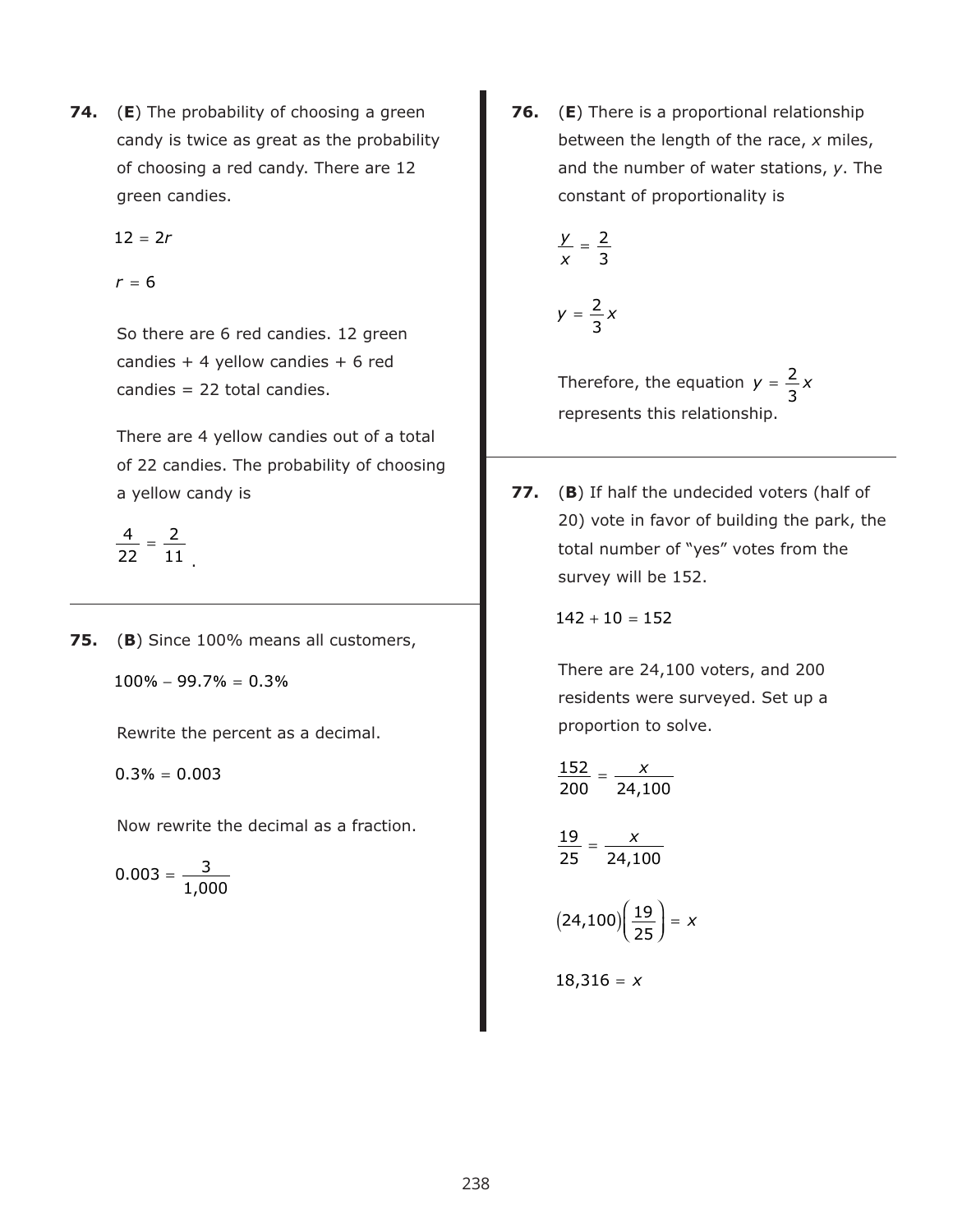**78.** (**E**) All the numbers are negative, so they are all less than zero. Consider the absolute value of each number and where it falls on a number line. The negative number closest to 0 will be the greatest.

> The negative number with the greatest absolute value is  $-49$ , so it has the least value.

The negative number with the next greatest absolute value is  $-1$ , so it would fall next in order from least to greatest.

 $-49, -1$ 

Compare the absolute values of

$$
-\frac{1}{49} \text{ and } -\frac{1}{7}.
$$
  

$$
\frac{1}{49} < \frac{1}{7}
$$

Therefore, the numbers listed from least to greatest are:

$$
-49, -1, -\frac{1}{7}, -\frac{1}{49}
$$

 $-\frac{1}{12}$  is the greatest. 49

**79.** (**C**) Calculate the decimal equivalent of  $-\frac{13}{4}$ .  $-\frac{13}{4}$  =  $-1.18181818... = -1.\overline{18}.$ 11 11  $1.18181818... = -1.18$ 

**80.** (H) Each loaf of bread requires  $\frac{1}{2}$  ounce of salt. Therefore, the baker can make 5 loaves of bread with 1 ounce of salt. Multiply to find the number of loaves that can be made with 40 ounces of salt. 5  $5 \times 40 = 200$ 

**81. (D)** First, subtract to simplify.

$$
\frac{1\frac{5}{7} - 1\frac{6}{7}}{3\frac{4}{7} - 3\frac{6}{7}} = \frac{-\frac{1}{7}}{-\frac{2}{7}} =
$$

Follow the process for dividing fractions:

$$
\left(-\frac{1}{7}\right) \times \left(-\frac{7}{2}\right) = \frac{7}{14} = \frac{1}{2}
$$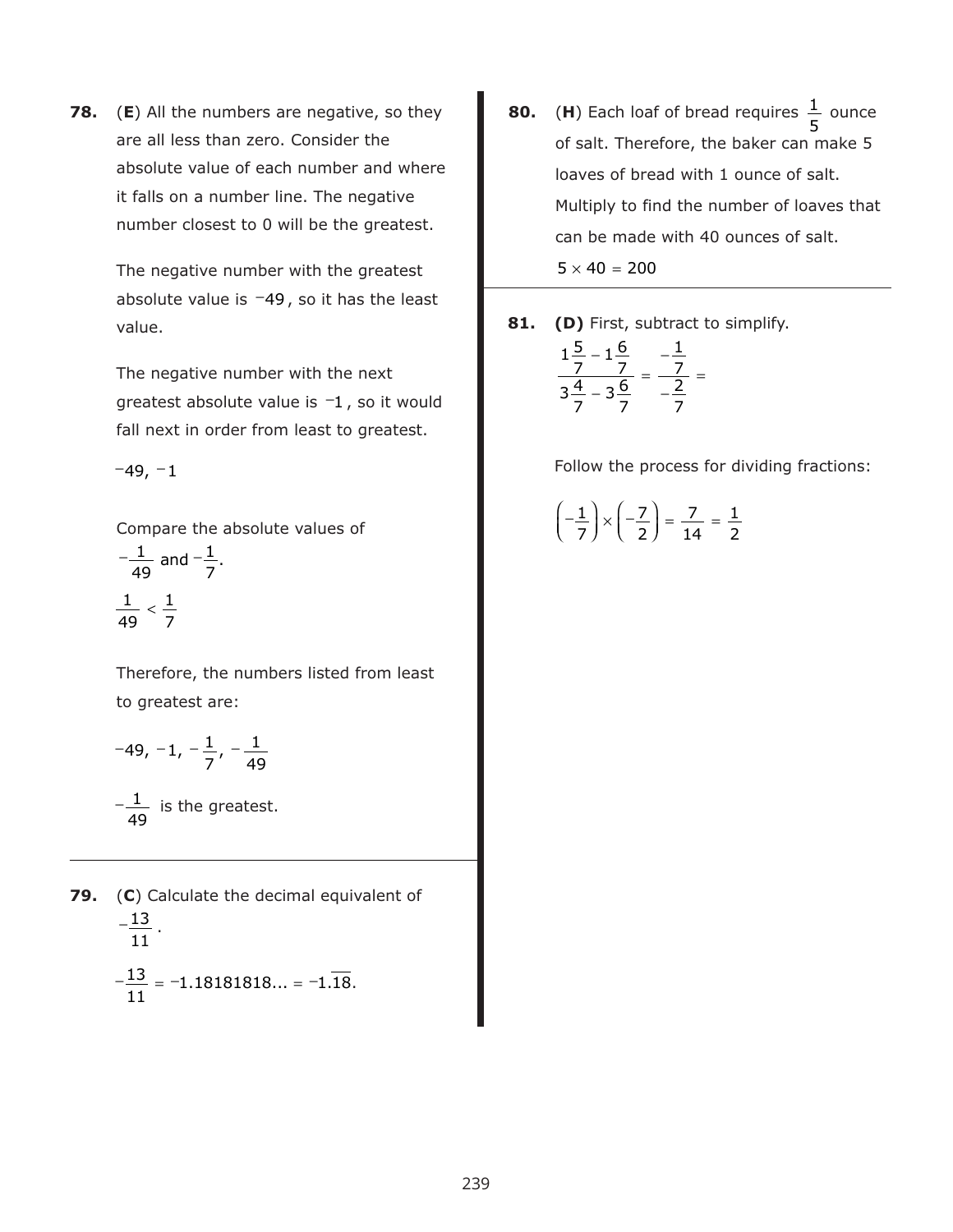**82.** (**F**) Split the compound inequality into two inequalities.

 $-5 \le 1 - 3x$  and  $1 - 3x \le 4$ 

For each inequality, subtract 1 from each side.

 $-6 \le -3x$  and  $-3x \le 3$ 

For each inequality, divide both sides by −3. Note that dividing each side of an inequality by a negative number changes the direction of the inequality.

 $2 \geq x$  and  $x \geq -1$ 

Combining the pieces gives the compound inequality  $-1 \le x \le 2$ .

The solution is that x is greater than or equal to  $-1$  and less than or equal to 2, so choose the graph with filled circles at −1 and 2, with the filled segment between the circles.

**83.** (**D**) Set up a proportion:

$$
\frac{1 \text{ sind}}{0.75 \text{ plunk}} = \frac{x \text{ sinds}}{8 \text{ plunks}}
$$
\n
$$
1(8) = 0.75x
$$
\n
$$
8 = \frac{75}{100}x
$$
\n
$$
8 = \frac{3}{4}x
$$
\n
$$
8\left(\frac{4}{3}\right) = x
$$
\n
$$
\frac{32}{3} = x
$$
\n
$$
10\frac{2}{3} = x
$$
\n
$$
10.67 \approx x
$$

**84.** (**F**)  $8x - (7 + 2.5x) + 2$ 

First, distribute  $-1$  over  $7 + 2.5x$ .

 $8x - 7 - 2.5x + 2$ 

Then combine the like terms.

 $5.5x - 5$ 

The simplified form of the expression is  $5.5x - 5$  .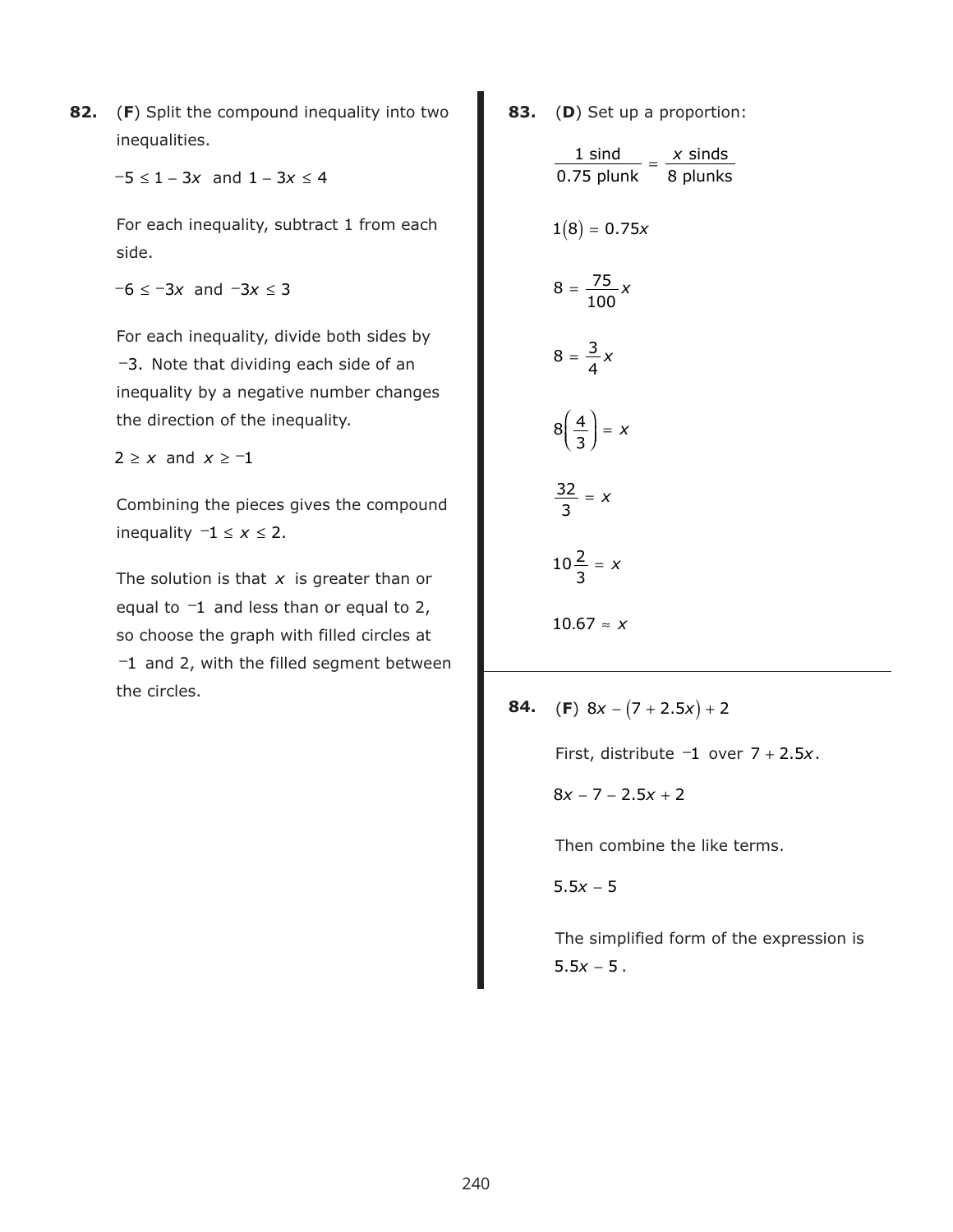**85.** (**B**) 3 bicycles every 4 hours = 3 bicycles every 240 minutes ( $4 \times 60$  min)

240 min  $\div$  3 bicycles = 80 min per bicycle

5 bicycles  $\times$  80 min = 400 min

 $\frac{400 \text{ min}}{2} = \frac{20}{5}$  hr = 60 min/hr 20 3 hr =  $6\frac{2}{3}$ 3 hr

 $\frac{2}{1}$  × 60 min = 3 60 min 40 min

 $6\frac{2}{5}$  hr = 3 hr = 6 hr 40 min **86.** (**G**) Jar Q contains 12 balls, and the probability of drawing a yellow ball at random is  $\frac{1}{2}$ . 3

$$
\frac{1}{3} \times \frac{4}{4} = \frac{4}{12}
$$

There are 4 yellow balls in Jar Q.

Jar R contains 8 balls, and the probability of drawing a yellow ball at random is  $\frac{3}{4}$ . 4

 $\frac{3}{1} \times \frac{2}{1} =$ 4 2 2 6 8

There are 6 yellow balls in Jar R.

Jar S contains all the balls from Jar Q and Jar R.

 $12 + 8 = 20$ 

There are 20 balls in Jar S.

 $4 + 6 = 10$ 

There are 10 yellow balls in Jar S.

 $\frac{10}{20} \div \frac{10}{10} =$ 20 10 10 1 2

The probability of drawing a yellow ball at random from Jar S is  $\frac{1}{1}$ . 2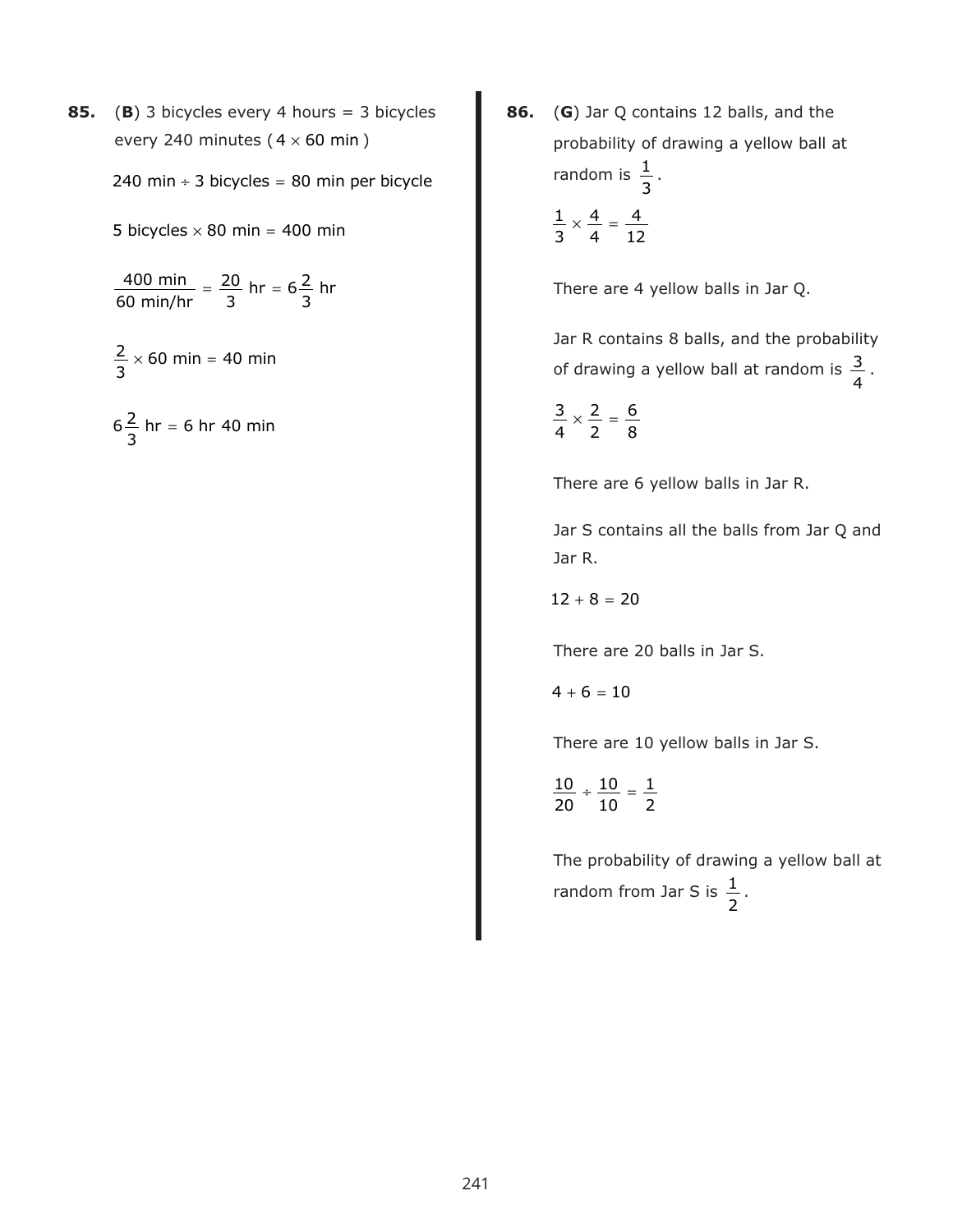**87.** (**D)** The ratio of pretzels to raisins in Gia's bag of snack mix, 12:9, is equivalent to the ratio of pretzels to raisins in Trevon's bag, 16:12.

$$
\frac{12}{9} = \frac{16}{12} = \frac{4}{3}
$$

**88.** (**G**) First, substitute 4*x* for each *y* in the expression.

$$
3y + 2(3y + 5) - x =
$$
  
3(4x) + 2[3(4x) + 5] - x

Then simplify the expression.

$$
3(4x) + 2[3(4x) + 5] - x
$$
  

$$
12x + 2(12x + 5) - x
$$
  

$$
12x + 24x + 10 - x
$$
  

$$
12x + 24x - x + 10
$$

 $35x + 10$ 

The simplified expression is  $35x + 10$ .

**89.** (**C**) The formula for area of a circle is  $A = \pi r^2$ .

> The radius of a circle is half its diameter. The diameter is given for each circle.

 $18 \div 2 = 9$ , and  $12 \div 2 = 6$ 

 $9^2\pi - 6^2\pi = (81 - 36)\pi = 45\pi$ 

**90.** (**F**) First, determine 10% of  $|x|$ .

$$
0.10 \cdot |x| = 0.10 \cdot |-4| = 0.10 \cdot 4 = 0.4
$$

Then determine the sum of x and 10% of . *x*

 $-4 + 0.4 = -3.6$ 

The sum is  $-3.6$ .

**91.** (A) The volume of a cube is  $V = s^3$ , where *s* is the length of one edge.

So 512 =  $s^3$ , and  $s = \sqrt[3]{512}$ .

If you are not sure how to find the cube root, you can estimate.

We know  $10 \times 10 \times 10 = 10^3 = 1,000$ , so  $\sqrt[3]{1,000} = 10$ .

Since 512 is less than 1,000, the answer must be less than 10. The only given option less than 10 is 8. Double-check to make sure this is correct:

 $8^3 = 8 \times 8 \times 8 = 512.$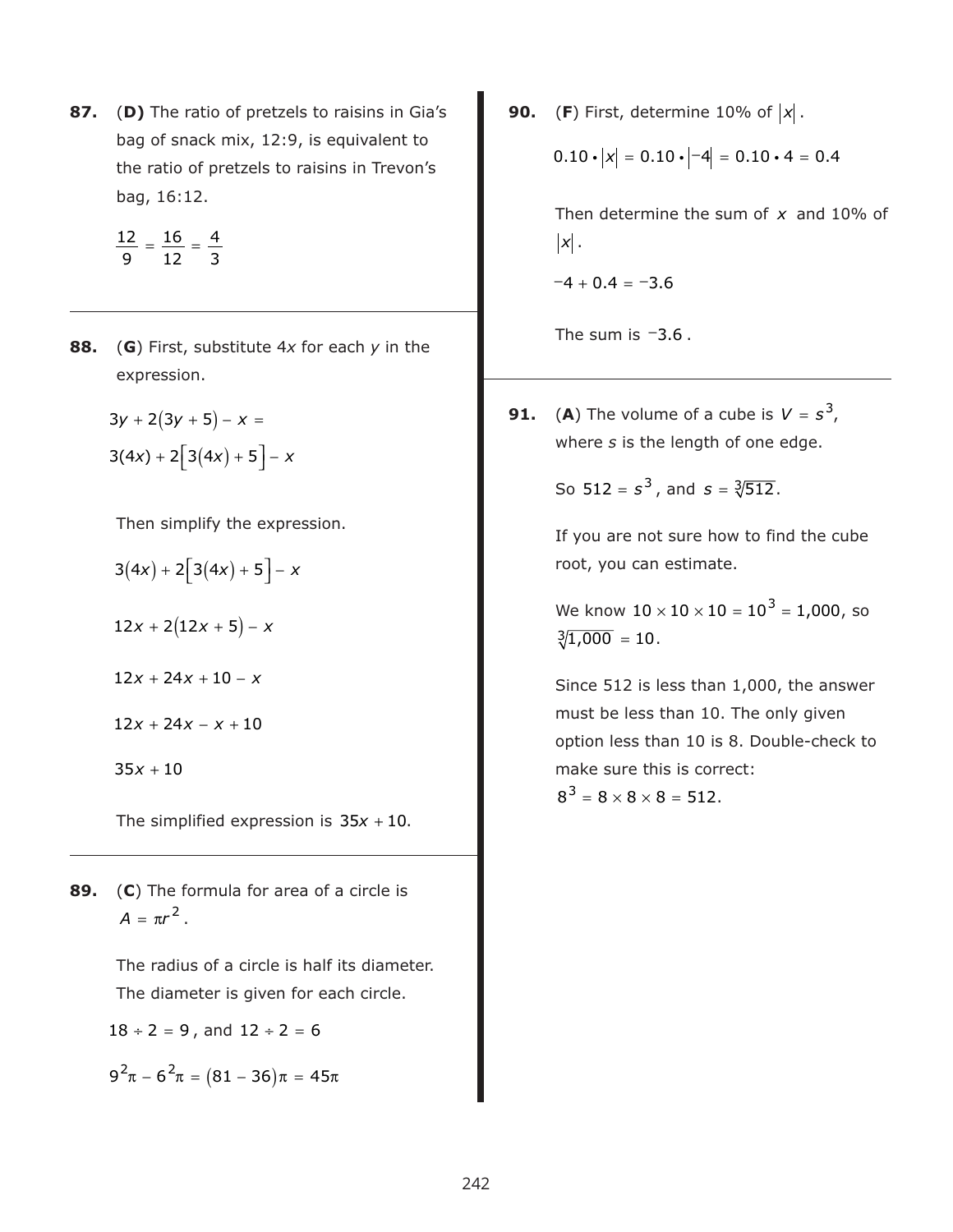**92.** (**F**) The temperature on Tuesday was 84° F, which was 5% higher than the temperature on Monday.

> This can be represented by the equation  $84 = 1.05x.$

Dividing both sides of this equation by 1.05 gives  $x = 80$ .

Therefore, the temperature on Monday was 80° F.

Since the temperature on Wednesday was 10% lower than the temperature on Monday, the difference between the two temperatures would equal  $(10\%) (80) = 8.$ 

**93.** (**B**) First, determine all possible factors of 168. One method of doing this is to use a table to list pairs of factors.

| <b>Factors of 168</b> |     |  |  |  |  |
|-----------------------|-----|--|--|--|--|
| 1                     | 168 |  |  |  |  |
| 2                     | 84  |  |  |  |  |
| 3                     | 56  |  |  |  |  |
| 4                     | 42  |  |  |  |  |
| 6                     | 28  |  |  |  |  |
| 7                     | 24  |  |  |  |  |
| 8                     | 21  |  |  |  |  |
| 12                    | 14  |  |  |  |  |

Then determine the group of three sequential factors,  $(n-1)$  , n, and  $(n + 1)$ , where *n* is as large as possible. This group is 6, 7, and 8, where *n* = 7.

**94.** (**E**) The total number of days (86) is divided by the number of days in a week (7).

 $86 \div 7 = 12$  , with a remainder of 2

The 2 days are counted back from Tuesday, so the first performance was on a Sunday.

**95.** (**C**) Add the taxes to the amount of the check to find Michael's total pay before taxes were deducted.

 $213 + 32 = 245$ 

Divide the total pay by the number of hours to find the hourly pay rate.

 $245 \div 20 = 12.25$ 

**96.** (**G**) To find surface area, use the formula  $A = 2(hw + hl + lw).$ 

$$
A = 2[(20 \times 40) + (20 \times 50) + (50 \times 40)]
$$

$$
A = 2(800 + 1,000 + 2,000)
$$

 $A = 2(3,800)$ 

*A* = 7,600 sq cm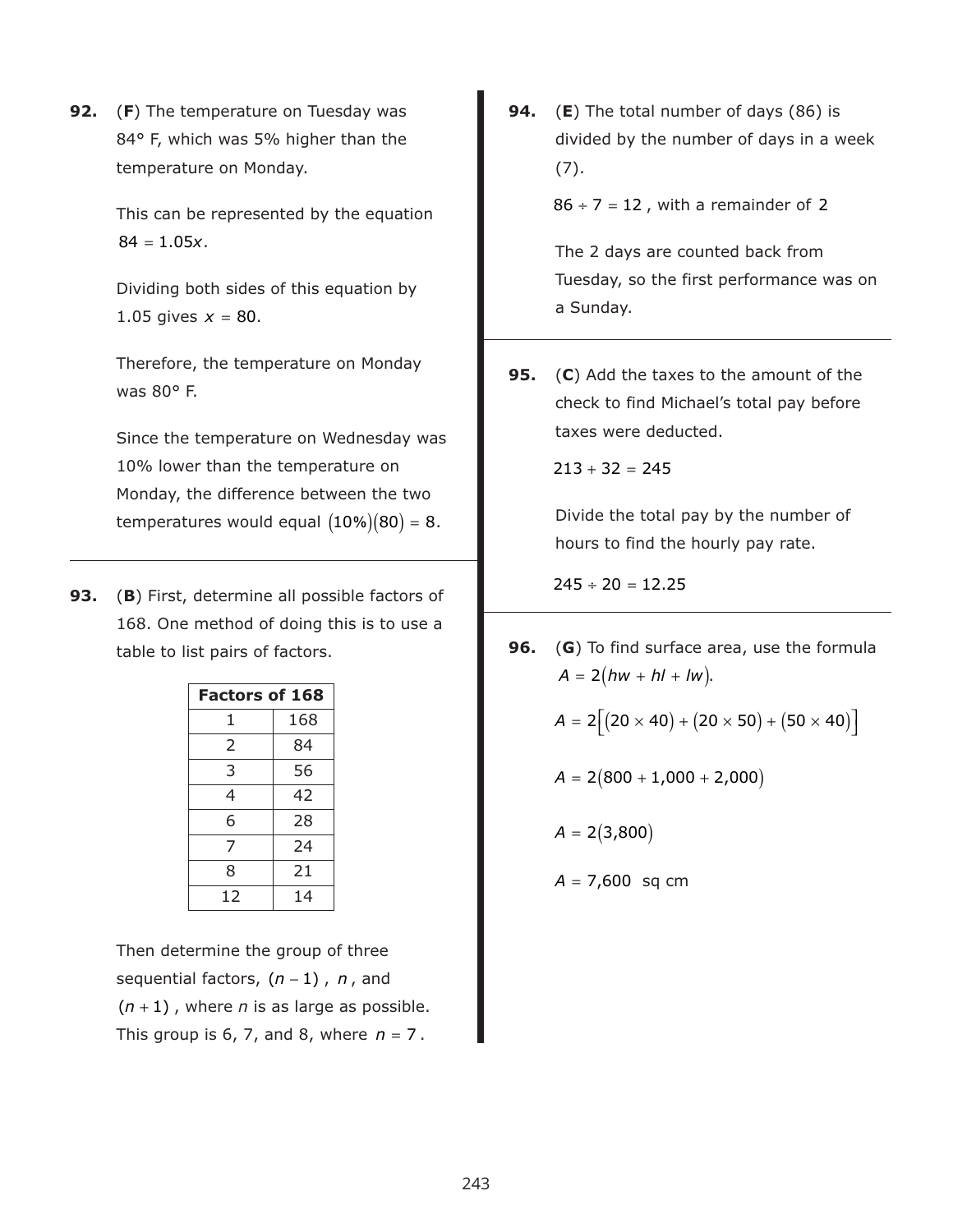**97.** (**C**) The value of the car decreased \$5,000 in two years: \$15,000 to \$10,000.

 $5,000 \div 2 = 2,500$ 

Therefore, the value of the car decreases \$2,500 each year. After 3 years, the car's value decreased \$7,500.

So 7,500 + 15,000 = 22,500.

**98.** (**F**) Assuming Alana picks 4 blue disks in a row, the number of blue disks and the total number of disks both decrease by 1 after each selection.

> At the beginning, there are 4 blue disks out of 9 total disks, so the probability of selecting the first blue disk is  $\frac{4}{5}$ . 9

> The probabilities of selecting blue for the next three selections are  $\frac{3}{8}, \frac{2}{7}$ , and  $\frac{1}{6}$ .

 $\frac{4}{2} \times \frac{3}{2} \times \frac{2}{2} \times \frac{1}{4} = \frac{24}{2224} =$ 9 3 8 2 7 1 6 24 3,024 1 126 **99.** (**A**) Rewrite the percent as a decimal:

$$
\frac{1}{2}\% = 0.5\% = 0.005
$$

So the correct answer must **not** equal 0.005.

## Option A

 $\frac{0.005}{1.005}$  = 100 0.00005

Option B

 $= 0.5 \div 100 =$ 1 2 100  $0.5 \div 100 = 0.005$ 

## Option C

 $\frac{5}{200}$  = 1,000 0.005

Option D

$$
\frac{1}{200} = 0.005
$$

Therefore, Option A is the correct answer. All answer options equal 0.005, except for Option A.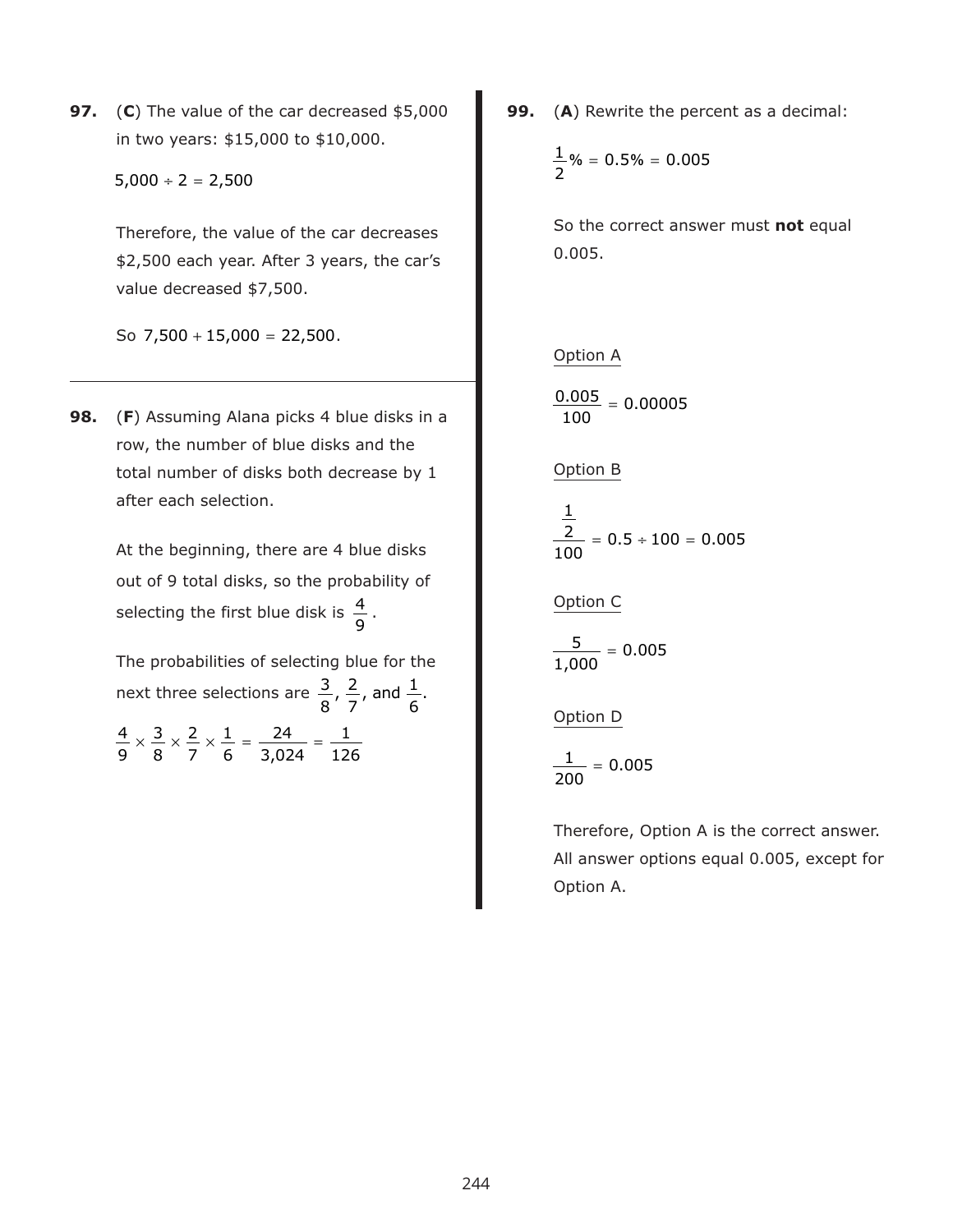**100.** (**H**) To find out how many members there were in 2002, calculate 40% of 50 and then add it to 50.

 $50 \times 0.40 = 20$ 

 $20 + 50 = 70$  members

To find out how many members there were in 2003, calculate 40% of 70 and then add it to 70.

 $70 \times 0.40 = 28$ 

 $28 + 70 = 98$  members

To find out how many members there were in 2004, calculate 40% of 98 and then add it to 98.

 $98 \times 0.40 = 39.2$ 

The result is 39.2, which is rounded to 39 to keep members to the nearest whole number.

 $39 + 98 = 137$  members

**101.** (**D**)  $6x - 20 < 5x - 2(5 - 3x)$ 

Distribute the coefficient -2 on the righthand side.

 $6x - 20 < 5x + (-2)(5) + (-2)(-3x)$ 

 $6x - 20 < 5x - 10 + 6x$ 

Subtract 6x from both sides.

 $-20 < 5x - 10$ 

Add 10 to both sides.

 $-10 < 5x$ 

Divide both sides by 5.

−2 < *x*

which is equivalent to

*x* > −2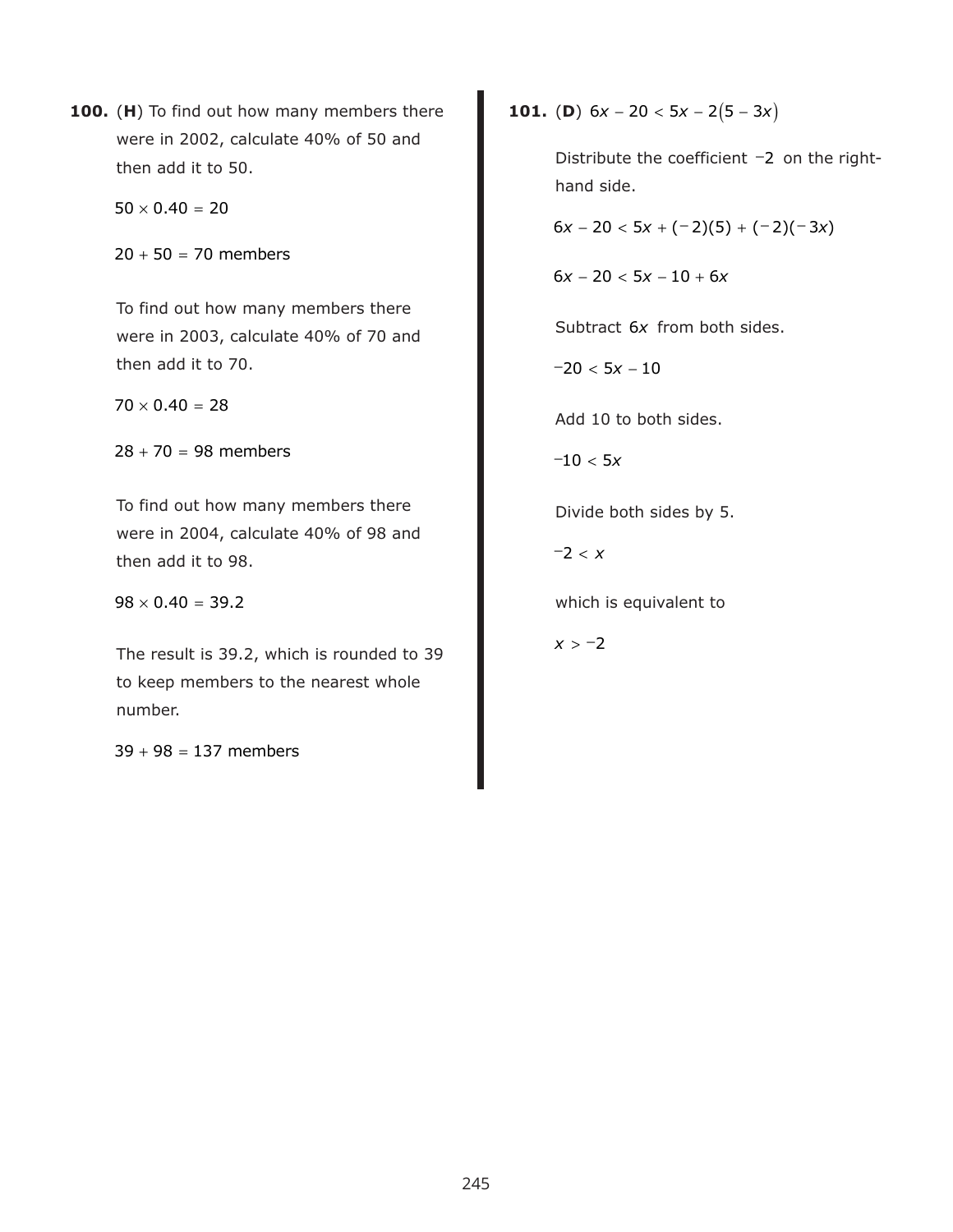**102.** (G) The ratio is red:white:blue =  $2:5:3$ . Find the number of each color in a box of 30 paper clips.

 $2x + 3x + 5x = 30$ 

 $10x = 30$ 

*x* = 3

 $Red: 2x = 2(3) = 6$ 

White: 5*x* = 5(3) = 15

Blue:  $3x = 3(3) = 9$ 

If one paper clip of each color is removed (3 total), there will be 8 blue paper clips out of 27 in the box. The probability that the next paper clip chosen will be blue is  $\frac{8}{1}$  .

27

**103.** (**B**) Each option is divisible by 1, 2, 3, 4, 5, and 6.

## Option A:

1,680 is evenly divisible by the first 8 positive integers.

# Option B:

840 is evenly divisible by the first 8 positive integers and is less than 1,680.

# Option C:

480 is not evenly divisible by 7.

 $480 \div 7 = 68.57$ 

# Option D:

420 is not evenly divisible by 8.

 $420 \div 8 = 52.5$ 

Option B (840) is the correct answer.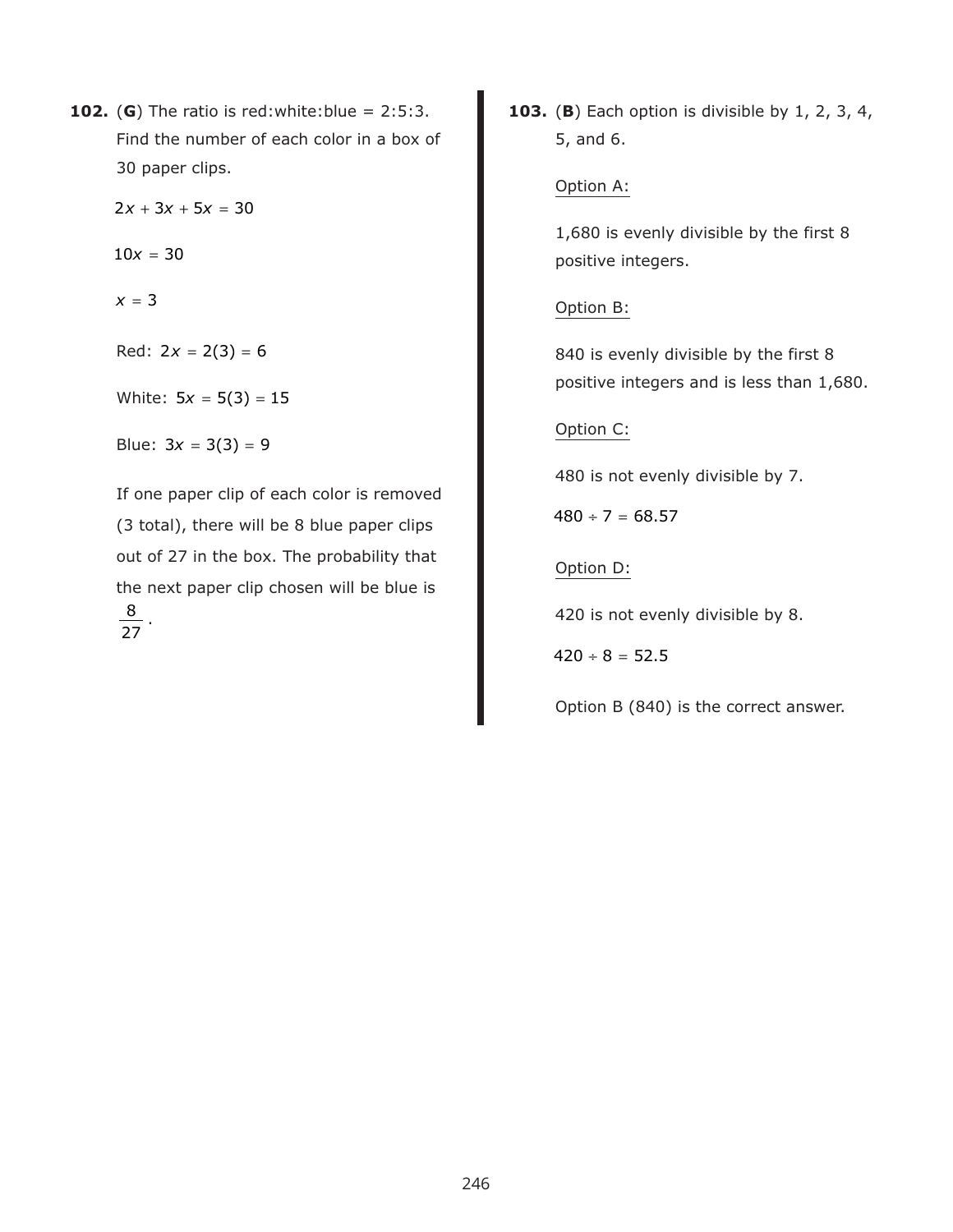**104.** (**F**) One method of solving the problem is to use a table to represent the sample space. Let the three colors be red, blue, and green.

| <b>Window</b><br><b>Color</b> | <b>Door Color</b> | <b>Wall Color</b> |  |  |
|-------------------------------|-------------------|-------------------|--|--|
| Red                           | Blue              | Green             |  |  |
| Red                           | Green             | Blue              |  |  |
| Blue                          | Red               | Green             |  |  |
| Blue                          | Green             | Red               |  |  |
| Green                         | Red               | Blue              |  |  |
| Green                         | Blue              | Red               |  |  |

There are 6 possible combinations of the window color, the door color, and the porch color where no two parts are painted the same color.

- **105.** (**D**) Similar geometric figures have sides that are proportional.
	- $\frac{10}{1}$  =  $\frac{x}{x}$ 6 9
	- $\frac{5}{2} = \frac{x}{2}$ 3 9

$$
x = \frac{(5)(9)}{3} = 15
$$

Because  $MN = NP$ , both unknown sides are equal to 15. Therefore, the three sides of MNP are 15, 15, and 10. The perimeter of a triangle is the sum of its three side lengths.

 $15 + 15 + 10 = 40$ 

**106.** (**G**) First analyze the role of each variable in the expression  $x^2yz^3|w|$ .

x<sup>2</sup> will always be a positive number.

can be a positive or a negative number. *y*

z<sup>3</sup> can be a positive or a negative number.

w will always be a positive number.

Next consider each answer option based on the possible values of the variables.

# Option E:

Making *x* and *w* positive will not necessarily make the value of the expression positive; it will depend on the values of *y* and *z*.

# Option F:

Making *x* and *w* negative will not necessarily make the value of the expression positive; it will depend on the values of *y* and *z*.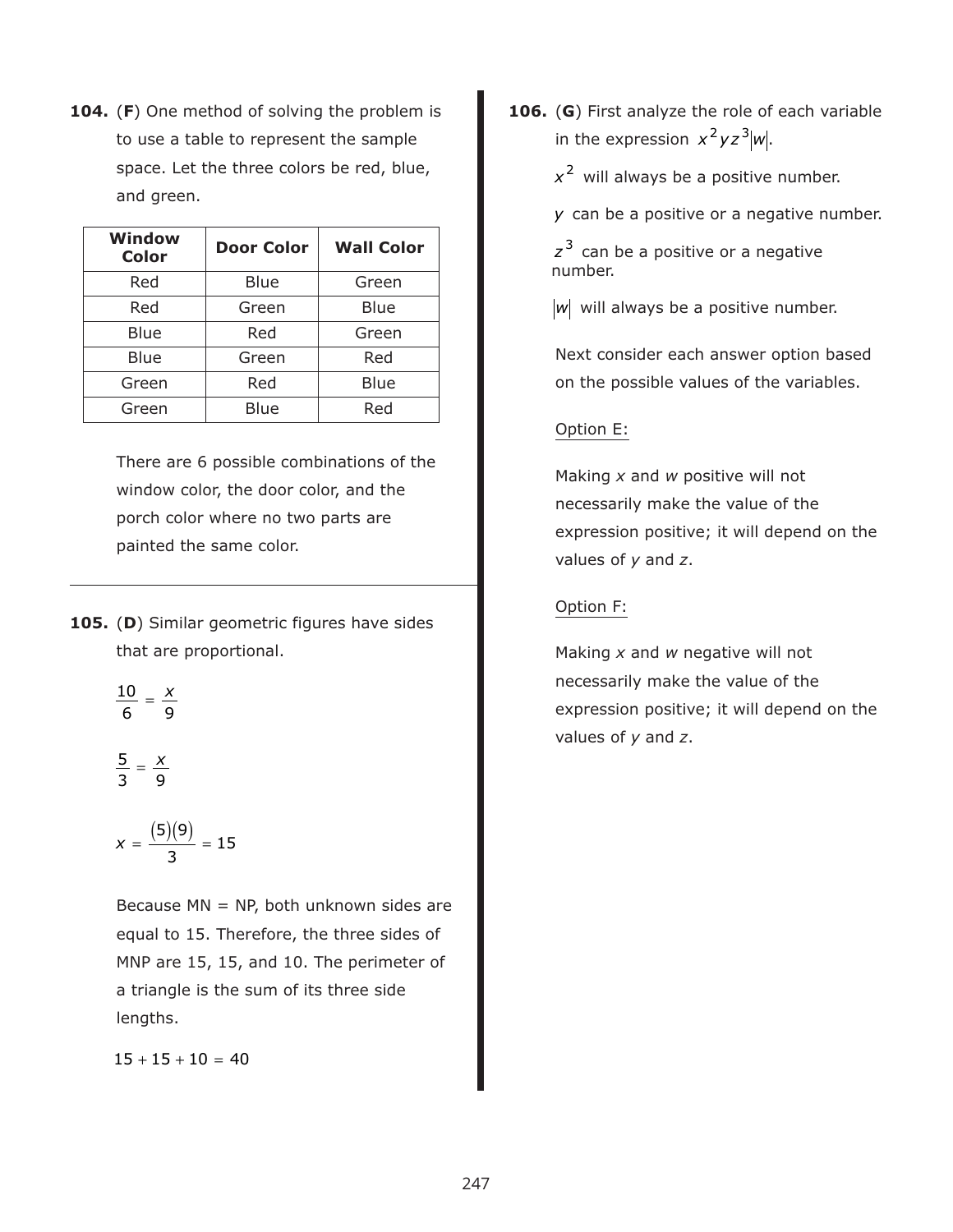#### Option G:

The expressions  $x^2$  and  $|w|$  will always be positive. Therefore, making the values of *y* and *z* negative would result in the expression yz<sup>3</sup> being positive, since a negative multiplied by a negative is positive. Thus the given product would always be positive.

#### Option H:

The expressions  $x^2$  and  $|w|$  will always be positive. Therefore, making the value of *y* negative and the value of *z* positive would result in the expression yz<sup>3</sup> being negative, since a negative multiplied by a positive is negative. Thus the given product would always be negative.

**107.** (**B**) Use the joint probability formula P (black shirt first)  $\cdot$  P (red shirt second, given black shirt first).

> Initially there are 3 black shirts out of 6 total shirts, so the probability of picking a black shirt first is  $\frac{3}{5}$ . 6

Once a black shirt is picked first, there is 1 red shirt out of 5 total shirts remaining.

So the probability of picking a red shirt second, given that a black shirt was picked first, is  $\frac{1}{\cdot}$  . 5

Then P (black shirt first)  $\cdot$  P (red shirt second, given black shirt first)  $=\frac{3}{2}\cdot\frac{1}{2}=\frac{3}{2}=$ 6 1 5 3 10  $\cdot \frac{1}{5} = \frac{3}{10} = \frac{1}{10}.$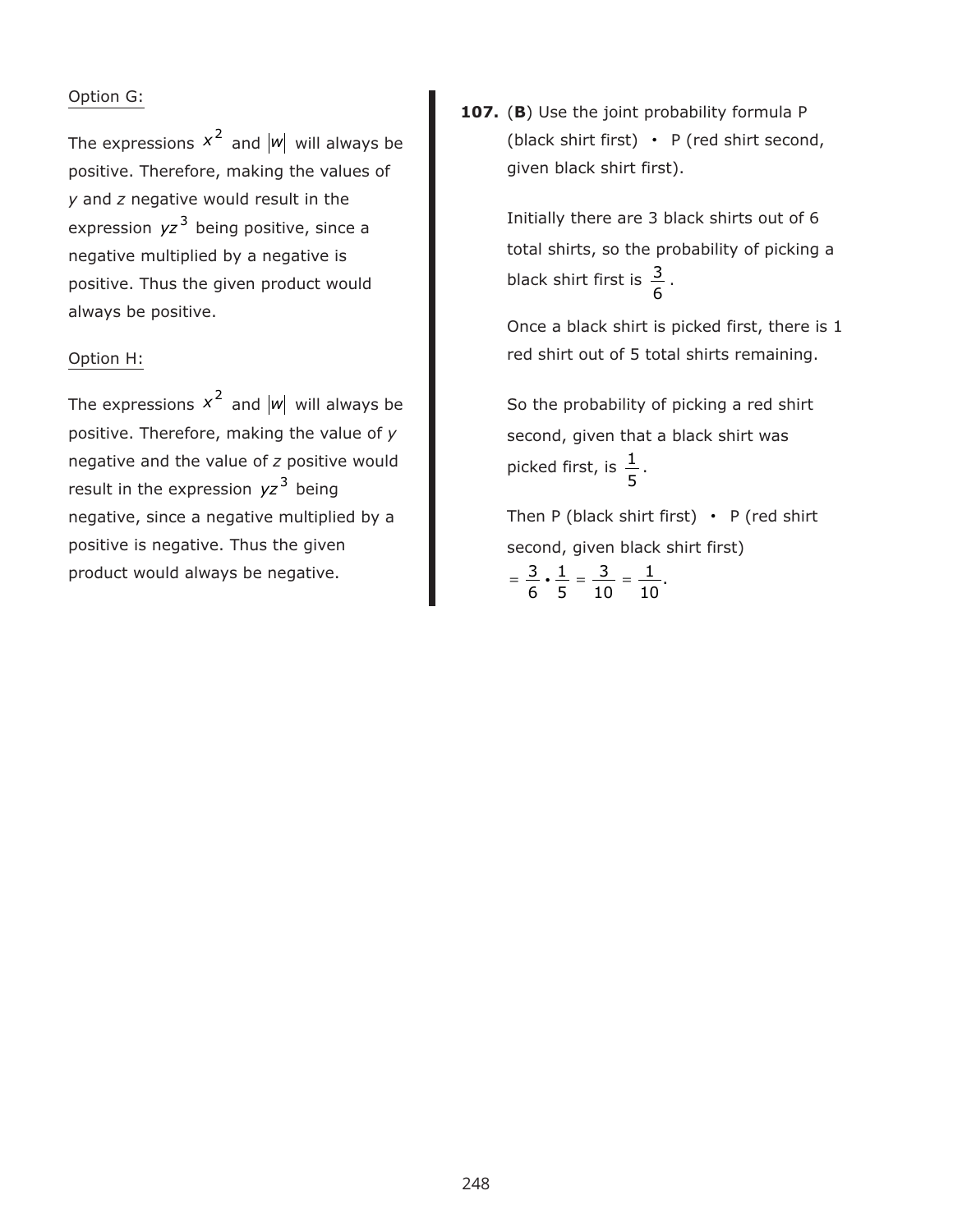- **108.** (**E**) The volume of a cube with a side length of *s* is
	- $V = s^3$

Since 125 small cubes were used to build the large cube,  $125 = s^3$ .

Each side of the large cube is made up of 5 small cubes.

 $125 = 5^3$ 

Since 5 small cubes make up each edge of the large cube, and each edge of the small cube measures 1 inch, the measure of each edge of the large cube is  $1 \times 5 = 5$  inches.

**109.** (**A**) The probability of Davina picking an odd-numbered ball from Box B is  $\frac{2}{5}$ . If Davina places an odd-numbered ball in Box A, then the probability of Yusuf picking an odd-numbered ball from Box A is  $\frac{1}{2}$ . The probability of both of these events happening is the product of the two probabilities. 3 3

$$
\frac{2}{3} \times \frac{1}{3} = \frac{2}{9}
$$

**110.** (**E**) Since  $|x + 1| \ge 2$ , either  $x + 1 \le -2$  or  $x + 1 \ge 2$ .

Solving  $x + 1 \le -2$  for *x* gives  $x \le -3$ .

Solving  $x + 1 \ge 2$  for *x* gives  $x \ge 1$ .

A filled circle on a number line represents "or equal to." So the correct number line representation has filled circles at -3 and 1, with the number line filled to the left of −3 for "less than" and to the right of 1 for "greater than."

111. (D) The area of the kitchen floor equals the product of 12 and 7.5.

$$
12\times7.5=90
$$

The area of each square tile is the product of 0.75 and 0.75.

$$
0.75 \times 0.75 = \frac{3}{4} \times \frac{3}{4} = \frac{9}{16}
$$

The number of tiles need to cover the floor is the quotient of 90 and  $\frac{9}{15}$ . 16

$$
90 \div \frac{9}{16} = 90 \times \frac{16}{9} = 160
$$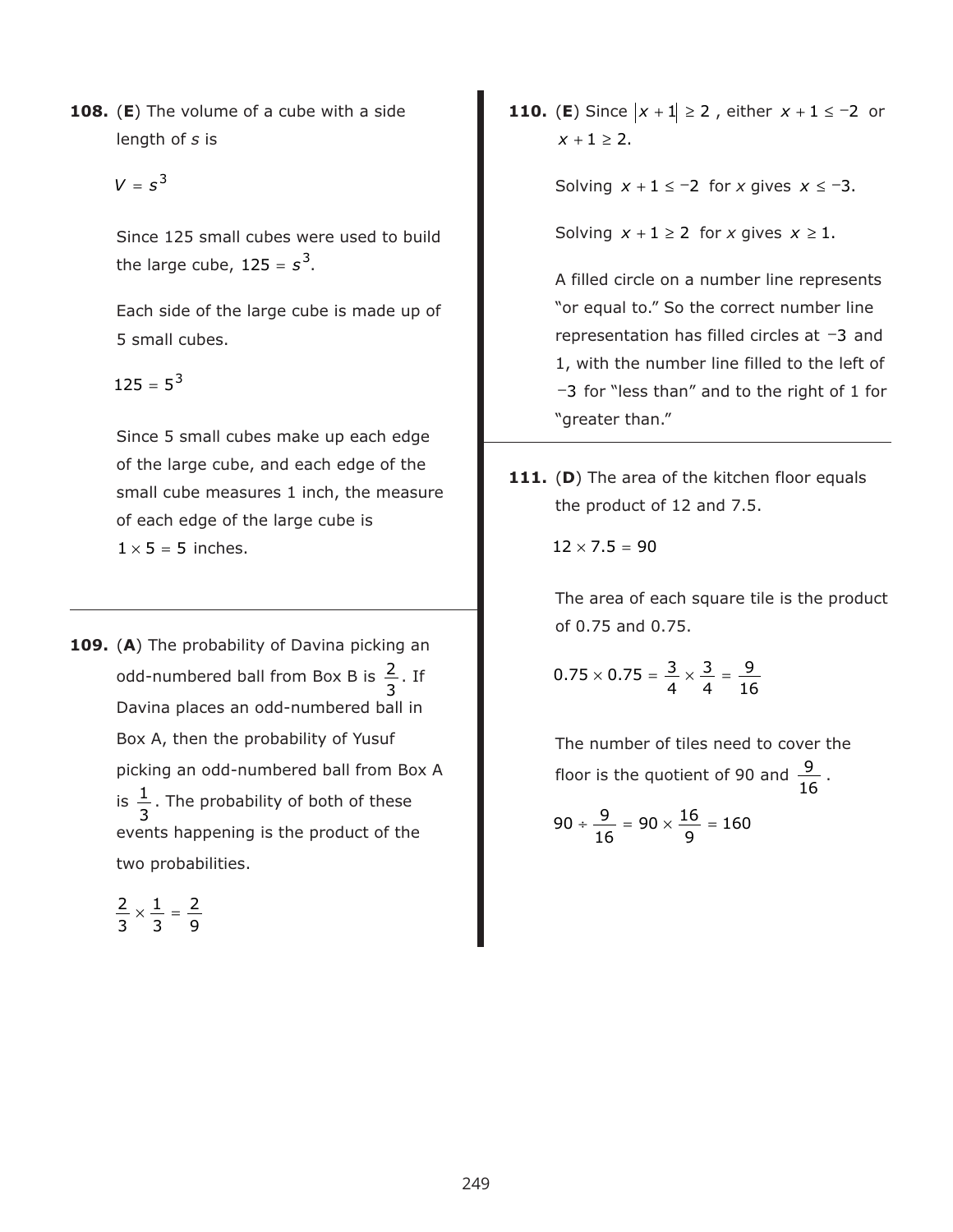**112.** (**E**) First, determine the number of tickets sold on Sunday, *x*, using the total number of tickets sold on Saturday and Sunday, 30,000, and the number of tickets sold on Saturday, 4*x*.

 $30,000 = 4x + x$ 

 $30,000 = 5x$ 

 $6,000 = x$ 

Then determine the number of tickets expected to be sold on Monday, *y*, using the number of tickets sold on Sunday, 6,000.

 $6,000 = 3y$ 

 $2,000 = y$ 

The number of tickets expected to be sold on Monday is 2,000.

**113.** (**C**) The original area of the field was 4,000 square meters.

 $80 \times 50 = 4,000$ 

When the field was enlarged, the length increased by 15%, so the new length is 92 meters.

 $80 \times 15\%$ 

 $80 \times 0.15 = 12$ 

 $80 + 12 = 92$ 

The width increased by 10 meters, so the new width is 60 meters.

 $50 + 10 = 60$ 

The new area of the field is 5,520 square meters.

 $92 \times 60 = 5,520$ 

The percent increase is found by finding the difference between the two areas and dividing the increase by the original area.

 $5,520 - 4,000 = 1,520$ 

 $1,520 \div 4,000 = 0.38 = 38\%$